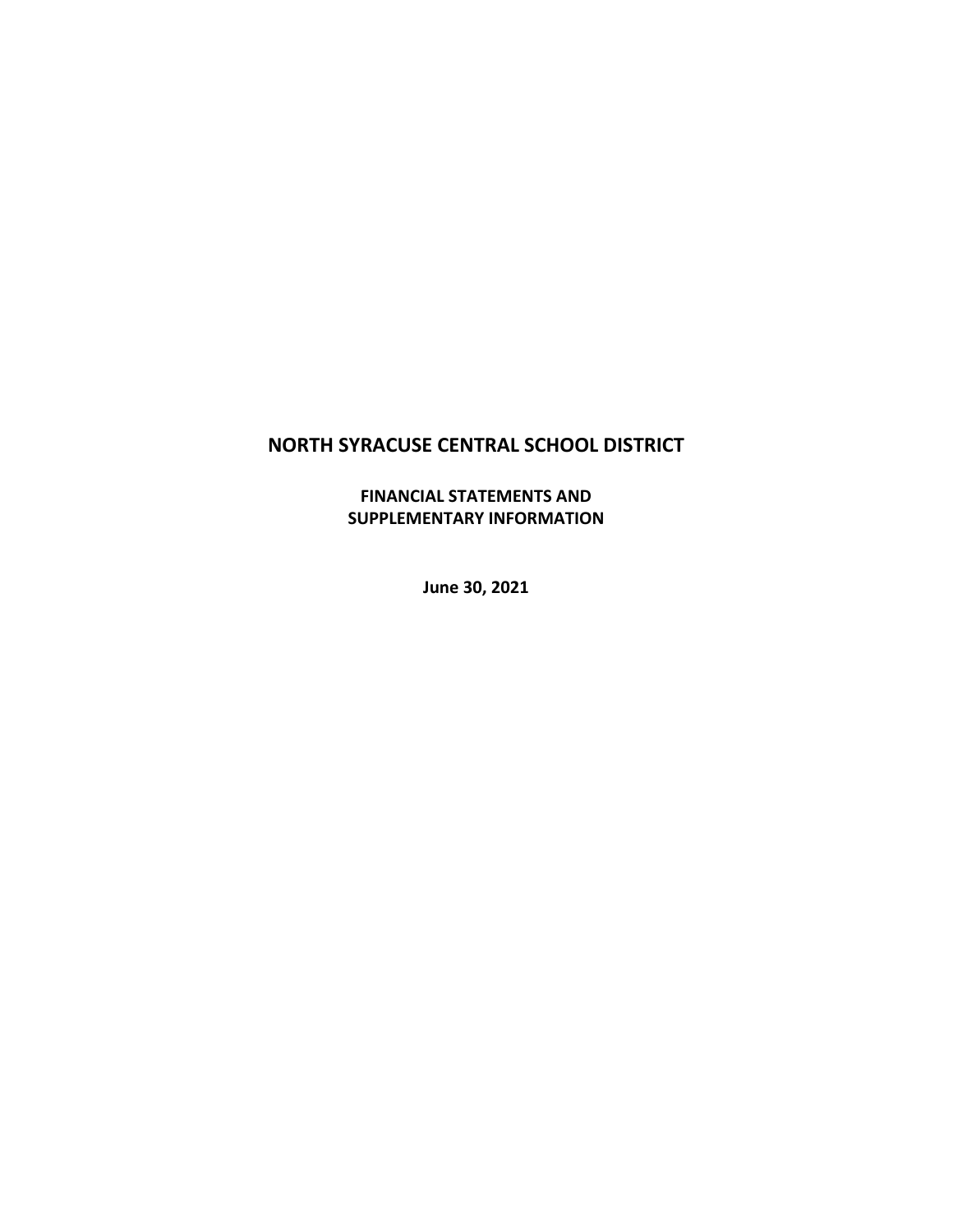#### Table of Contents

en de la provincia de la provincia de la provincia de la provincia de la provincia de la provincia de la provi

| $1 - 3$  |
|----------|
| $4 - 11$ |
|          |
| 12       |
| 13       |
| 14       |
|          |
| 15       |
|          |
| 16       |
|          |
| 17       |
| 18-48    |
|          |
|          |
| 49       |
|          |
| 50       |
| 51       |
| 52       |
|          |
| 53       |
| 54       |
|          |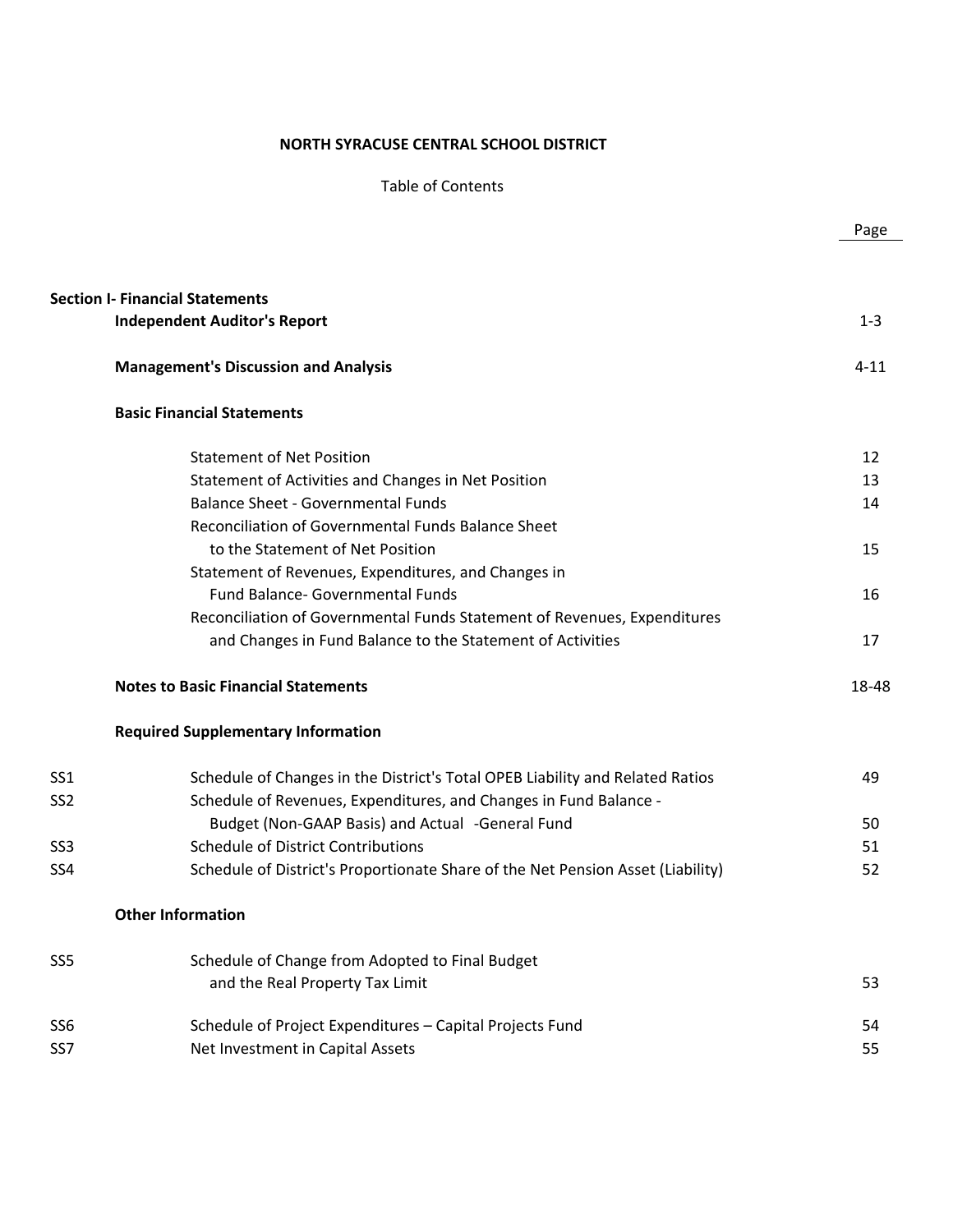

#### **INDEPENDENT AUDITOR'S REPORT**

Board of Education North Syracuse Central School District North Syracuse, New York

#### **Report on the Financial Statements**

We have audited the accompanying financial statements of the governmental activities, each major fund, and the aggregate remaining fund information of North Syracuse Central School District (the District), as of and for the year ended June 30, 2021, and the related notes to the financial statements, which collectively comprise the District's basic financial statements as listed in the table of contents. We also have audited the aggregate nonmajor governmental funds of North Syracuse Central School District, as of and for the year ended June 30, 2021, as displayed in the District's basic financial statements.

#### *Management's Responsibility for the Financial Statements*

North Syracuse Central School District's management is responsible for the preparation and fair presentation of these financial statements in accordance with accounting principles generally accepted in the United States of America; this includes the design, implementation, and maintenance of internal control relevant to the preparation and fair presentation of financial statements that are free from material misstatement, whether due to fraud or error.

#### *Auditor's Responsibility*

Our responsibility is to express opinions on these financial statements based on our audit. We conducted our audit in accordance with auditing standards generally accepted in the United States of America and the standards applicable to financial audits contained in *Government Auditing Standards*, issued by the Comptroller General of the United States. Those standards require that we plan and perform the audit to obtain reasonable assurance about whether the financial statements are free from material misstatement.

An audit involves performing procedures to obtain audit evidence about the amounts and disclosures in the financial statements. The procedures selected depend on the auditor's judgment, including the assessment of the risks of material misstatement of the financial statements, whether due to fraud or error. In making those risk assessments, the auditor considers internal control relevant to the entity's preparation and fair presentation of the financial statements in order to design audit procedures that are appropriate in the circumstances, but not for the purpose of expressing an opinion on the effectiveness of the entity's internal control. Accordingly, we express no such opinion. An audit also includes evaluating the appropriateness of accounting policies used and the reasonableness of significant accounting estimates made by management, as well as evaluating the overall presentation of the financial statements.

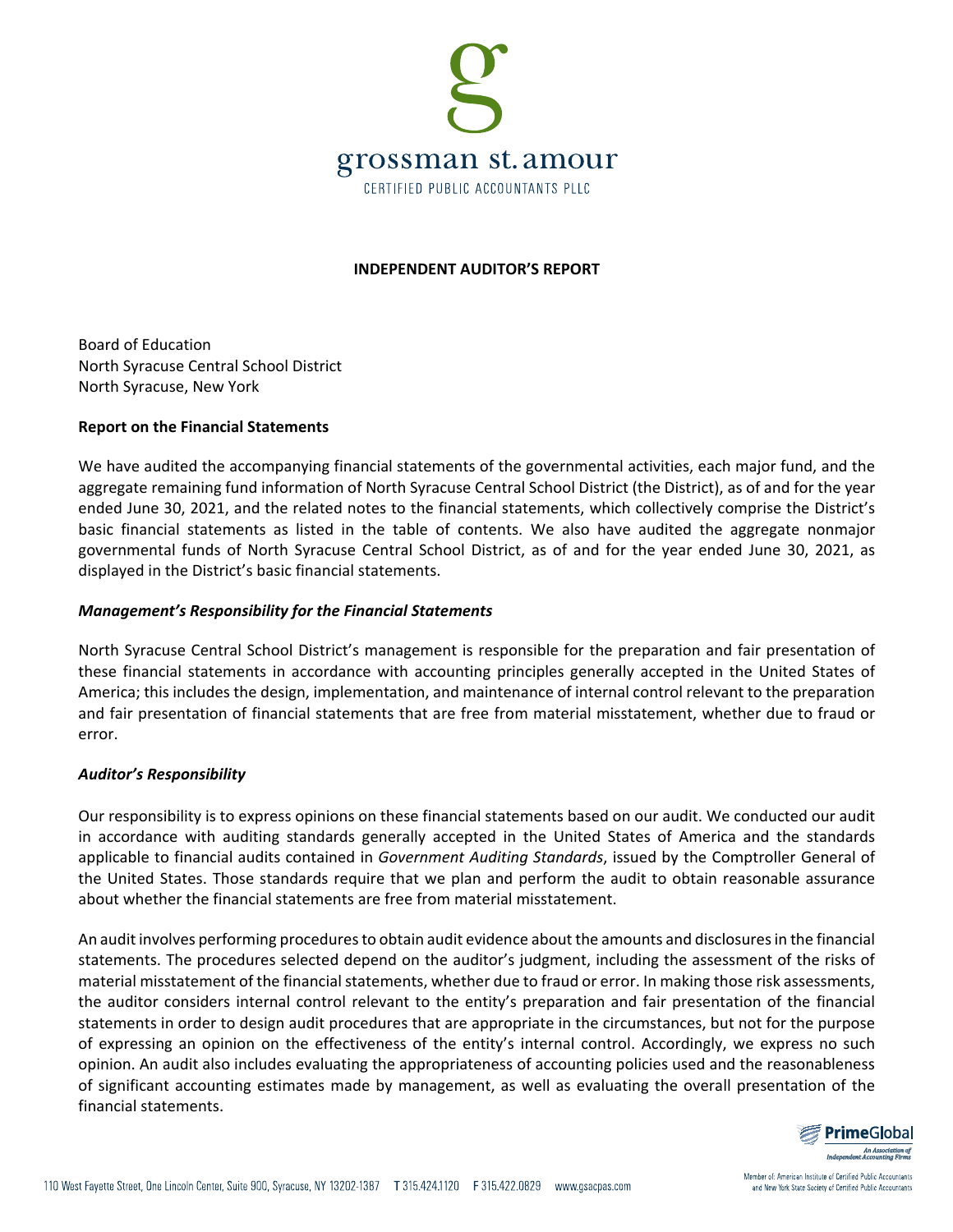We believe that the audit evidence we have obtained is sufficient and appropriate to provide a basis for our audit opinions.

#### *Opinions*

In our opinion, the financial statements referred to above present fairly, in all material respects, the respective financial position of the governmental activities, each major fund, and the aggregate remaining fund information, of North Syracuse Central School District, as of June 30, 2021, and the respective changes in financial position and, where applicable, cash flows thereof for the year then ended in accordance with accounting principles generally accepted in the United States of America.

#### **Other Matters**

#### *Required Supplementary Information*

Accounting principles generally accepted in the United States of America require that *management's discussion and analysis*, *schedule of changes in the district's total OPEB liability and related ratios*, *schedule of revenues, expenditures and changes in fund balance‐budget (Non‐GAAP Basis) and actual‐ general fund*, *schedule of district contributions* and *schedule of district's proportionate share of the net pension asset (liability)* on pages 4‐11 and 49‐ 52 be presented to supplement the basic financial statements. Such information, although not a part of the basic financial statements, is required by the Governmental Accounting Standards Board, who considers it to be an essential part of financial reporting for placing the basic financial statements in an appropriate operational, economic, or historical context. We have applied certain limited procedures to the required supplementary information in accordance with auditing standards generally accepted in the United States of America, which consisted of inquiries of management about the methods of preparing the information and comparing the information for consistency with management's responses to our inquiries, the basic financial statements, and other knowledge we obtained during our audit of the basic financial statements. We do not express an opinion or provide any assurance on the information because the limited procedures do not provide us with sufficient evidence to express an opinion or provide any assurance.

#### *Other Information*

Our audit was conducted for the purpose of forming opinions on the financial statements that collectively comprise North Syracuse Central School District's basic financial statements. The *schedule of change from adopted to final budget and the real property tax limit*, the *schedule of project expenditures – capital projects* and net investment in capital assets on pages 53‐55 are presented for purposes of additional analysis and are not a required part of the basic financial statements.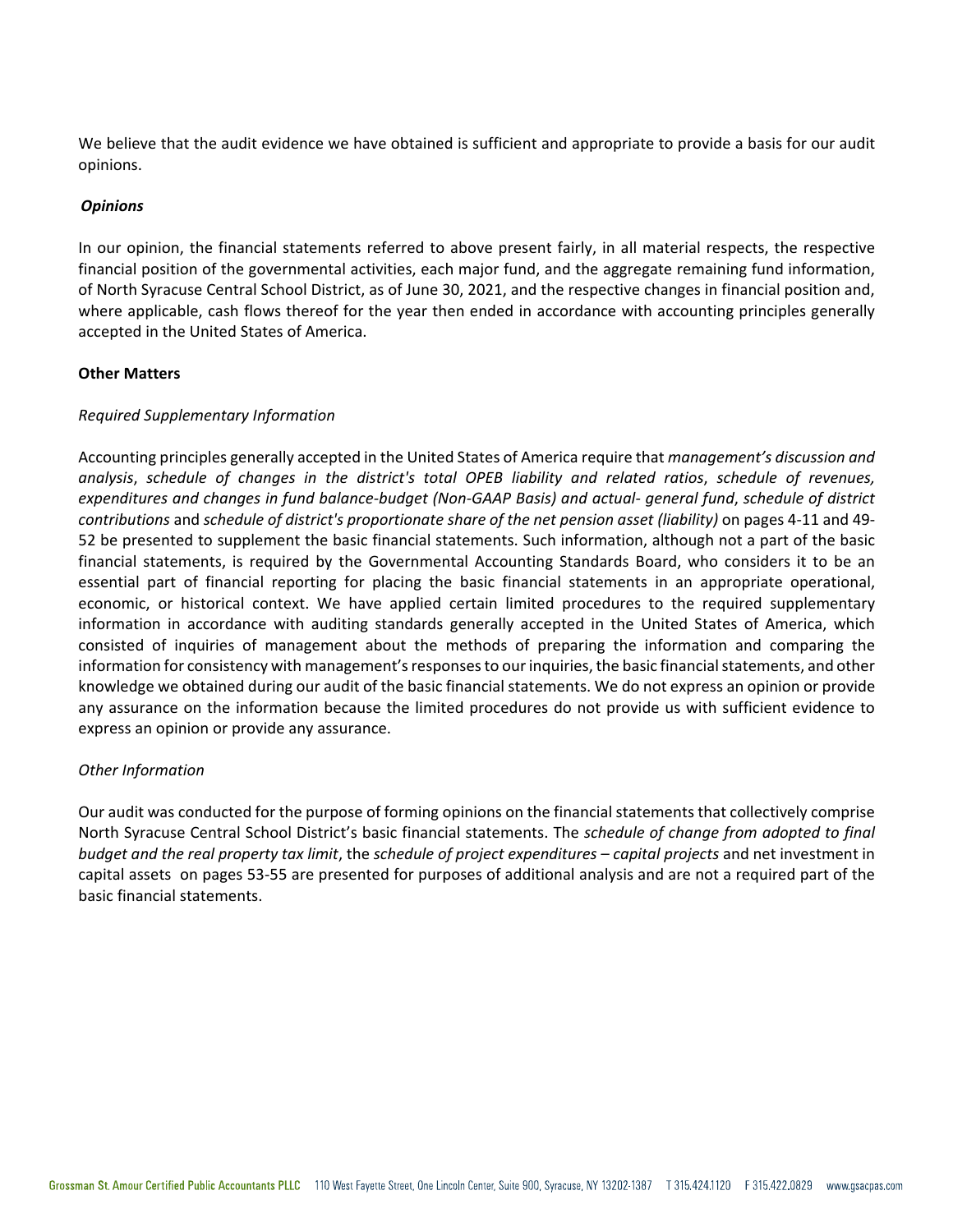The *schedule of change from adopted budget to final budget and the real property tax limit*, *schedule of project expenditures – capital projects fund* and *net investment in capital assets* are the responsibility of management and was derived from and relates directly to the underlying accounting and other records used to prepare the basic financial statements. Such information has been subjected to the auditing procedures applied in the audit of the basic financial statements and certain additional procedures, including comparing and reconciling such information directly to the underlying accounting and other records used to prepare the basic financial statements or to the basic financial statements themselves, and other additional procedures in accordance with auditing standards generally accepted in the United States of America. In our opinion, the *schedule of change from adopted budget to final budget and the real property tax limit*, *schedule of project expenditures – capital projects fund* and *net investment in capital assets* are fairly stated in all material respects in relation to the basic financial statements as a whole.

#### **Other Reporting Required by** *Government Auditing Standards*

In accordance with *Government Auditing Standards*, we have also issued our report dated on September 27, 2021 our consideration of North Syracuse Central School District's internal control over financial reporting and on our tests of its compliance with certain provisions of laws, regulations, contracts and grant agreements, and other matters. The purpose of that report is to describe the scope of our testing of internal control over financial reporting and compliance and the results of that testing, and not to provide an opinion on internal control over financial reporting or on compliance. That report is an integral part of an audit performed in accordance with *Government Auditing Standards* in considering the District's internal control over financial reporting and compliance.

Thosena ST Ann CPR

Syracuse, New York September 27, 2021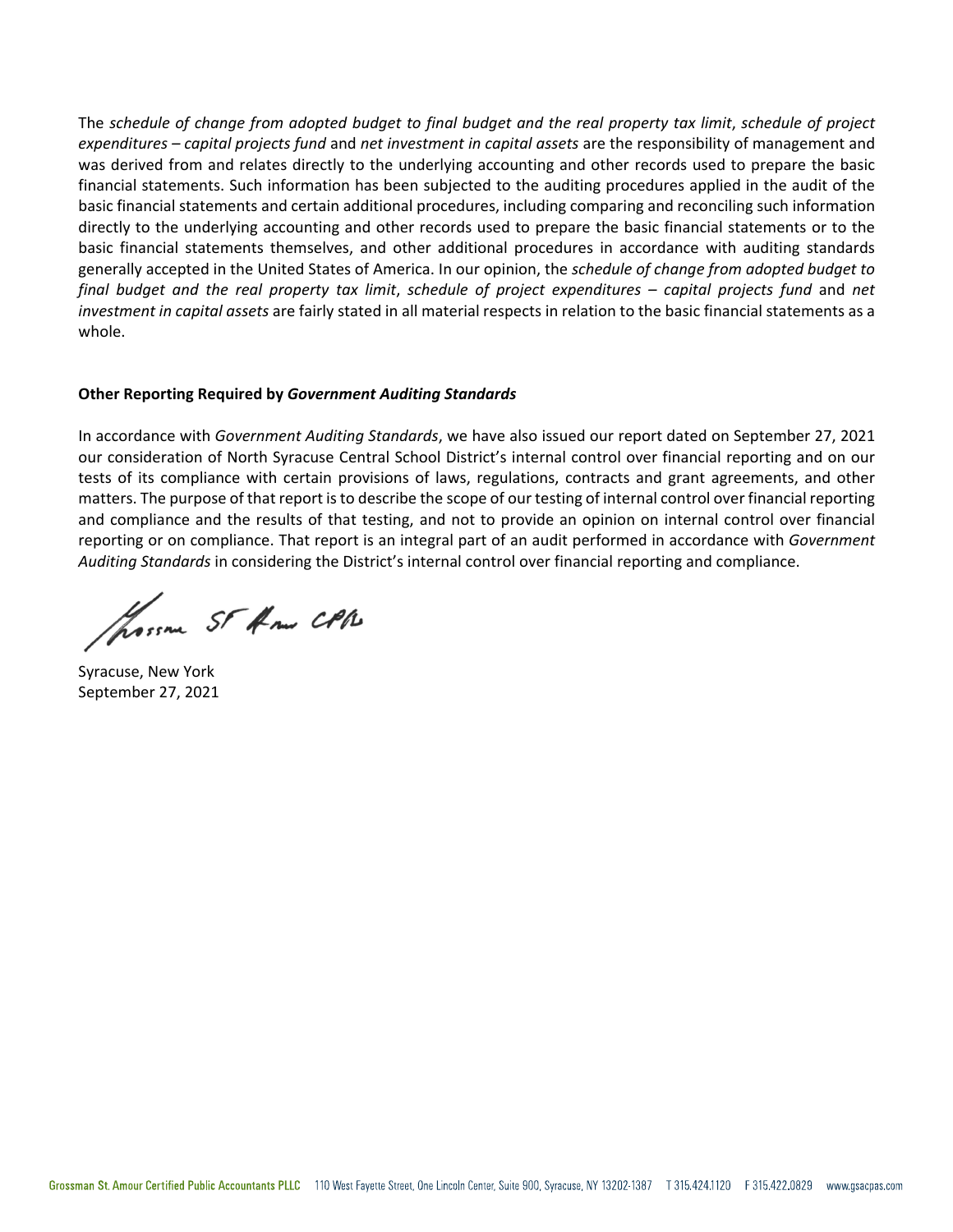The following is a discussion and analysis of the North Syracuse Central School District's (the District) financial performance for the fiscal year ended June 30, 2021. The section is a summary of the District's financial activities based on currently known facts, decisions, or conditions. It is also based on both the government‐wide and fund-based financial statements. The results of the current year are discussed in comparison with the prior year, with an emphasis placed on the current year. This section is only an introduction and should be read in conjunction with the District's financial statements, which immediately follow this section.

#### **Financial Highlights**

- The District had approximately \$18,715,000 in capital expenditures during 2020-2021 related to ongoing capital projects and bus purchases.
- The District issued \$5,595,000 in serial bonds to advance refund \$6,025,000 of Smith Road Elementary Renovation outstanding bonds. A premium of \$625,865 was received on the advance refunding.
- **The District issued bond anticipation notes of approximately \$26,193,000, in relation to bus purchases and** ongoing capital projects.

#### **Overview of the Financial Statements**

This annual report consists of three parts: MD&A (this section), the basic financial statements, and supplementary information. The basic financial statements include two kinds of statements that present different views of the District:

- The first two statements are *district‐wide* financial statements that provide both *short‐term* and *long‐term* information about the District's *overall* financial status.
- The remaining statements are *fund financial statements* that focus on *individual parts* of the District, reporting the District's operations in *more detail* than the district‐wide statements. The fund financial statements concentrate on the District's most significant funds with all other non-major funds listed in total in one column.
- The *governmental funds statements* tell how basic services such as regular and special education were financed in the *short term* as well as what remains for future spending.
- *Fiduciary funds* statements provide information about the financial relationships in which the District acts solely as a *trustee* or *agent* for the benefit of others. The District has no fiduciary funds.

The financial statements also include notes that explain some of the information in the statements and provide more detailed data. The statements are followed by a section of required supplementary information that further explains and supports the financial statements with a comparison of the District's budget for the year Figure A‐1 summarizes the major features of the District's financial statements, including the portion of the District's activities they cover and the types of information they contain. The remainder of this overview section of MD&A highlights the structure and contents of each of the statements.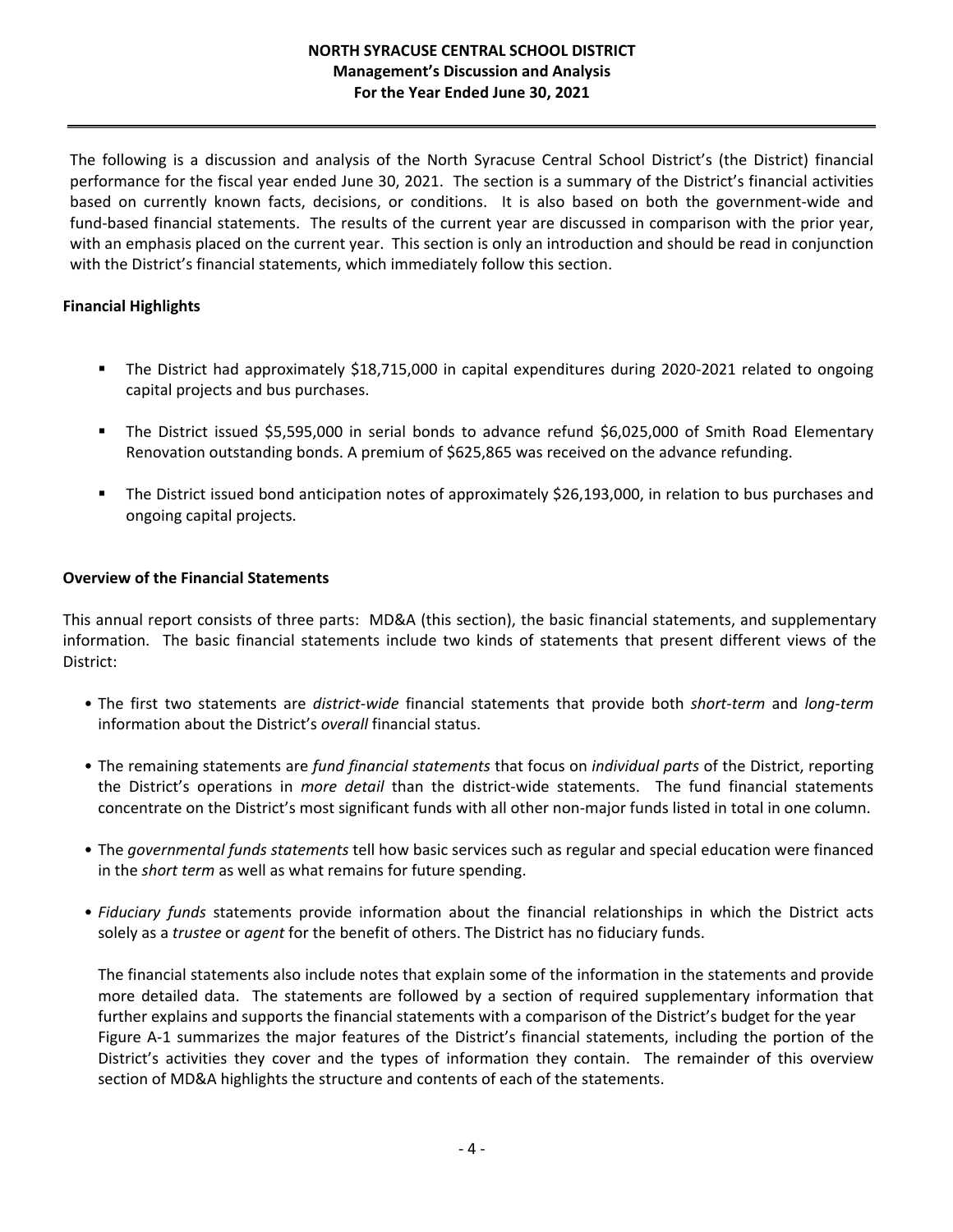|                                                                                                            |                                                                                                                                                                                                         | <b>Fund Financial Statements</b>                                                                                                                                                                                                                             |
|------------------------------------------------------------------------------------------------------------|---------------------------------------------------------------------------------------------------------------------------------------------------------------------------------------------------------|--------------------------------------------------------------------------------------------------------------------------------------------------------------------------------------------------------------------------------------------------------------|
|                                                                                                            | District-Wide                                                                                                                                                                                           | <b>Governmental Funds</b>                                                                                                                                                                                                                                    |
| Scope                                                                                                      | <b>Entire District (except</b><br>fiduciary funds)                                                                                                                                                      | The activities of the District that are not proprietary or<br>fiduciary, such as special education and building<br>maintenance                                                                                                                               |
| Required financial<br>statements                                                                           | • Statement of net<br>position<br>• Statement of activities<br>• Reconciliation of<br>governmental funds<br>revenues, expenditures<br>and changes in fund<br>balances to the Statement<br>of activities | • Balance sheet<br>• Statement of revenues, expenditures, and changes in<br>fund balances                                                                                                                                                                    |
| Accounting basis and<br>measurement focus                                                                  | Accrual accounting and<br>economic resources focus                                                                                                                                                      | Modified accrual accounting and current financial focus                                                                                                                                                                                                      |
| Type of asset/deferred<br>outflows of resources/<br>liability/deferred inflows<br>of resources information | All assets, deferred<br>outflows of resources,<br>liabilities, and deferred<br>inflows of resources both<br>financial and capital,<br>short-term and long-term                                          | Generally, assets and deferred outflows of resources<br>expected to be used up and liabilities and deferred<br>inflows of resources that come due or available during<br>the year or soon thereafter; no capital assets or long-term<br>liabilities included |
| Type of inflow/out flow<br>information                                                                     | All revenues and expenses<br>during year, regardless of<br>when cash is received or<br>paid                                                                                                             | Revenues for which cash is received during or soon after<br>the end of the year; expenditures when goods or services<br>have been received and the related liability is due and<br>payable                                                                   |

# Figure A-1 Major Features of the District-Wide and Fund Financial Statements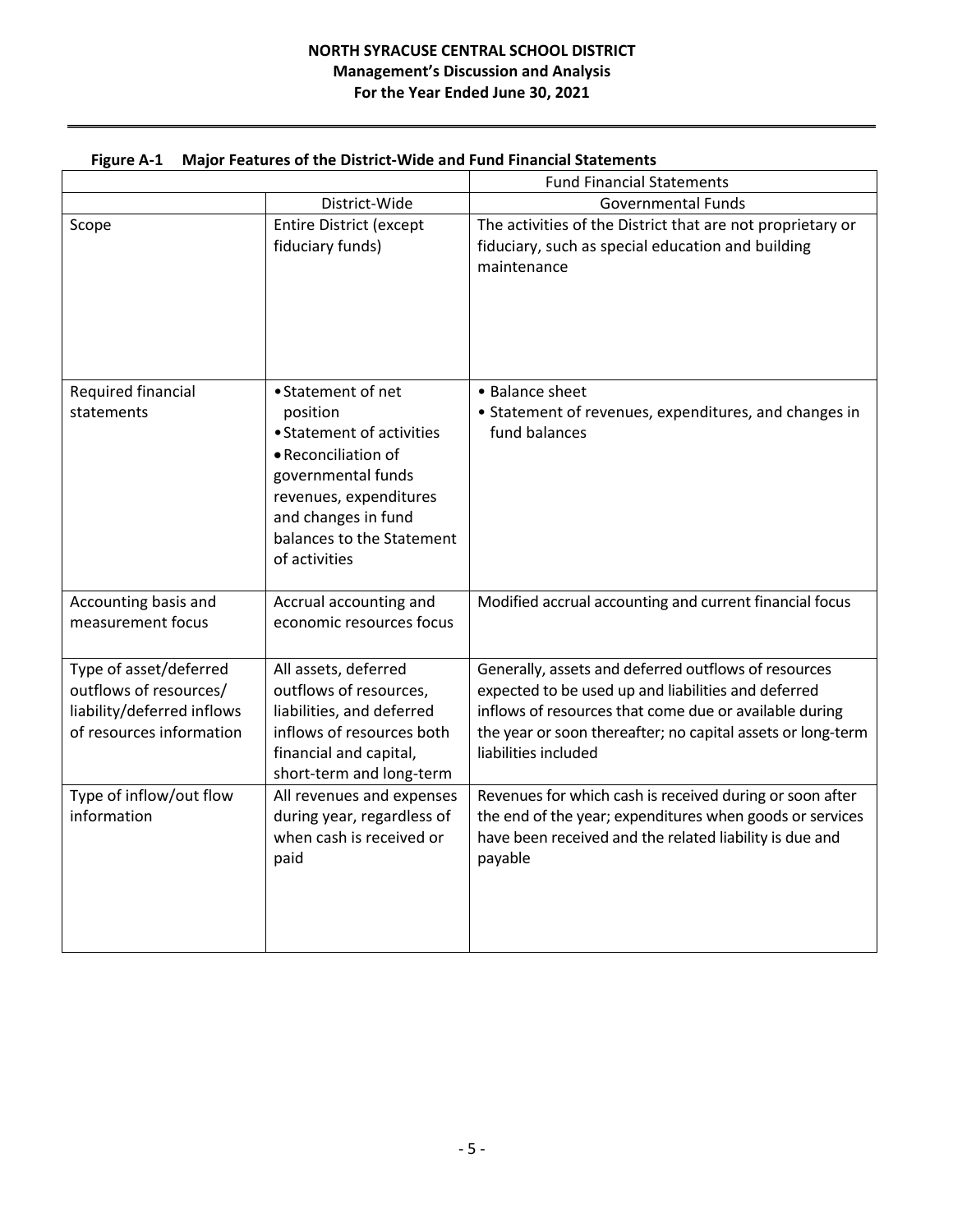#### **District‐Wide Statements**

The district-wide statements report information about the District as a whole using accounting methods similar to those used by private‐sector companies. The statement of net position includes all of the District's assets, deferred outflows of resources, liabilities and deferred inflows of resources. All of the current year's revenues and expenses are accounted for in the statement of activities regardless of when cash is received or paid.

The two district-wide statements report the District's net position and how it has changed. Net position – the difference between the District's assets, deferred outflow of resources, liabilities and deferred inflows of resources – is one way to measure the District's financial health or *position*.

- Over time, increases or decreases in the District's net position are an indicator of whether its financial position is improving or deteriorating, respectively.
- To assess the District's overall health, you need to consider additional nonfinancial factors such as changes in the District's property tax base and the condition of school buildings and other facilities.

In the district‐wide financial statements, the District's activities are shown as *Governmental activities*: Most of the District's basic services are included here, such as regular and special education, transportation, and administration. Property taxes and State formula aid finance most of these activities.

#### **Fund Financial Statements**

The fund financial statements provide more detailed information about the District's funds, focusing on its most significant or "major" funds – not the District as a whole. Funds are accounting devices the District uses to keep track of specific sources of funding and spending on particular programs:

- Some funds are required by New York State law and regulations. Generally, the District is required by New York State General Municipal Law (para. 36) to follow the system of accounts formulated and prescribed by the New York State Comptroller.
- The District establishes other funds to control and to manage money for particular purposes (such as repaying its long-term debts) or to show that it is properly using certain revenues (such as Federal grants).

The District has the following funds:

• Governmental Funds: Most of the District's basic services are included in governmental funds, which generally focus on (1) how cash and other financial assets that can readily be converted to cash flow in and out and (2) the balances left at year end that are available for spending. Consequently, the governmental funds statements provide a detailed short‐term view that helps you determine whether there are more or fewer financial resources that can be spent in the near future to finance the District's programs. Because this information does not encompass the additional long‐term focus of the district‐wide statements, additional information at the bottom of the governmental funds statements explains the relationship (or differences) between them. See the reconciliations performed on pages 15 and 17.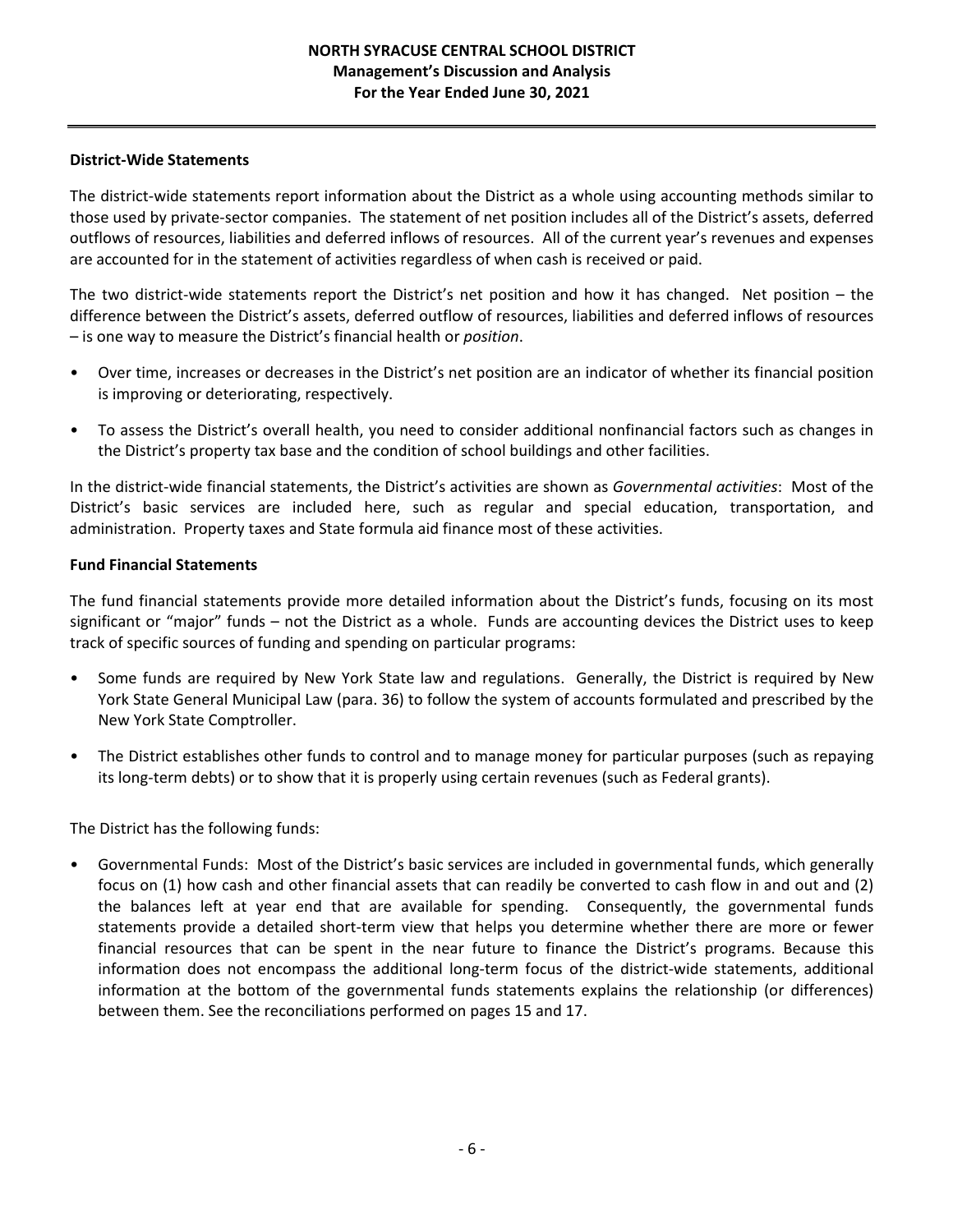#### **FINANCIAL ANALYSIS OF THE SCHOOL DISTRICT AS A WHOLE**

Our analysis below focuses on the net position (Table 1) and changes in net position (Table 2) of the District's governmental activities.

#### **Table 1 Condensed Statement of Net Position**

|                                                                | District-Wide     |                   |                   |
|----------------------------------------------------------------|-------------------|-------------------|-------------------|
|                                                                | 2021              | 2020              | Percent<br>Change |
| <b>Current and Other Assets</b>                                | Ś.<br>75,036,000  | \$<br>66,493,000  | 12.85%            |
| <b>Net Pension Asset</b>                                       |                   | 9,668,000         | $-100.00\%$       |
| Capital Assets                                                 | 161,710,000       | 148,777,000       | 8.69%             |
| <b>Total Assets</b>                                            | 236,746,000<br>Ŝ. | 224,938,000<br>Ś. | 5.25%             |
| Deferred Outflow of Resources                                  | 156,415,000       | 94,381,000        | 65.73%            |
| Total Assets and deferred outflow of resources                 | 393,161,000<br>Ŝ. | \$<br>319,319,000 | 23.12%            |
| <b>Current liabilities</b>                                     | Ś.<br>86,139,000  | \$<br>59,723,000  | 44.23%            |
| Noncurrent liabilities                                         | 419,396,000       | 348,958,000       | 20.19%            |
| Net pension liability                                          | 10,765,000        | 16,217,000        | $-33.62%$         |
| <b>Total Liabilities</b>                                       | 516,300,000       | 424,898,000       | 21.51%            |
| Deferred inflows of resources                                  | 84,044,000        | 85,089,000        | $-1.23%$          |
| Net Position:                                                  |                   |                   |                   |
| Net investment in capital assets                               | 117,809,000       | 112,904,000       | 4.34%             |
| Restricted                                                     | 28,891,000        | 20,885,000        | 38.33%            |
| Unrestricted (Deficit), as restated                            | (353,883,000)     | (324,457,000)     | 9.07%             |
| Total Net Position (Deficit), as restated                      | (207, 183, 000)   | (190, 668, 000)   | 8.66%             |
| Total Liabilities, deferred inflows and net position (deficit) | \$393,161,000     | \$319,319,000     | 23.12%            |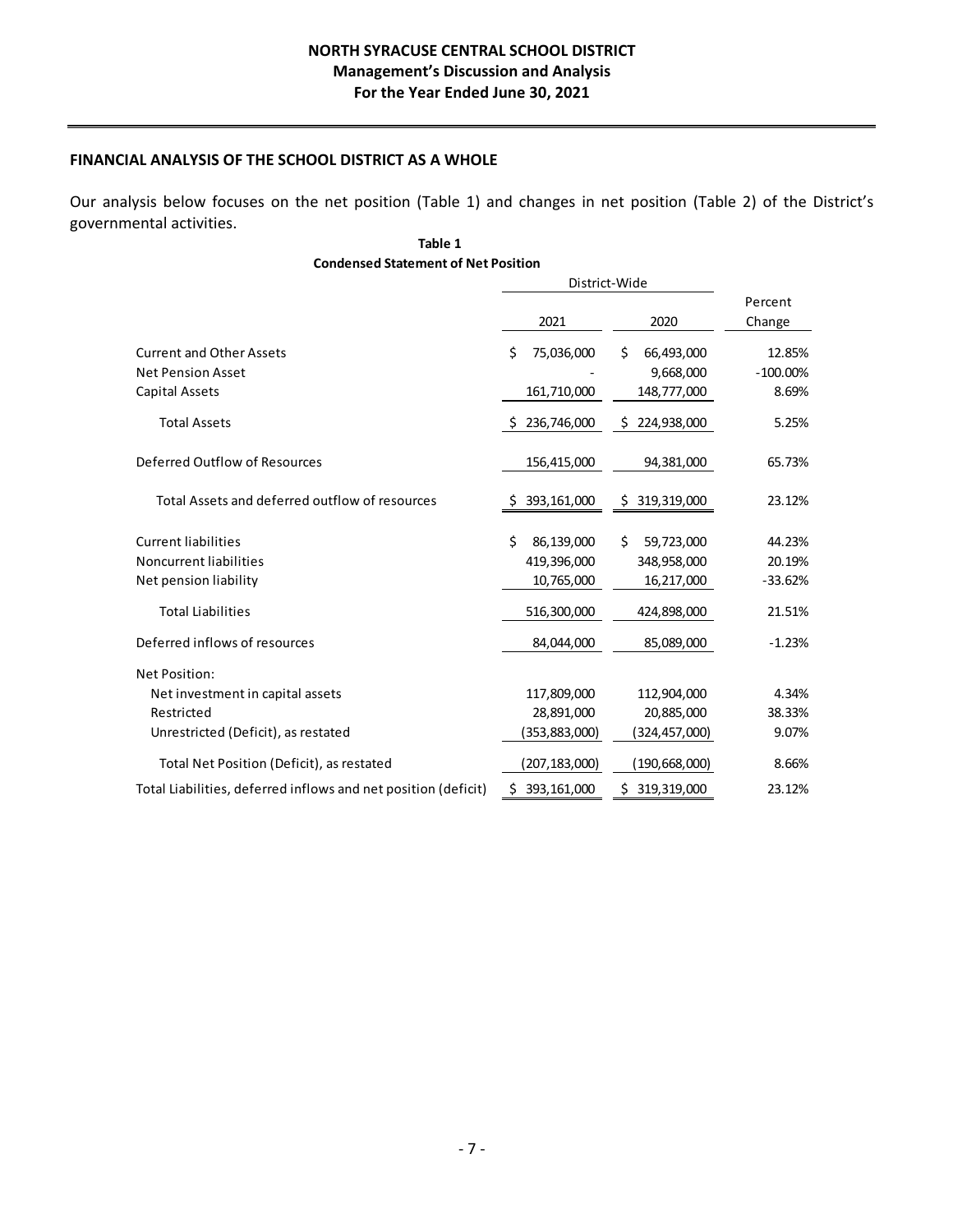#### **FINANCIAL ANALYSIS OF THE SCHOOL DISTRICT AS A WHOLE** (continued)

#### **Table 2**

#### **Changes in Net Position from Operating Results**

|                                           |                | District-Wide     |           |
|-------------------------------------------|----------------|-------------------|-----------|
|                                           |                |                   | Percent   |
|                                           | 2021           | 2020              | Change    |
| <b>REVENUES</b>                           |                |                   |           |
| Program Revenues:                         |                |                   |           |
| <b>Charges for Services</b>               | \$<br>419,000  | \$<br>1,186,000   | $-64.67%$ |
| <b>Operating Grants and Contributions</b> | 5,982,000      | 6,192,000         | $-3.39%$  |
|                                           | 6,401,000      | 7,378,000         | $-13.24%$ |
| <b>General Revenue:</b>                   |                |                   |           |
| Property Taxes and Other Tax Items        | 92,965,000     | 90,557,000        | 2.66%     |
| <b>State Sources</b>                      | 73,105,000     | 72,252,000        | 1.18%     |
| <b>Federal Sources</b>                    | 2,134,000      | 373,000           | 472.12%   |
| <b>Other General Revenues</b>             | 9,790,000      | 9,504,000         | 3.01%     |
| <b>Total Revenues</b>                     | 184,395,000    | 180,064,000       | 2.41%     |
| <b>PROGRAM EXPENSES</b>                   |                |                   |           |
| <b>General Support</b>                    | 23,579,000     | 24,620,000        | $-4.23%$  |
| Instruction                               | 157,825,000    | 146,538,000       | 7.70%     |
| Transportation                            | 14,697,000     | 13,975,000        | 5.17%     |
| Debt Service                              | 2,474,000      | 863,000           | 186.67%   |
| School Food Service Program               | 2,335,000      | 2,941,000         | $-20.61%$ |
| <b>Total Expenses</b>                     | 200,910,000    | 188,937,000       | 6.34%     |
| Decrease in Net Position                  | \$(16,515,000) | (8,873,000)<br>\$ | 86.13%    |

In Table 2, the District's total revenues increased by approximately \$4,331,000 and the total cost of all programs and services increased by approximately \$11,937,000. Some of the variances causing these fluctuations are described below:

Instruction expenses increased \$11,287,000 due to an increase in ERS and TRS net pension expenses and fluctuation of assumptions used to calculate other post employment benefit costs and debt service expenses increased \$1,611,000 due to an increase in interest expense associated with bond anticipation notes, bond refunding, and an increase in compensated absences.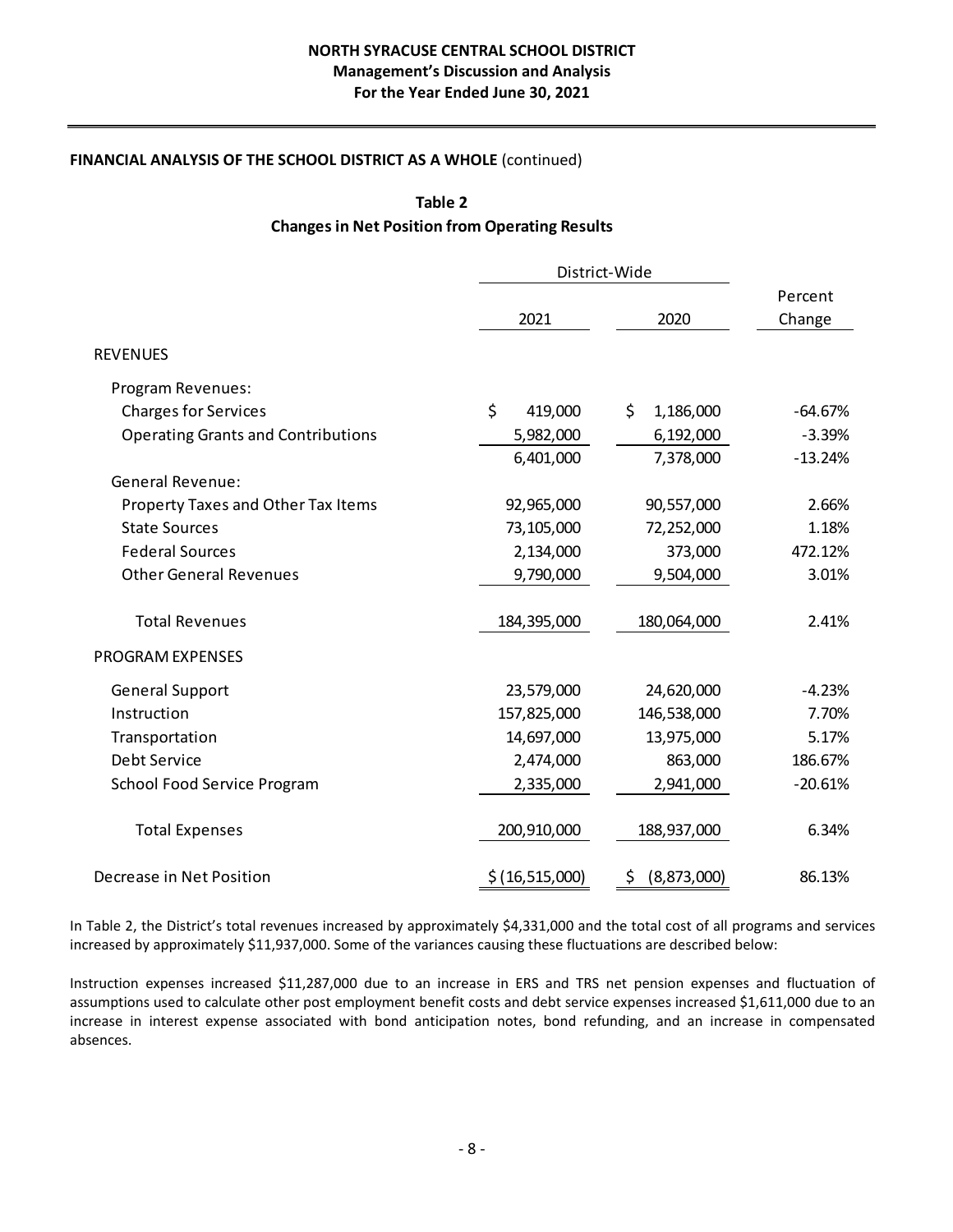#### **FINANCIAL ANALYSIS OF THE SCHOOL DISTRICT AS A WHOLE** (continued)

Table 3 presents the cost of each of the District's largest programs as well as each program's net cost (total cost less revenues generated by the activities). The net cost shows the financial burden that was placed on the District's taxpayers by each of these functions.

# **Table 3 Governmental Activities**

|                             |                  | Total cost of services | Net cost of services |                  |  |  |  |
|-----------------------------|------------------|------------------------|----------------------|------------------|--|--|--|
|                             | 2021<br>2020     |                        | 2021                 | 2020             |  |  |  |
| <b>General Support</b>      | 23,579,000<br>S. | 24,620,000<br>S.       | \$23,579,000         | 24,620,000<br>S. |  |  |  |
| Instruction                 | 157,825,000      | 146,538,000            | 153,073,000          | 141,975,000      |  |  |  |
| <b>Pupil Transportation</b> | 14,697,000       | 13,975,000             | 14,697,000           | 13,975,000       |  |  |  |
| Debt Service - Interest     | 2,474,000        | 863,000                | 2,474,000            | 863,000          |  |  |  |
| School Food Service Program | 2,335,000        | 2,941,000              | 687,000              | 379,000          |  |  |  |
|                             |                  |                        |                      |                  |  |  |  |
| Total                       | \$200,910,000    | \$188,937,000          | \$194,510,000        | \$181,812,000    |  |  |  |

#### **Financial Analysis of the School District's Funds**

As noted earlier, the District uses fund accounting to ensure and demonstrate compliance with finance related legal requirements.

#### **Governmental Funds**

The purpose of the School District's governmental funds is to account for and provide information on near‐term inflows, outflows, and balances of spendable resources. Such information is useful in assessing the School District's financing requirements. The unreserved fund balance is divided between designated balances and undesignated balances. The School District has designated portions of the unreserved fund balance to earmark resources for certain government‐wide liabilities and postemployment obligations that are not recognized in the governmental funds. Fund balances for capital projects are restricted by State law to be spent for the purpose of the fund and are not available for spending at the School District's discretion.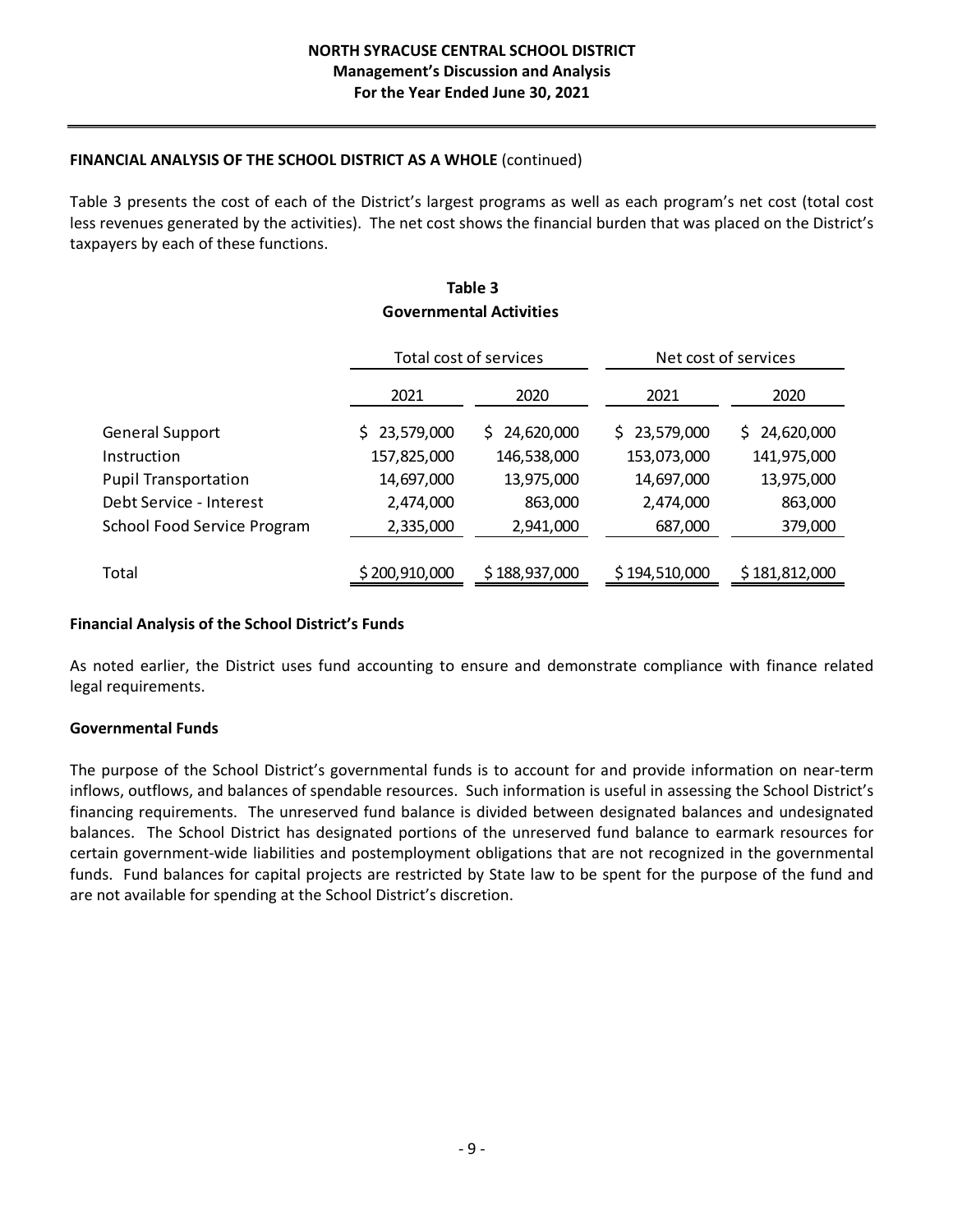#### **Financial Analysis of the School District's Funds** (continued)

#### **General Fund Budgetary Highlights**

The budgetary comparison information in Supplemental Schedule #2 presents both adopted and final modified budget totals compared with actual results for the General Fund for the year ended June 30, 2021. The significant variances between the adopted and the final budget for 2021 were as follows:

| Adopted Budget                                                   | \$172,567,744 |
|------------------------------------------------------------------|---------------|
| 2020 Additional Appropriations:<br><b>Encumbrances Carryover</b> | 731,792       |
| <b>Budget revisions</b>                                          |               |
| <b>Final Budget</b>                                              | \$173,299,536 |

#### **Capital Assets and Debt Administration**

#### **Capital Assets**

At June 30, 2021, the District had approximately \$162 million invested in a broad range of capital assets including buildings, transportation equipment, computer equipment, and furniture and fixtures. Table 4 categorically illustrates the District's capital assets net of related depreciation. See Supplemental Schedule 7 for a detailed list of the District's ongoing capital projects.

Capital Assets at Year End

# **Table 4 Capital Assets at Year End, (Net of Depreciation)**

|                                   |                 | Capital Assets  |                   |  |  |  |  |  |
|-----------------------------------|-----------------|-----------------|-------------------|--|--|--|--|--|
|                                   | 2021            | 2020            | Percent<br>Change |  |  |  |  |  |
| Land                              | \$<br>2,129,541 | 2,129,541<br>\$ | 0.00%             |  |  |  |  |  |
| <b>Buildings and Improvements</b> | 222,475,588     | 216,943,799     | 2.55%             |  |  |  |  |  |
| Equipment                         | 31,528,616      | 29,527,770      | 6.78%             |  |  |  |  |  |
| <b>Construction in Progress</b>   | 19,213,317      | 8,121,802       | 136.56%           |  |  |  |  |  |
| Less: Accumulated Depreciation    | (113, 637, 108) | (107,945,430)   | 5.27%             |  |  |  |  |  |
| Total                             | \$161,709,954   | \$148,777,482   | 8.69%             |  |  |  |  |  |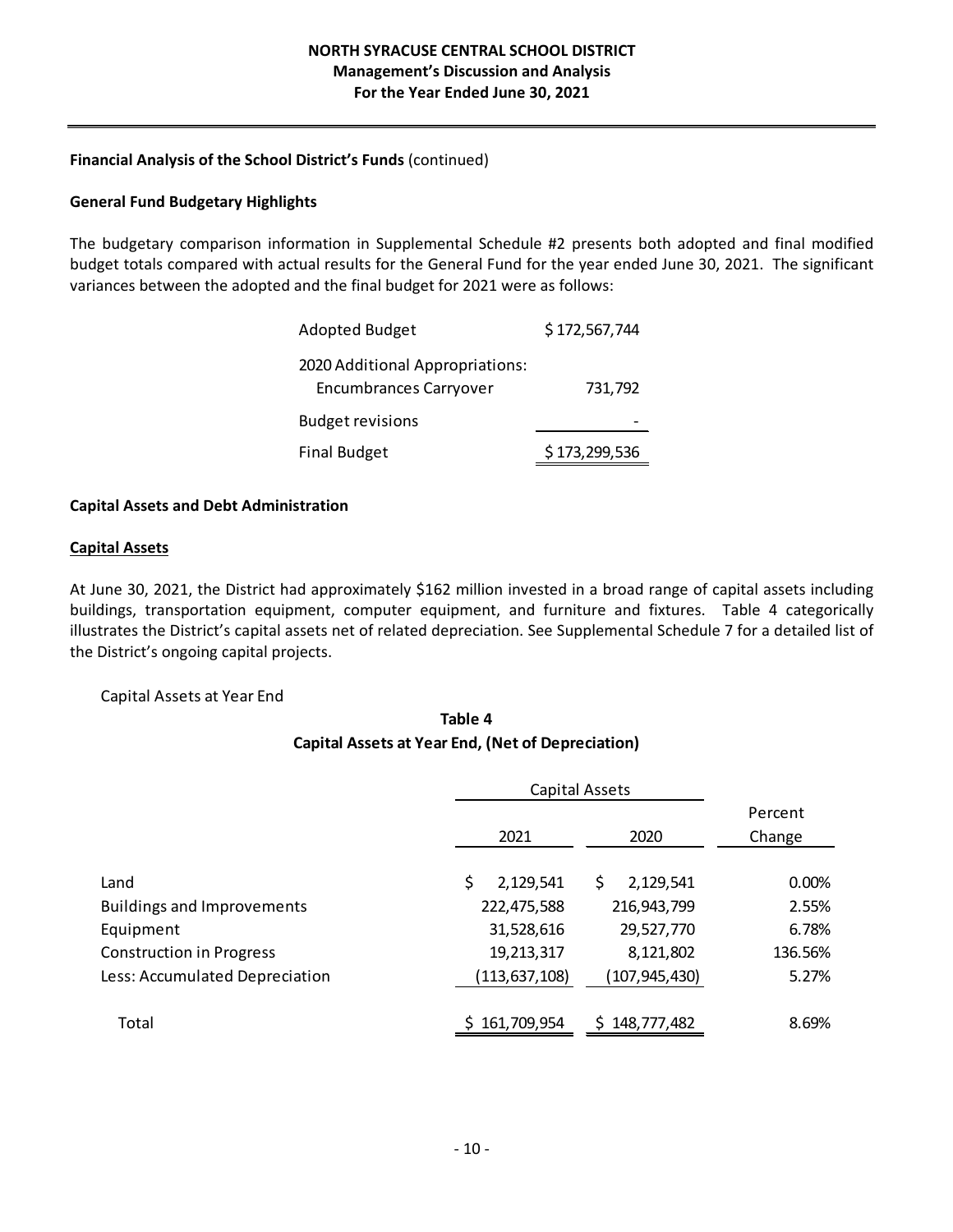#### **Long‐Term Obligations**

At June 30, 2021, the District had approximately \$462 million in long‐term obligations. Table 5 provides a summary of the obligations. The notes to the basic financial statements provide additional details regarding these obligations.

# **Table 5 Outstanding Long‐term Obligations, at Year End**

|                                      | District-Wide |   |              |                   |  |  |  |
|--------------------------------------|---------------|---|--------------|-------------------|--|--|--|
|                                      | 2021          |   | 2020         | Percent<br>Change |  |  |  |
| <b>General Obligation Bonds</b>      |               |   |              |                   |  |  |  |
| (Financed with Property Taxes)       | 18,047,978    | S | 22, 164, 843 | -18.57%           |  |  |  |
| <b>Other Postemployment Benefits</b> | 429,663,033   |   | 344,796,888  | 24.61%            |  |  |  |
| <b>Pension Liabilities</b>           | 10,765,214    |   | 16,216,507   | $-33.62%$         |  |  |  |
| <b>Compensated Absences</b>          | 3,766,556     |   | 2,725,326    | 38.21%            |  |  |  |
| <b>Total Long-term Obligations</b>   | 462,242,781   |   | 385,903,564  | 19.78%            |  |  |  |

The state limits the amount of general obligation debt that district's can issue to 10% of the assessed value of all taxable property within the District's geographic limits. The District's outstanding general obligation debt of \$18 million is significantly below the state‐imposed debt limit.

### **Factors Bearing on the District's Future**

- Employer contributions for Teachers' Retirement System and Employees' Retirement System may continue to fluctuate. ERS rates are expected to be 16.2% in 2022 and 11.6% in 2023 compared to 14.6% in 2021, whereas TRS rates are expected to be 9.8% in 2022 compared to 9.53% in 2021.
- The District receives substantial financial assistance from New York State (State) in the form of State Aid. Approximately 40% of estimated revenues is from State Aid for fiscal year 2021. If the State should not adopt its budget (by 3/31 each year) in a timely manner in any year, the District may be affected by a delay in the payment of State Aid. The State is not constitutionally obligated to maintain or continue State Aid to the District. No assurance can be given that present State Aid levels will be maintained in the future.
- The Districts other post employment benefit liability fluctuated approximately \$84.9 million in 2021. This fluctuation is a result of a significant change in the actuarial assumptions.

#### **Contacting the District's Financial Management**

This financial report is designed to provide the District's citizens, taxpayers, customers, investors, and creditors with a general overview of the District's finances and to demonstrate the District's accountability for the money it receives. If you have questions about this report or need additional financial information, contact the School District Business Office at 5355 W. Taft Road, North Syracuse, New York 13212.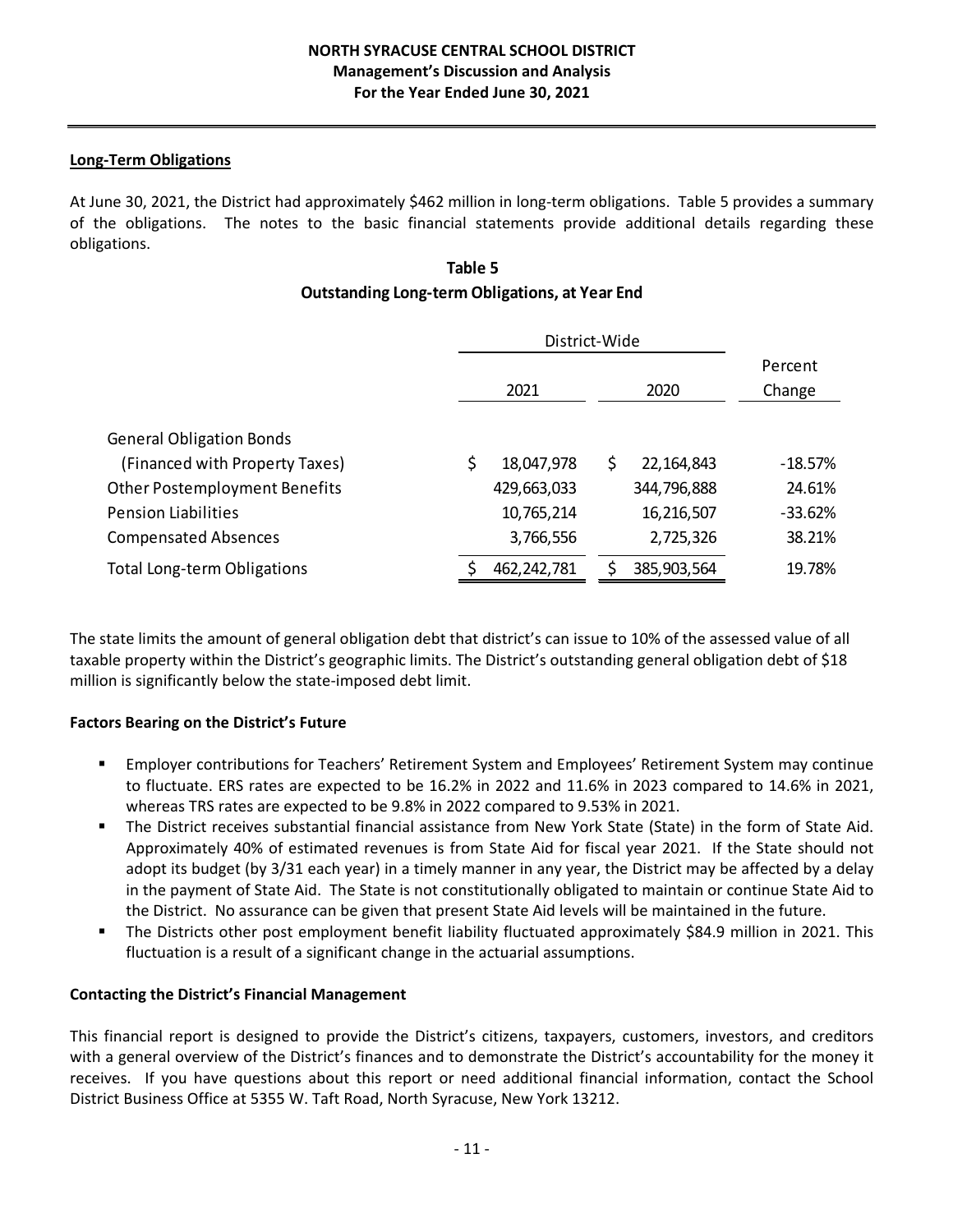#### **Statement of Net Position**

# **June 30, 2021**

| <b>ASSETS</b>                                                               |                  |
|-----------------------------------------------------------------------------|------------------|
| Cash                                                                        |                  |
| Unrestricted                                                                | \$<br>34,475,698 |
| Restricted                                                                  | 28,891,020       |
| Receivables                                                                 |                  |
| State and federal aid                                                       | 6,675,644        |
| Due from other governments                                                  | 4,809,838        |
| Other                                                                       | 63,369           |
| Inventories                                                                 | 120,256          |
| Capital assets, net                                                         | 161,709,954      |
| Total assets                                                                | 236,745,779      |
| DEFERRED OUTFLOW OF RESOURCES                                               |                  |
| Defeasance on advanced refunding of bonds                                   | 340,192          |
| Other postemployment benefits                                               | 106,363,242      |
| Pensions                                                                    | 49,712,169       |
| Total deferred outflow of resources                                         | 156,415,603      |
|                                                                             |                  |
| Total assets and deferred outflow of resources                              | \$393,161,382    |
| <b>LIABILITIES</b>                                                          |                  |
| Accounts payable                                                            | \$<br>2,815,315  |
| <b>Accrued liabilities</b>                                                  | 18,125,296       |
| Due to teachers' retirement system                                          | 6,792,883        |
| Due to employees' retirement system                                         | 822,428          |
| Notes payable                                                               |                  |
| Bond anticipation                                                           | 26,192,933       |
| Long-term obligations                                                       |                  |
| Due and payable within one year                                             |                  |
| Bonds payable                                                               | 3,557,902        |
| Other postemployment benefits payable                                       | 27,832,898       |
| Due and payable after one year                                              |                  |
| Bonds payable                                                               | 14,490,076       |
| Other postemployment benefits payable                                       | 401,830,135      |
| Compensated absences payable                                                | 3,075,556        |
| Net pension liability-proportionate share                                   | 10,765,214       |
| <b>Total liabilities</b>                                                    | 516,300,636      |
|                                                                             |                  |
| DEFERRED INFLOW OF RESOURCES                                                |                  |
| Pensions                                                                    | 24,967,439       |
| Other postemployment benefits                                               | 59,076,315       |
| Total deferred inflow of resources                                          | 84,043,754       |
| <b>NET POSITION</b>                                                         |                  |
| Net investment in capital assets                                            | 117,809,235      |
| Restricted                                                                  | 28,891,020       |
| Unrestricted (deficit)                                                      | (353,883,263)    |
| Total net position (deficit)                                                | (207, 183, 008)  |
| Total liabilities, deferred inflow of resources, and net position (deficit) | 393,161,382      |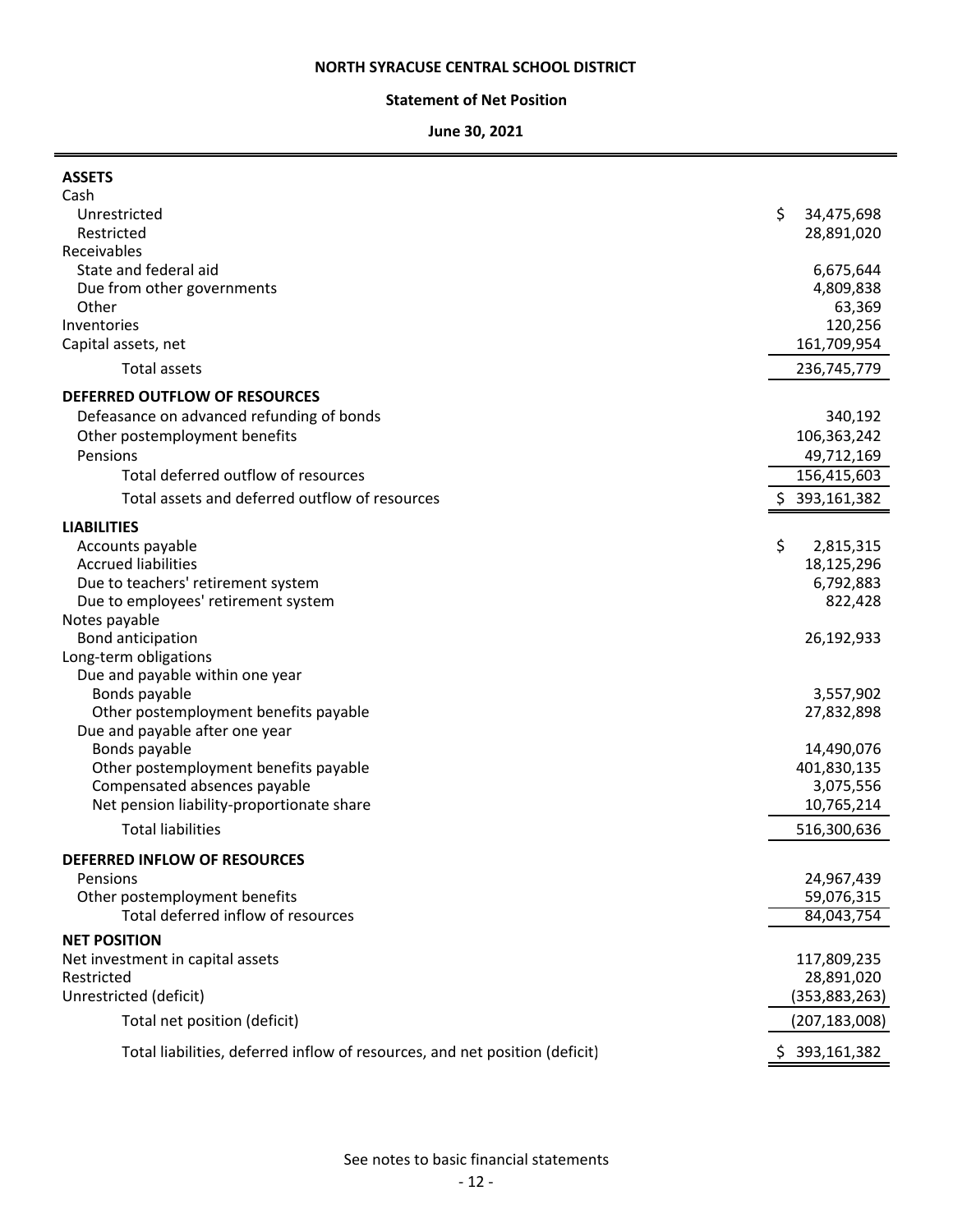#### **Statement of Activities and Changes in Net Position**

#### **For the Year Ended June 30, 2021**

|                                                  |                      | Indirect<br>Expenses   | Program Revenues<br><b>Operating</b> | Net (Expense)<br>Revenue and<br>Changes in |                     |
|--------------------------------------------------|----------------------|------------------------|--------------------------------------|--------------------------------------------|---------------------|
|                                                  | Expenses             | Allocation             | Charges for<br>Services              | Grants                                     | <b>Net Position</b> |
|                                                  |                      |                        |                                      |                                            |                     |
| <b>FUNCTIONS/PROGRAMS</b><br>General support     | (16, 826, 892)<br>Ś. | $(6,751,971)$ \$<br>S. |                                      | \$                                         | \$ (23,578,863)     |
| Instruction                                      | (125, 866, 074)      | (31,959,552)           | 400,490                              | 4,352,442                                  | (153,072,694)       |
| Pupil transportation                             | (10, 810, 032)       | (3,886,973)            |                                      |                                            | (14,697,005)        |
| Employee benefits                                | (43, 188, 584)       | 43,188,584             |                                      |                                            |                     |
| Debt service - interest                          | (2,474,076)          |                        |                                      |                                            | (2,474,076)         |
| School food service program                      | (1,744,872)          | (590,088)              | 18,612                               | 1,629,415                                  | (686, 933)          |
| Total functions and programs                     | \$(200, 910, 530)    | - \$                   | 419,102<br>Ş                         | 5,981,857<br>Ş.                            | (194, 509, 571)     |
| <b>GENERAL REVENUES</b>                          |                      |                        |                                      |                                            |                     |
| Real property taxes                              |                      |                        |                                      |                                            | 80,508,507          |
| Other real property tax items                    |                      |                        |                                      |                                            | 12,456,288          |
| Nonproperty tax items                            |                      |                        |                                      |                                            | 355,265             |
| Use of money and property                        |                      |                        |                                      |                                            | 386,769             |
| Sale of property and compensation for loss       |                      |                        |                                      |                                            | 36,316              |
| State sources                                    |                      |                        |                                      |                                            | 73,104,466          |
| <b>Federal sources</b>                           |                      |                        |                                      |                                            | 2,134,265           |
| Local sources                                    |                      |                        |                                      |                                            | 5,399,771           |
| Miscellaneous                                    |                      |                        |                                      |                                            | 3,612,555           |
| Total general revenues                           |                      |                        |                                      |                                            | 177,994,202         |
| Change in net position                           |                      |                        |                                      |                                            | (16, 515, 369)      |
| Total net position (deficit) - beginning of year |                      |                        |                                      |                                            | (190,667,639)       |
| Total net position (deficit) - end of year       |                      |                        |                                      |                                            | \$ (207, 183, 008)  |

#### See notes to basic financial statements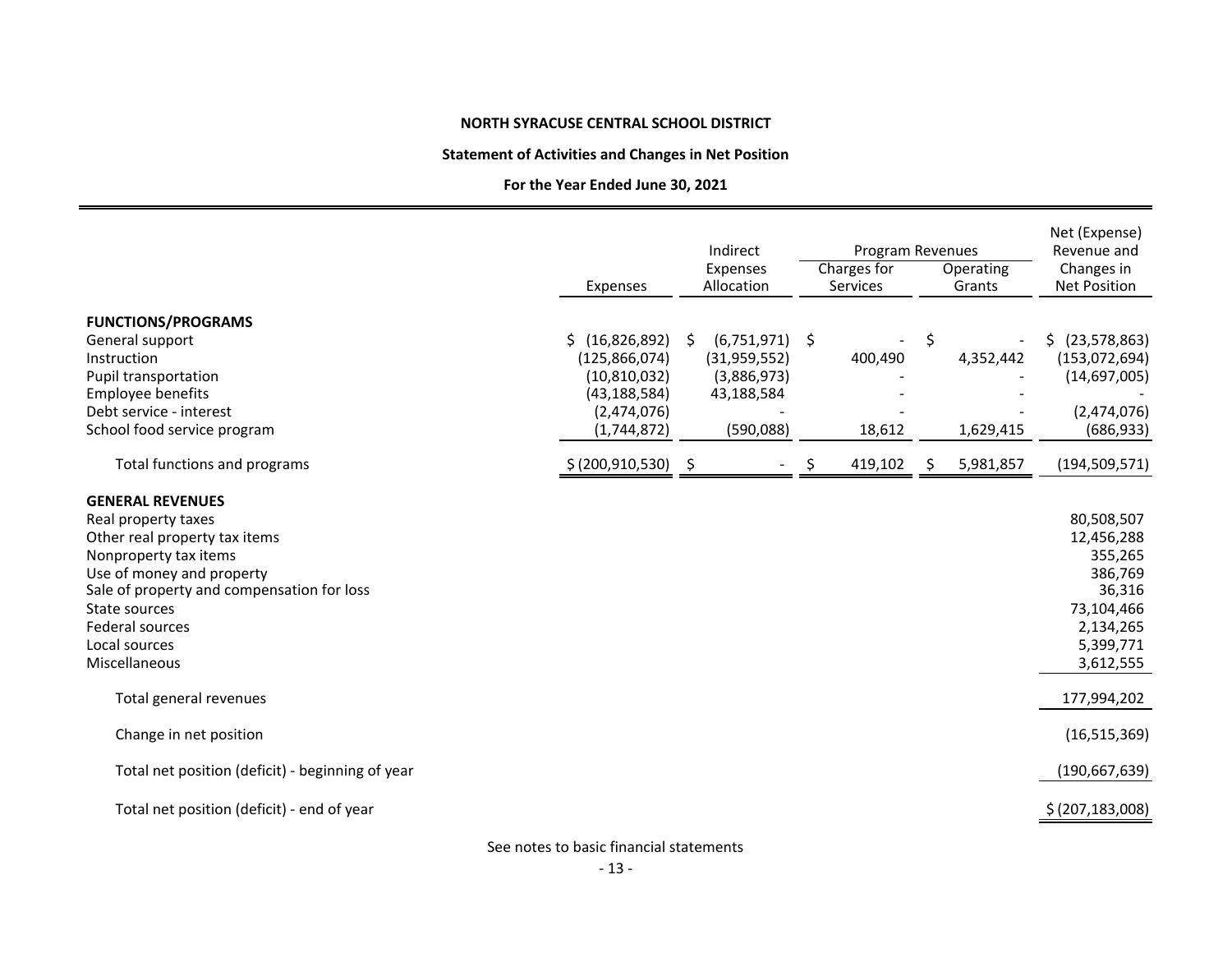#### **Balance Sheet ‐ Governmental Funds**

**June 30, 2021**

|                                                 | <b>Major Funds</b> |                |    | Non-Major Funds          |     |                          |    |                 |    | Total                       |     |                                          |    |                       |
|-------------------------------------------------|--------------------|----------------|----|--------------------------|-----|--------------------------|----|-----------------|----|-----------------------------|-----|------------------------------------------|----|-----------------------|
|                                                 |                    | General        |    | Special<br>Aid           |     | Capital<br>Projects Fund |    | Debt<br>Service |    | School Food<br>Service Fund |     | Extraclassroom<br><b>Activities Fund</b> |    | Governmental<br>Funds |
| <b>ASSETS</b>                                   |                    |                |    |                          |     |                          |    |                 |    |                             |     |                                          |    |                       |
| Cash                                            |                    |                |    |                          |     |                          |    |                 |    |                             |     |                                          |    |                       |
| Unrestricted                                    | Ś                  | 33,381,635     | \$ | 543,847 \$               |     |                          | \$ |                 | \$ | 214.686                     | \$  | 335,530                                  | Ś. | 34,475,698            |
| Restricted                                      |                    | 15,753,377     |    |                          |     | 9,703,001                |    | 3,434,642       |    |                             |     |                                          |    | 28,891,020            |
| Receivables                                     |                    |                |    |                          |     |                          |    |                 |    |                             |     |                                          |    |                       |
| State and federal aid                           |                    | 3,985,372      |    | 2,173,258                |     |                          |    |                 |    | 517,014                     |     |                                          |    | 6,675,644             |
| Due from other funds                            |                    | 5,748,544      |    | 72,653                   |     | 96,904                   |    | 5,192           |    | 6,471                       |     |                                          |    | 5,929,764             |
| Due from other governments                      |                    | 2,647,115      |    | 2,162,723                |     |                          |    |                 |    |                             |     |                                          |    | 4,809,838             |
| Other                                           |                    | 61,247         |    |                          |     |                          |    |                 |    | 2,122                       |     |                                          |    | 63,369                |
| Inventories                                     |                    | $\overline{a}$ |    |                          |     |                          |    |                 |    | 120,256                     |     |                                          |    | 120,256               |
| Total assets                                    |                    | 61,577,290     | \$ | 4,952,481                | -\$ | 9,799,905                | Ś  | 3,439,834       | \$ | 860,549                     | \$  | 335,530                                  | \$ | 80,965,589            |
| <b>LIABILITIES</b>                              |                    |                |    |                          |     |                          |    |                 |    |                             |     |                                          |    |                       |
| Accounts payable                                | \$                 | 62,539         | \$ | 85,749 \$                |     | 2,640,999                | \$ | 5,106           |    | 20,922                      | -\$ |                                          | Ś. | 2,815,315             |
| <b>Accrued liabilities</b>                      |                    | 17,068,756     |    | 256,919                  |     | 769,032                  |    |                 |    |                             |     |                                          |    | 18,094,707            |
| Due to other funds                              |                    | 176,028        |    | 5,097,244                |     | 7,123                    |    |                 |    | 649,369                     |     |                                          |    | 5,929,764             |
| Due to teachers' retirement system              |                    | 6,792,883      |    |                          |     |                          |    |                 |    |                             |     |                                          |    | 6,792,883             |
| Due to employees' retirement system             |                    | 822,428        |    |                          |     |                          |    |                 |    |                             |     |                                          |    | 822,428               |
| Notes payable                                   |                    |                |    |                          |     |                          |    |                 |    |                             |     |                                          |    |                       |
| Bond anticipation notes payable                 |                    |                |    | $\overline{\phantom{a}}$ |     | 26,192,933               |    |                 |    |                             |     |                                          |    | 26,192,933            |
| <b>Total liabilities</b>                        |                    | 24,922,634     |    | 5,439,912                |     | 29,610,087               |    | 5,106           |    | 670,291                     |     |                                          |    | 60,648,030            |
| <b>FUND BALANCES</b>                            |                    |                |    |                          |     |                          |    |                 |    |                             |     |                                          |    |                       |
| Nonspendable:                                   |                    |                |    |                          |     |                          |    |                 |    |                             |     |                                          |    |                       |
| Reserved for inventory                          |                    |                |    |                          |     |                          |    |                 |    | 120,195                     |     |                                          |    | 120,195               |
| <b>Restricted for:</b>                          |                    |                |    |                          |     |                          |    |                 |    |                             |     |                                          |    |                       |
| Reserved for tax certiorari                     |                    | 2,165,131      |    |                          |     |                          |    |                 |    |                             |     |                                          |    | 2,165,131             |
| Reserved for workers' compensation              |                    | 3,648,938      |    |                          |     |                          |    |                 |    |                             |     |                                          |    | 3,648,938             |
| Reserved for liability                          |                    | 1,019,975      |    |                          |     |                          |    |                 |    |                             |     |                                          |    | 1,019,975             |
| Reserved for employee benefits                  |                    | 3,000,054      |    |                          |     |                          |    |                 |    |                             |     |                                          |    | 3,000,054             |
| Reserved for retirement contributions           |                    | 3,000,060      |    |                          |     |                          |    |                 |    |                             |     |                                          |    | 3,000,060             |
| Reserved for teacher's retirement contributions |                    | 2,400,036      |    |                          |     |                          |    |                 |    |                             |     |                                          |    | 2,400,036             |
| Reserved for capital projects                   |                    | 519,183        |    |                          |     |                          |    |                 |    |                             |     |                                          |    | 519,183               |
| Restricted for special aid programs             |                    |                |    | (487, 431)               |     |                          |    |                 |    |                             |     |                                          |    | (487, 431)            |
| <b>Committed to:</b>                            |                    |                |    |                          |     |                          |    |                 |    |                             |     |                                          |    |                       |
| Committed fund balance                          |                    |                |    |                          |     |                          |    |                 |    |                             |     | 335,530                                  |    | 335,530               |
| <b>Assigned to:</b>                             |                    |                |    |                          |     |                          |    |                 |    |                             |     |                                          |    |                       |
| Assigned appropriated fund balance              |                    | 5,000,000      |    |                          |     |                          |    |                 |    | 70,000                      |     |                                          |    | 5,070,000             |
| Assigned unappropriated fund balance            |                    | 1,650,051      |    | $\overline{a}$           |     | (19, 810, 182)           |    | 3,434,728       |    | 63                          |     | $\overline{a}$                           |    | (14, 725, 340)        |
| Unassigned:                                     |                    |                |    |                          |     |                          |    |                 |    |                             |     |                                          |    |                       |
| Unassigned fund balance                         |                    | 14,251,228     |    |                          |     |                          |    |                 |    |                             |     |                                          |    | 14,251,228            |
| <b>Total fund balances</b>                      |                    | 36,654,656     |    | (487, 431)               |     | (19, 810, 182)           |    | 3,434,728       |    | 190,258                     |     | 335,530                                  |    | 20,317,559            |
| Total liabilities and fund balances             | \$                 | 61,577,290     | Ś. | 4,952,481 \$             |     | 9,799,905                | Ś  | 3,439,834       | \$ | 860,549                     | \$  | 335,530                                  |    | \$ 80,965,589         |

See notes to basic financial statements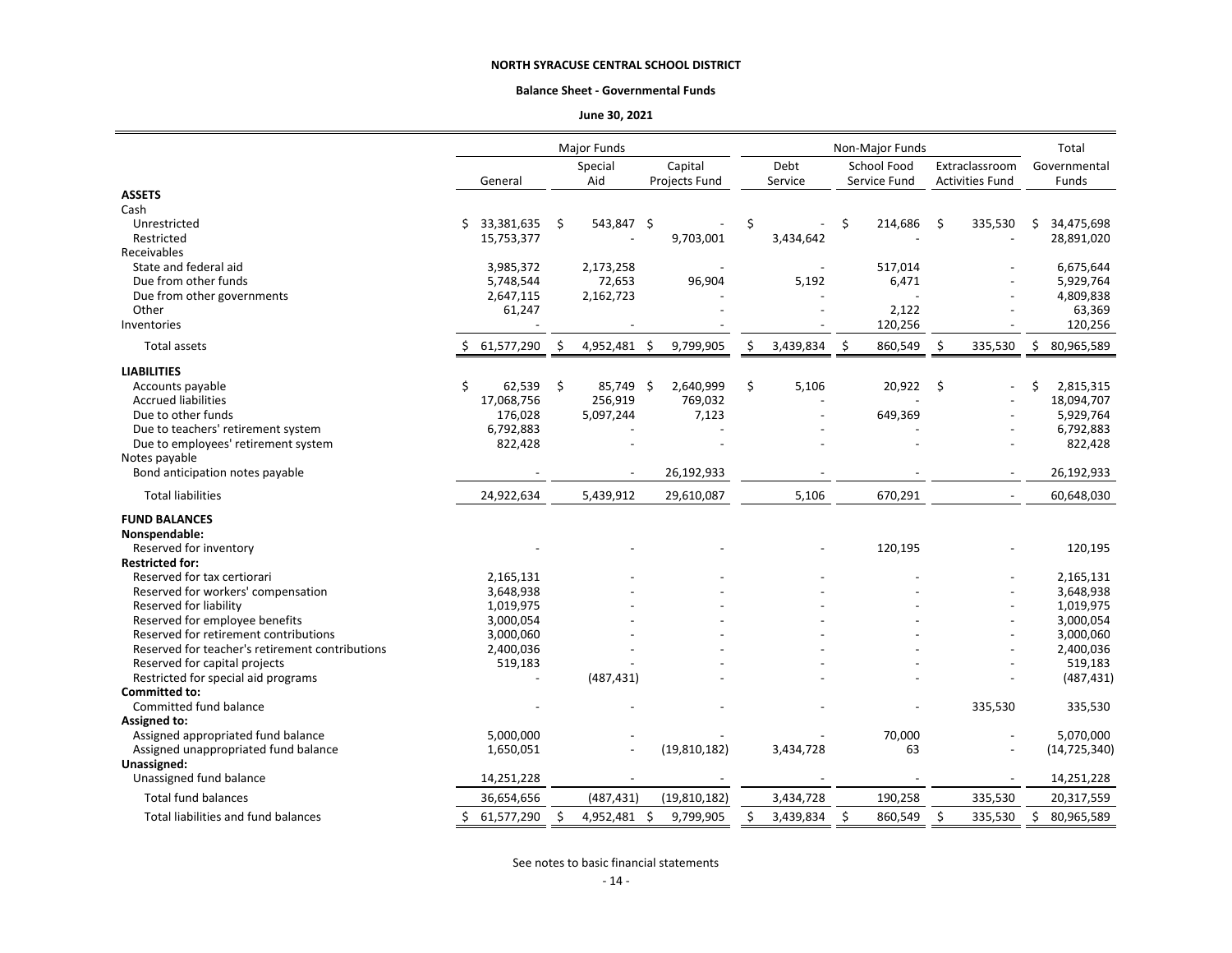#### **Reconciliation of Governmental Funds Balance Sheet to the Statement of Net Position**

#### **June 30, 2021**

|                                                                                                                                                                                                                           | Total<br>Long-term<br>Governmental<br>Assets,<br>Funds<br>Liabilities            |                                        | Reclassifications<br>and<br>Eliminations | Statement of<br><b>Net Position</b><br><b>Totals</b>                |
|---------------------------------------------------------------------------------------------------------------------------------------------------------------------------------------------------------------------------|----------------------------------------------------------------------------------|----------------------------------------|------------------------------------------|---------------------------------------------------------------------|
| <b>ASSETS</b>                                                                                                                                                                                                             |                                                                                  |                                        |                                          |                                                                     |
| Cash<br>Unrestricted<br>Restricted                                                                                                                                                                                        | \$<br>34,475,698<br>28,891,020                                                   | \$                                     | \$                                       | \$<br>34,475,698<br>28,891,020                                      |
| Receivables<br>State and federal aid<br>Due from other funds<br>Due from other governments<br>Other                                                                                                                       | 6,675,644<br>5,929,764<br>4,809,838<br>63,369                                    |                                        | (5,929,764)                              | 6,675,644<br>4,809,838<br>63,369                                    |
| Inventories<br>Capital assets, net                                                                                                                                                                                        | 120,256                                                                          | 161,709,954                            |                                          | 120,256<br>161,709,954                                              |
| Net pension asset-proportionate share                                                                                                                                                                                     |                                                                                  |                                        |                                          |                                                                     |
| <b>Total assets</b>                                                                                                                                                                                                       | 80,965,589                                                                       | 161,709,954                            | (5,929,764)                              | 236,745,779                                                         |
| DEFERRED OUTFLOW OF RESOURCES<br>Defeasance on advanced refunding of bonds<br>Other postemployment benefits<br>Pensions                                                                                                   |                                                                                  | 340,192<br>106,363,242<br>49,712,169   |                                          | 340,192<br>106,363,242<br>49,712,169                                |
| Total deferred outflow of resources                                                                                                                                                                                       |                                                                                  | 156,415,603                            |                                          | 156,415,603                                                         |
|                                                                                                                                                                                                                           | 80,965,589<br>S                                                                  | \$318, 125, 557                        | (5,929,764)<br>-S                        | \$393,161,382                                                       |
| <b>LIABILITIES</b><br>Payables<br>Accounts payable<br><b>Accrued liabilities</b><br>Due to other funds<br>Due to employees' retirement system<br>Due to teacher's retirement system<br>Notes payable<br>Bond anticipation | \$<br>2,815,315<br>18,094,707<br>5,929,764<br>822,428<br>6,792,883<br>26,192,933 | \$<br>30,589                           | \$<br>(5,929,764)                        | \$<br>2,815,315<br>18,125,296<br>822,428<br>6,792,883<br>26,192,933 |
| Long-term debt-due within one year<br>Bonds payable<br>Other postemployment benefits payable<br>Long-term debt-due in more than one year<br>Bonds payable                                                                 |                                                                                  | 3,557,902<br>27,832,898<br>14,490,076  |                                          | 3,557,902<br>27,832,898<br>14,490,076                               |
| Other postemployment benefits payable<br>Compensated absences<br>Net pension liability- proportionate share                                                                                                               |                                                                                  | 401,830,135<br>3,075,556<br>10,765,214 |                                          | 401,830,135<br>3,075,556<br>10,765,214                              |
| Total liabilities                                                                                                                                                                                                         | 60,648,030                                                                       | 461,582,370                            | (5,929,764)                              | 516,300,636                                                         |
| <b>DEFERRED INFLOW OF RESOURCES</b><br>Pensions<br>Other post employment benefits                                                                                                                                         |                                                                                  | 24,967,439<br>59,076,315<br>84,043,754 |                                          | 24,967,439<br>59,076,315<br>84,043,754                              |
| <b>FUND BALANCE/NET POSITION</b><br>Total fund balance/net position                                                                                                                                                       | 20,317,559                                                                       | (227, 500, 567)                        |                                          | (207,183,008)                                                       |
|                                                                                                                                                                                                                           | \$<br>80,965,589                                                                 | \$318, 125, 557                        | (5,929,764)<br>Ş.                        | \$393,161,382                                                       |

See notes to basic financial statements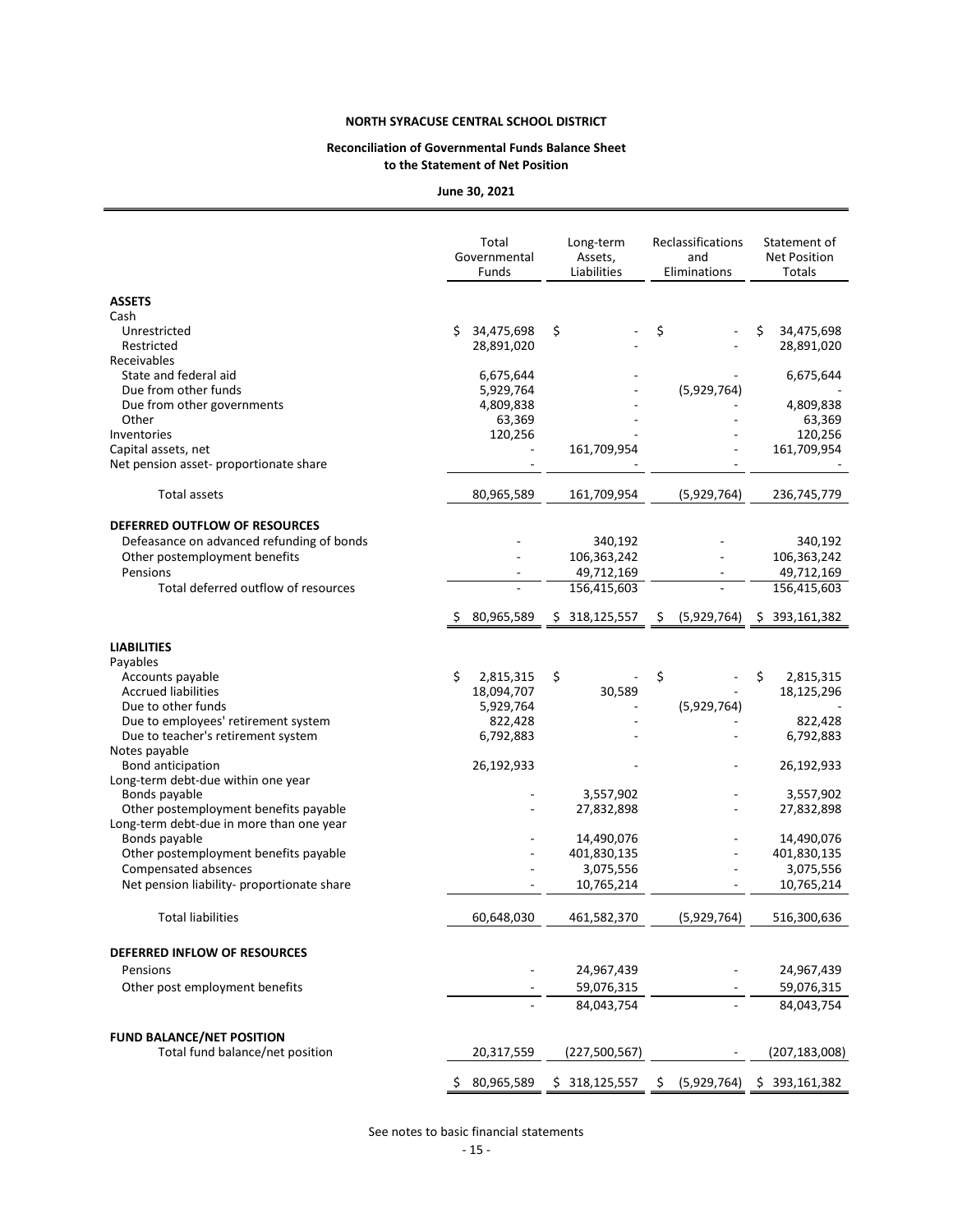#### **Statement of Revenues, Expenditures and Changes in Fund Balance ‐ Governmental Funds**

**For the Year Ended June 30, 2021**

|                                                | Major Funds      |                |                                  |                   | Total                       |                                          |                       |
|------------------------------------------------|------------------|----------------|----------------------------------|-------------------|-----------------------------|------------------------------------------|-----------------------|
|                                                | General          | Special<br>Aid | Capital<br>Projects Fund         | Debt<br>Service   | School Food<br>Service Fund | Extraclassroom<br><b>Activities Fund</b> | Governmental<br>Funds |
| <b>REVENUES</b>                                |                  |                |                                  |                   |                             |                                          |                       |
| Real property taxes                            | Ś<br>80,508,507  | -\$            | Ś                                | \$                | Ś                           | Ś<br>٠                                   | \$<br>80,508,507      |
| Other real property tax items                  | 12,456,288       |                |                                  |                   |                             |                                          | 12,456,288            |
| Nonproperty tax items                          | 355,265          |                |                                  |                   |                             |                                          | 355,265               |
| Charges for services                           | 400,490          |                |                                  |                   |                             |                                          | 400,490               |
| Use of money and property                      | 379,451          |                |                                  | 7,277             | 41                          |                                          | 386,769               |
| Sale of property and                           |                  |                |                                  |                   |                             |                                          |                       |
| compensation for loss                          | 36,316           |                |                                  |                   |                             |                                          | 36,316                |
| State sources                                  | 72,015,709       | 1,034,407      |                                  |                   | 54,350                      |                                          | 73,104,466            |
| Sales                                          |                  |                |                                  |                   | 18,612                      |                                          | 18,612                |
| State and local sources- Main Street Program   |                  | 5,399,771      |                                  |                   |                             |                                          | 5,399,771             |
| Local sources / Miscellaneous                  | 2,764,442        | 463,693        |                                  | 281,056           | 1,311                       | 102,053                                  | 3,612,555             |
| Federal sources                                | 2,134,265        | 4,352,442      |                                  |                   | 1,629,415                   |                                          | 8,116,122             |
| Total revenues                                 | 171,050,733      | 11,250,313     | $\sim$                           | 288,333           | 1,703,729                   | 102,053                                  | 184,395,161           |
| <b>EXPENDITURES</b>                            |                  |                |                                  |                   |                             |                                          |                       |
| General support                                | 14,803,099       |                |                                  | 92,600            |                             | 88,628                                   | 14,984,327            |
| Instruction                                    | 85,875,622       | 12,492,341     |                                  |                   |                             |                                          | 98,367,963            |
| Pupil transportation                           | 7,595,652        |                |                                  |                   |                             |                                          | 7,595,652             |
| Cost of sales                                  |                  |                |                                  |                   | 1,744,872                   |                                          | 1,744,872             |
| Employee benefits                              | 42,598,496       |                |                                  |                   | 590,088                     |                                          | 43,188,584            |
| Debt service                                   |                  |                |                                  |                   |                             |                                          |                       |
| Principal                                      | 6,147,822        |                |                                  |                   |                             |                                          | 6,147,822             |
| Interest                                       | 1,569,375        |                |                                  |                   |                             |                                          | 1,569,375             |
| Capital outlay                                 | 502,123          | 116,832        | 18,715,456                       |                   |                             |                                          | 19,334,411            |
| <b>Total expenditures</b>                      | 159,092,189      | 12,609,173     | 18,715,456                       | 92,600            | 2,334,960                   | 88,628                                   | 192,933,006           |
| Excess (deficiency) of revenues                |                  |                |                                  |                   |                             |                                          |                       |
| over expenditures                              | 11,958,544       | (1,358,860)    | (18, 715, 456)                   | 195,733           | (631, 231)                  | 13,425                                   | (8,537,845)           |
| OTHER FINANCING SOURCES AND USES               |                  |                |                                  |                   |                             |                                          |                       |
| Proceeds from serial bonds                     |                  |                |                                  | 6,129,398         |                             |                                          | 6,129,398             |
| Premium on obligations                         |                  |                |                                  | 625,865           |                             |                                          | 625,865               |
| Payment to escrow agent for advanced refunding |                  |                |                                  | (6,661,531)       |                             |                                          | (6,661,531)           |
| BANs redeemed from appropriations              |                  |                | 1,912,822                        |                   |                             |                                          | 1,912,822             |
| Interfund transfers                            | (577,087)        | (56, 441)      | 96,904                           |                   | 536,624                     |                                          |                       |
| Total other sources (uses)                     | (577,087)        | (56, 441)      | 2,009,726                        | 93,732            | 536,624                     |                                          | 2,006,554             |
| Excess (deficiency) of revenues                |                  |                |                                  |                   |                             |                                          |                       |
| and other sources over                         |                  |                |                                  |                   |                             |                                          |                       |
| expenditures and other (uses)                  | 11,381,457       | (1, 415, 301)  | (16, 705, 730)                   | 289,465           | (94, 607)                   | 13,425                                   | (6, 531, 291)         |
| Fund balance - beginning of year, as restated  | 25,273,199       | 927,870        | (3, 104, 452)                    | 3,145,263         | 284,865                     | 322,105                                  | 26,848,850            |
| Fund balance - end of year                     | 36,654,656<br>Ś. | -\$            | $(487, 431)$ \$ $(19, 810, 182)$ | 3,434,728<br>- \$ | 190,258<br>-Ś               | - \$<br>335,530                          | 20,317,559<br>Ŝ.      |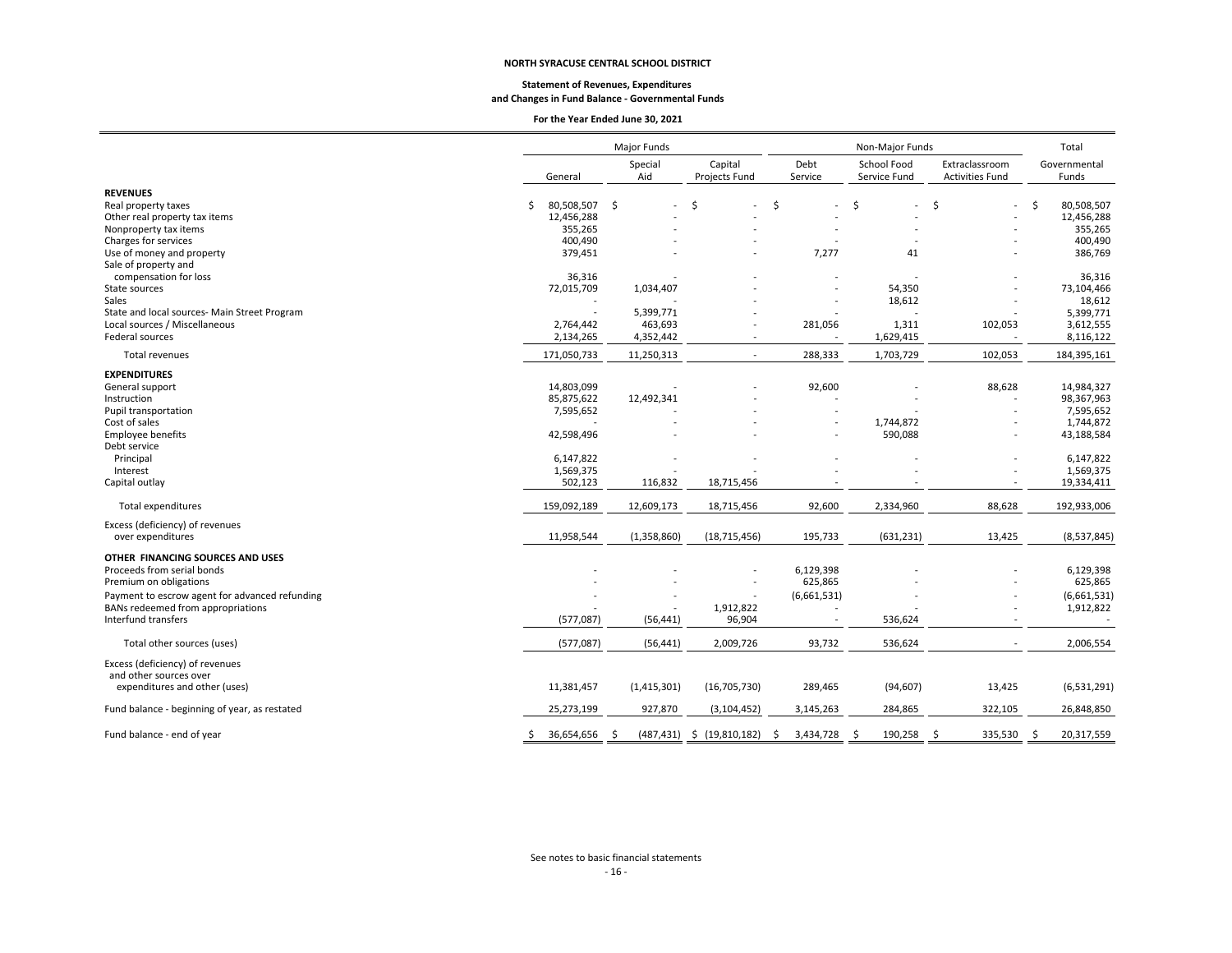#### **Reconciliation of Governmental Funds Revenues, Expenditures, and Changes in Fund Balance to the Statement of Activities**

#### **For the Year Ended June 30, 2021**

|                                                   | Total<br>Governmental<br><b>Funds</b> | Long-term<br>Revenue,<br>Expenses | Capital<br>Related<br>Items | Long-term<br><b>Debt</b><br><b>Transactions</b> | Statement of<br>Activities<br><b>Totals</b> |
|---------------------------------------------------|---------------------------------------|-----------------------------------|-----------------------------|-------------------------------------------------|---------------------------------------------|
| <b>REVENUES</b>                                   |                                       |                                   |                             |                                                 |                                             |
| Real property taxes                               | Ś.<br>80,508,507                      | \$                                | \$                          | \$                                              | \$<br>80,508,507                            |
| Other real property tax items                     | 12,456,288                            |                                   |                             |                                                 | 12,456,288                                  |
| Nonproperty tax items                             | 355,265                               |                                   |                             |                                                 | 355,265                                     |
| Charges for services<br>Use of money and property | 400,490<br>386,769                    |                                   |                             |                                                 | 400,490<br>386,769                          |
| Sale of property and                              |                                       |                                   |                             |                                                 |                                             |
| compensation for loss                             | 36,316                                |                                   |                             |                                                 | 36,316                                      |
| State sources                                     | 73,104,466                            |                                   |                             |                                                 | 73,104,466                                  |
| <b>Federal sources</b>                            | 8,116,122                             |                                   |                             |                                                 | 8,116,122                                   |
| Sales - school lunch                              | 18,612                                |                                   |                             |                                                 | 18,612                                      |
| Local sources                                     | 5,399,771                             |                                   |                             |                                                 | 5,399,771                                   |
| Miscellaneous                                     | 3,612,555                             |                                   |                             |                                                 | 3,612,555                                   |
|                                                   |                                       |                                   |                             |                                                 |                                             |
| Total revenues                                    | 184,395,161                           |                                   |                             |                                                 | 184,395,161                                 |
| <b>EXPENDITURES/EXPENSES</b>                      |                                       |                                   |                             |                                                 |                                             |
| General support                                   | 14,984,327                            | (1,058,423)                       | 192,058                     | 2,708,930                                       | 16,826,892                                  |
| Instruction                                       | 98,367,963                            | 9,152,006                         | 4,801,454                   | 13,544,651                                      | 125,866,074                                 |
| Pupil transportation                              | 7,595,652                             |                                   | 1,408,427                   | 1,805,953                                       | 10,810,032                                  |
| School lunch program                              | 1,744,872                             |                                   |                             |                                                 | 1,744,872                                   |
| Employee benefits                                 | 43,188,584                            |                                   |                             |                                                 | 43,188,584                                  |
| Debt service                                      | 7,717,197                             |                                   |                             | (5,243,121)                                     | 2,474,076                                   |
| Capital outlay                                    | 19,334,411                            |                                   | (19, 334, 411)              |                                                 |                                             |
| Total expenditures/expenses                       | 192,933,006                           | 8,093,583                         | (12, 932, 472)              | 12,816,413                                      | 200,910,530                                 |
| Excess (deficiency) of revenues                   |                                       |                                   |                             |                                                 |                                             |
| over expenditures/expenses                        | (8,537,845)                           | (8,093,583)                       | 12,932,472                  | (12, 816, 413)                                  | (16, 515, 369)                              |
| <b>OTHER SOURCES AND USES</b>                     |                                       |                                   |                             |                                                 |                                             |
| Proceeds from debt                                | 6,129,398                             |                                   |                             | (6, 129, 398)                                   |                                             |
| Premium on obligations                            | 625,865                               |                                   |                             | (625, 865)                                      |                                             |
| Payment to escrow agent for advanced refunding    | (6,661,531)                           |                                   |                             | 6,661,531                                       |                                             |
| BANs redeemed from appropriations                 | 1,912,822                             |                                   |                             | (1,912,822)                                     |                                             |
| Total other sources (uses)                        | 2,006,554                             |                                   |                             | (2,006,554)                                     |                                             |
| Net change for the year                           | \$<br>(6,531,291)                     | \$<br>(8,093,583)                 | \$<br>12,932,472            | \$ (14,822,967)                                 | \$ (16,515,369)                             |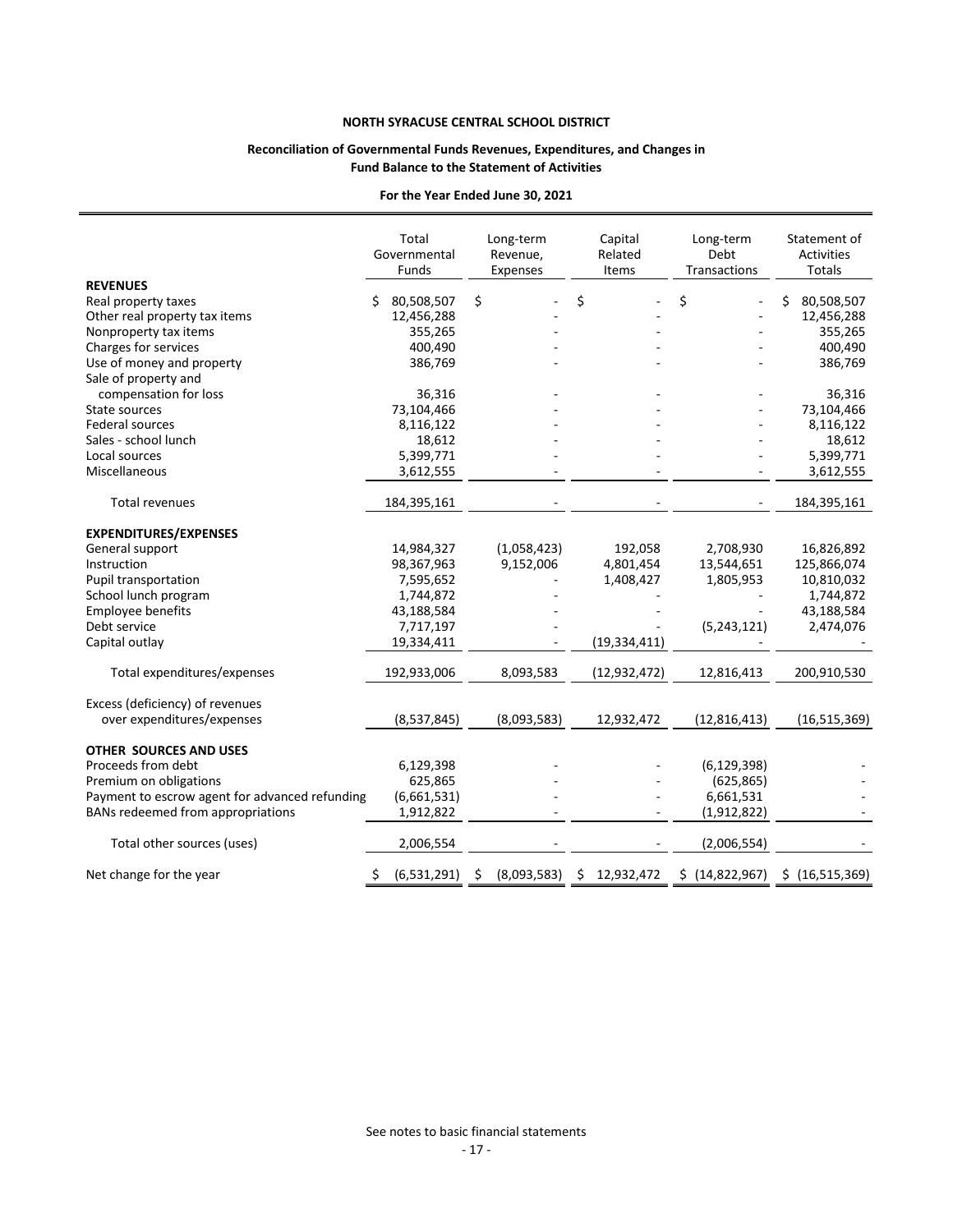#### **Note 1 – Summary of Certain Significant Accounting Policies**

The financial statements of the North Syracuse Central School District (the "District") have been prepared in conformity with generally accepted accounting principles (GAAP) as applied to governmental units. Those principles are prescribed by the Governmental Accounting Standards Board (GASB), which is the accepted standard‐setting body for establishing governmental accounting and financial reporting principles. Significant accounting principles and policies used by the District are described below:

A) Reporting entity:

The North Syracuse Central School District is governed by the laws of New York State. The District is an independent entity governed by an elected Board of Education consisting of nine members. The President of the Board serves as the chief fiscal officer and the Superintendent is the chief executive officer. The Board is responsible for, and controls all activities related to public school education within the District. Board members have authority to make decisions, power to appoint management, and primary accountability for all fiscal matters.

The reporting entity of the District is based upon criteria set forth by GASB Statement 14, *The Financial Reporting Entity*, as amended by GASB Statement 39, *Component Units*. The financial reporting entity consists of the primary government, organizations for which the primary government is financially accountable and other organizations for which the nature and significance of their relationship with the primary government are such that exclusion would cause the reporting entity's financial statements to be misleading or incomplete.

The accompanying financial statements present the activities of the District and other organizational entities determined to be includable in the District's financial reporting entity. The District is not a component unit of another reporting entity. The decision to include a potential component unit in the District's reporting entity is based on several criteria including legal standing, fiscal dependency, and financial accountability. Based on the application of these criteria, the following is a brief description of certain entities included in the District's reporting entity.

i) Extraclassroom Activity Funds

The Extraclassroom Activity Funds of the District represent funds of the students of the District. The Board of Education exercises general oversight of these funds. The Extraclassroom Activity Funds are independent of the District with respect to its financial transactions and the designation of student management. Separate audited financial statements (cash basis) of the Extraclassroom Activity Funds can be found at the District's business office. The District accounts for assets held as an agent for various student organizations in a special revenue fund.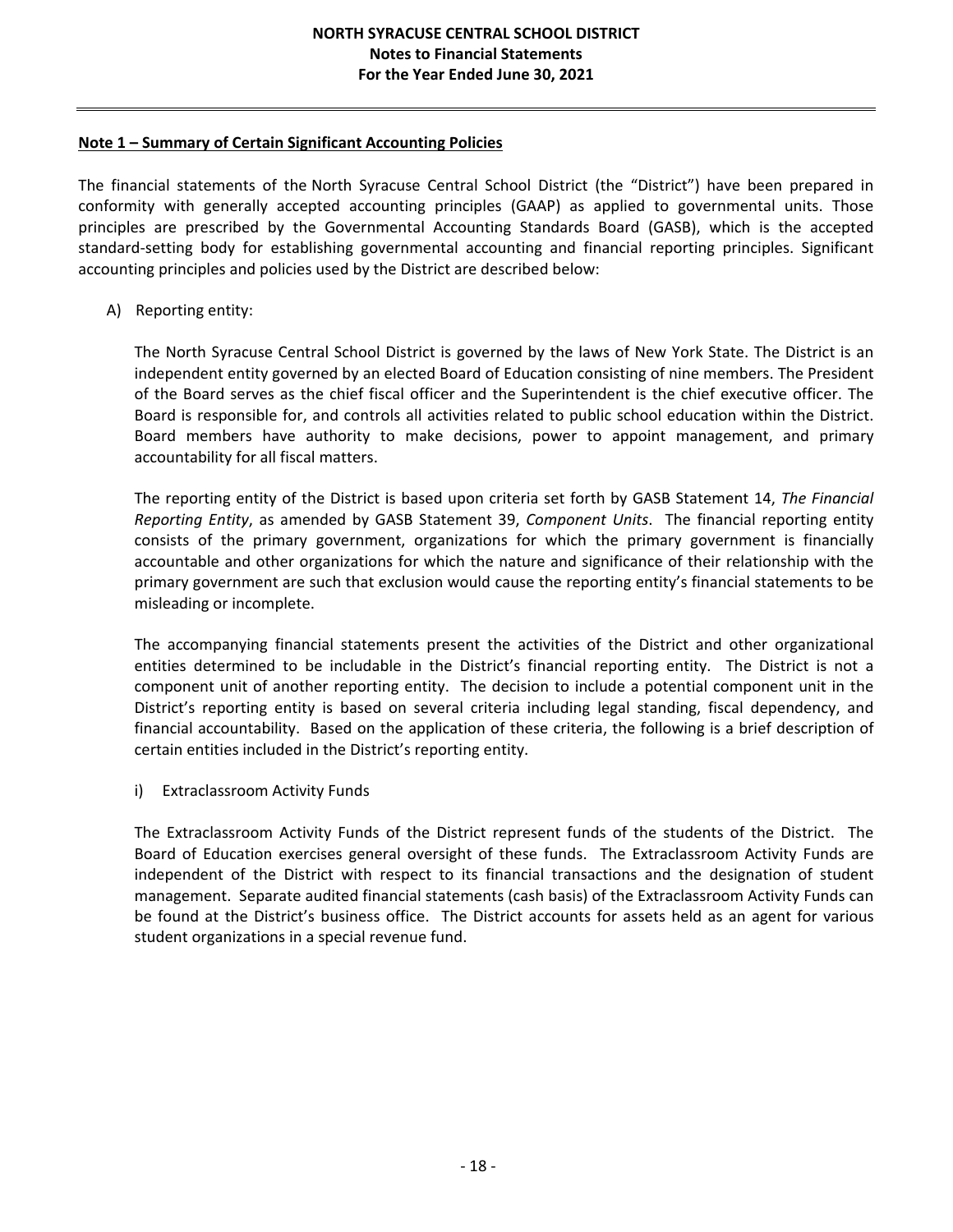#### **Note 1 ‐ Summary of Certain Significant Accounting Policies** (continued)

B) Joint venture:

The District is a component district in Onondaga‐Cortland‐Madison Board of Cooperative Education Services (OCMBOCES). There are 23 participating school districts, including North Syracuse, in OCMBOCES. The participation in OCMBOCES is accounted for as a joint venture by the District since it has both an ongoing financial interest and an ongoing financial responsibility to OCMBOCES. The District has an ongoing financial interest since OCMBOCES pays surpluses to the component districts on an annual basis, although the District has no equity interest in OCMBOCES. The District does not control the financial or operating policies of OCMBOCES, however, it has an ongoing financial responsibility since the continued existence of OCMBOCES depends on continued funding from the participating school districts.

A BOCES is a voluntary, cooperative association of school districts in a geographic area that shares planning, services, and programs which provide educational and support activities. There is no authority or process by which a school district can terminate its status as a BOCES component.

BOCES are organized under §1950 of the New York State Education Law. A BOCES Board is considered a corporate body. Members of a BOCES' Board are nominated and elected by their component member boards in accordance with provisions of §1950 of the New York State Education Law. All BOCES property is held by the BOCES Board as a corporation (§1950(6)). In addition, BOCES Boards also are considered municipal corporations to permit them to contract with other municipalities on a cooperative basis under §119-n(a) of the New York State General Municipal Law.

A BOCES' budget is comprised of separate budgets for administrative, program and capital costs. Each component district's share of administrative and capital cost is determined by resident public school district enrollment, as defined in the New York State Education Law, §1950(4)(b)(7). In addition, component districts pay tuition or a service fee for programs in which its students participate.

During the year, the District was billed \$16,796,746 for OCMBOCES administrative and program costs. The District's share of OCMBOCES aid amounted to \$5,759,371. Financial statements for the BOCES are available from the BOCES administrative office. As of June 30, 2020 (the most recent available audited financial statements), OCMBOCES has a total net position (deficit) of \$(187,250,589).

- C) Basis of presentation:
	- i) District-wide statements:

The Statement of Net Position and the Statement of Activities present financial information about the District's governmental activities. These statements include the financial activities of the overall government in its entirety, except those that are fiduciary. Eliminations have been made to minimize the double counting of internal transactions. Governmental activities generally are financed through taxes, State aid, intergovernmental revenues, and other exchange and non‐exchange transactions. Operating grants include operating‐specific and discretionary (either operating or capital) grants, while the capital grants column reflects capital‐specific grants.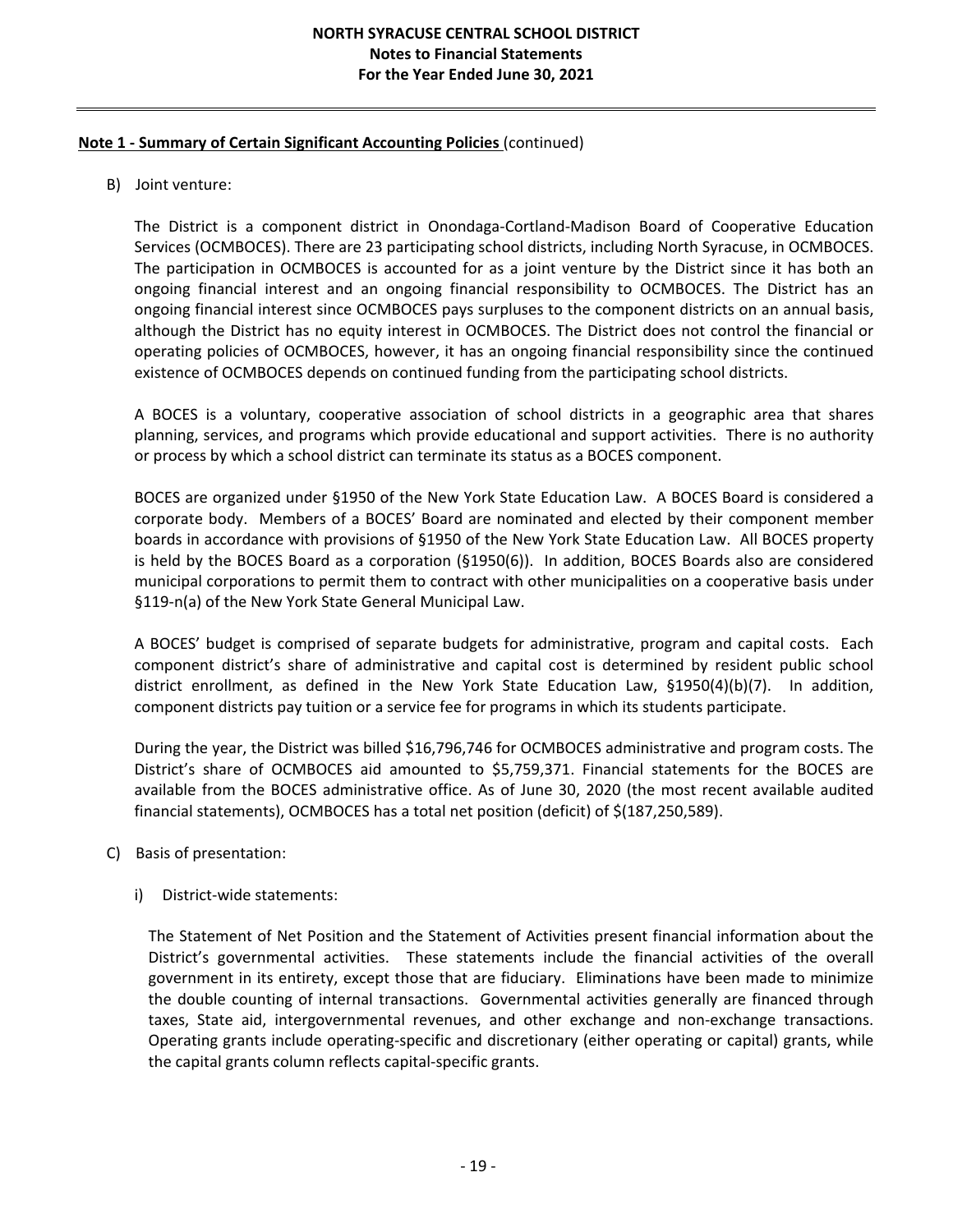#### **Note 1 ‐ Summary of Certain Significant Accounting Policies** (continued)

The Statement of Activities presents a comparison between program expenses and revenues for each function of the District's governmental activities. Direct expenses are those that are specifically associated with and are clearly identifiable to a particular function. Program revenues include charges paid by the recipients of goods or services offered by the programs, and grants and contributions that are restricted to meeting the operational or capital requirements of a particular program. Revenues that are not classified as program revenues, including all taxes, are presented as general revenues.

ii) Fund financial statements:

The fund statements provide information about the District's funds. Separate statements for each fund category are presented. The emphasis of fund financial statements is on major governmental funds, each displayed in a separate column. All other remaining governmental funds are reported as nonmajor funds. The District reports the following major governmental funds:

General Fund: This is the District's primary operating fund. It accounts for all financial transactions that are not required to be accounted for in another fund.

Special Revenue Funds: These funds account for the proceeds of specific revenue sources, such as federal and State grants, that are legally restricted to expenditures for specified purposes. Major Special revenue funds include the following:

Special Aid Fund: Used to account for special operating projects or programs supported in whole, or in part, with Federal funds or State or Local grants.

Capital Projects Funds: These funds are used to account for the financial resources used for acquisition, construction, or major repair of capital facilities. For these funds, each capital project is assessed to determine whether it is a major or non‐major fund. Those capital projects that are determined to be major are reported in separate columns in the financial statements. Those that are determined to be non-major are reported in the supplementary schedules either separately or in the aggregate.

The District reports the following non‐major funds:

Special Revenue Funds: These funds account for the proceeds of specific revenue sources, such as federal and State grants, that are legally restricted to expenditures for specified purposes. Non‐major special revenue funds include the following:

School Lunch Fund: Used to account for transactions of the lunch and breakfast programs.

Extraclassroom Activities Fund: Used to account for activities of student clubs managed by the District.

Debt Service Fund: This fund accounts for the accumulation of resources and the payment of principal and interest on long-term general obligation debt of governmental activities. When a capital asset is sold and all or a portion of the bonds used to finance the capital asset are outstanding, this fund must be used to account for the proceeds from the sale of capital assets up to the balance of related bonds outstanding.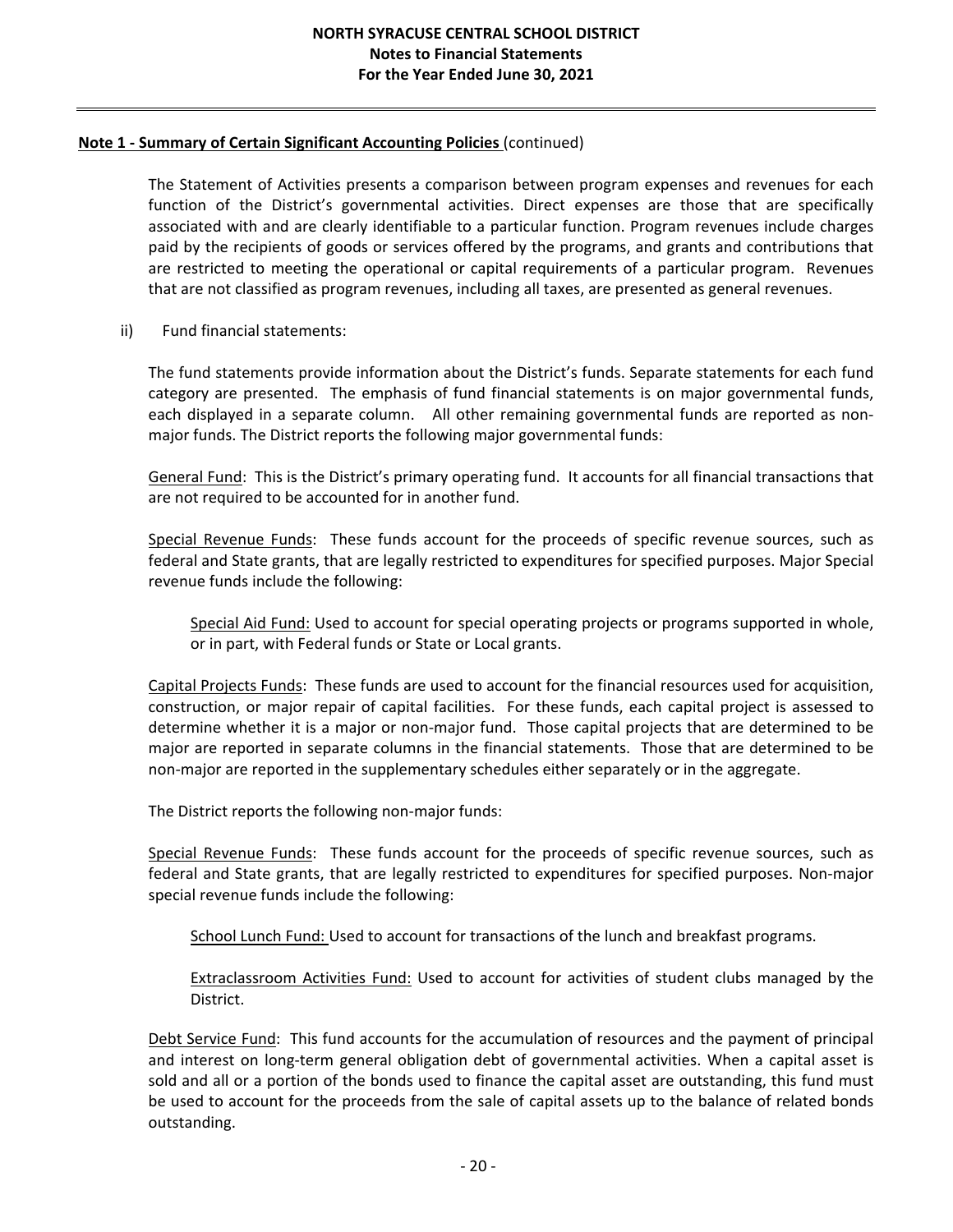#### **Note 1 ‐ Summary of Certain Significant Accounting Policies** (continued)

Fiduciary Fund: Fiduciary activities are those in which the District acts as trustee or agent for resources that belong to others. These activities are not included in the District-wide financial statements, because their resources do not belong to the District, and are not available to be used. There are four classes of fiduciary funds:

Private purpose trust funds: These funds are used to account for trust arrangements in which principal and income benefit annual third party awards and scholarships for students. A scholarship is an example of a Private‐Purpose Trust Fund. Established criteria govern the use of the funds and members of the District or representatives of the donors may serve on committees to determine who benefits.

Custodial funds: These funds are strictly custodial in nature and do not involve the measurement of results of operations.

Pensions (and other employee benefit) trust funds: These funds are used to account for pensions and other employee benefit arrangements.

Investment trust funds: These funds are used to measure investment funds of the District. The District does not have any fiduciary funds.

D) Measurement focus and basis of accounting:

Accounting and financial reporting treatment is determined by the applicable measurement focus and basis of accounting. Measurement focus indicates the type of resources being measured such as current financial resources or economic resources. The basis of accounting indicates the timing of transaction or events for recognition in the financial statements.

The District-wide and fund financial statements are reported using the economic resources measurement focus and the accrual basis of accounting. Revenues are recorded when earned and expenses are recorded at the time liabilities are incurred, regardless of when the related cash transaction takes place. Non-exchange transactions, in which the District gives or receives value without directly receiving or giving equal value in exchange, include property taxes, State Aid, grants and donations. On an accrual basis, revenue from property taxes is recognized in the fiscal year for which the taxes are levied. Revenue from State Aid is recognized in the fiscal year it is appropriated by the State. Revenue from grants and donations is recognized in the fiscal year in which all eligibility requirements have been satisfied.

The fund statements are reported using the current financial resources measurement focus and the modified accrual basis of accounting. Under this method, revenues are recognized when measurable and available. The District considers all revenues reported in the governmental funds to be available if the revenues are collected within 90 days after the end of the fiscal year.

Expenditures are recorded when the related fund liability is incurred, except for principal and interest on general long‐term debt, claims and judgments, and compensated absences, which are recognized as expenditures to the extent they have matured. General capital asset acquisitions are reported as expenditures in governmental funds. Proceeds of general long‐term debt and acquisitions under capital leases are reported as other financing sources.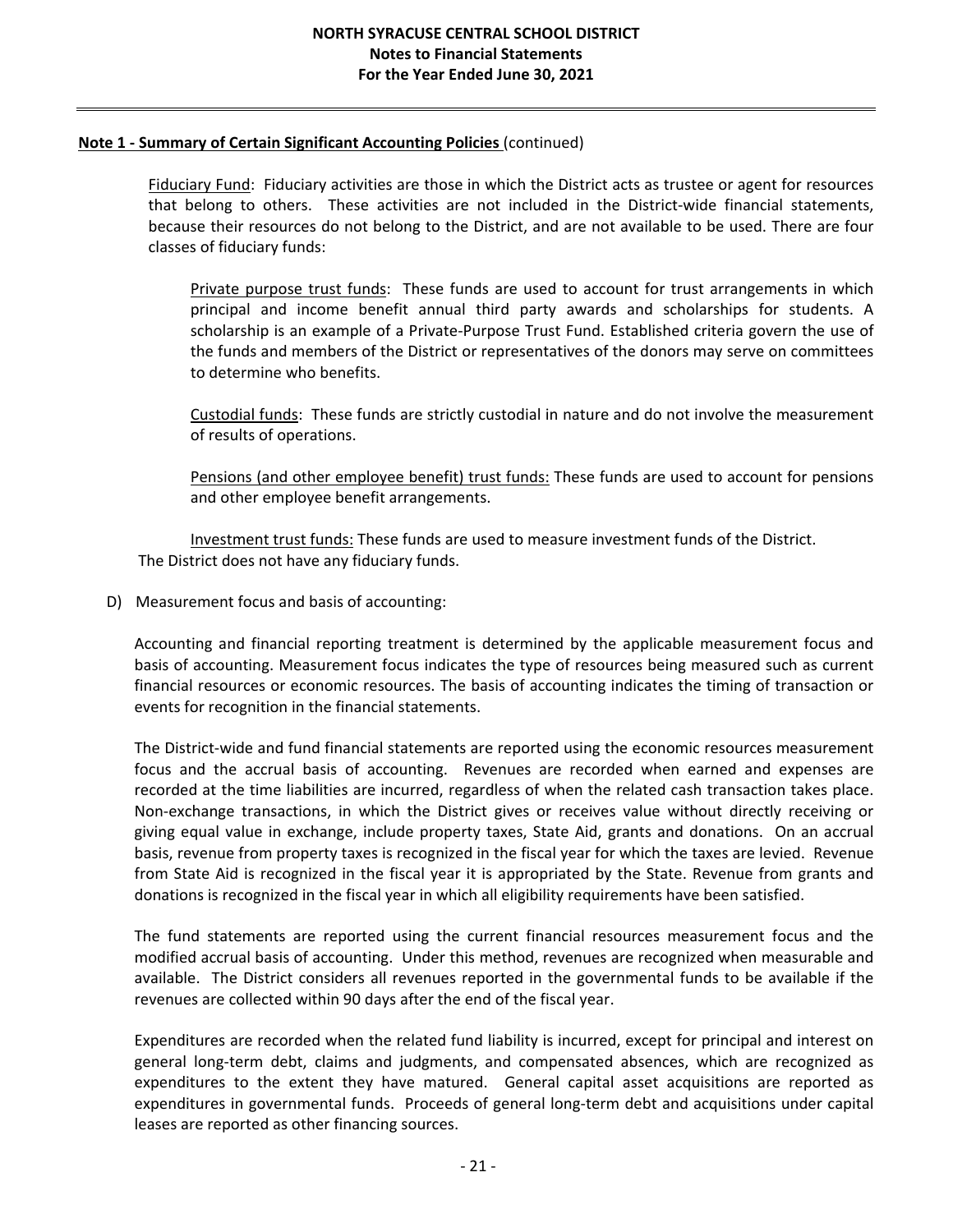#### **Note 1 ‐ Summary of Certain Significant Accounting Policies** (continued)

E) Property taxes:

Real property taxes are levied annually by the Board of Education no later than September 1, 2020. Taxes were collected during the period September 2, 2020 to October 31, 2020.

Uncollected real property taxes are subsequently enforced by Onondaga County, in which the District is located. The County pays an amount representing uncollected real property taxes transmitted to the County for enforcement to the District no later than the following April 1.

#### F) Restricted resources:

When an expense is incurred for purposes for which both restricted and unrestricted net position are available, the District's policy concerning which to apply first varies with the intended use, and with associated legal requirements, many of which are described elsewhere in these notes.

G) Interfund transactions:

The operations of the District include transactions between funds. These transactions may be temporary in nature, such as with interfund borrowings. The District typically loans resources between funds for the purpose of providing cash flow. These interfund receivables and payables are expected to be repaid with one year. Permanent transfers of funds include the transfer of expenditure and revenues to provide financing or other services.

In the district-wide statements, the amounts reported on the Statement of Net Position for interfund receivables and payables represent amounts due between different fund types. Eliminations have been made for all interfund receivables and payables between the funds.

The governmental funds report all interfund transactions as originally recorded. Interfund receivables and payables may be netted on the accompanying governmental funds balance sheet when it is the District's practice to settle these amounts at a net balance based upon the right of legal offset.

Refer to Note 8 for a detailed disclosure by individual fund for interfund receivables, payables, expenditures and revenue activity.

H) Estimates:

The preparation of financial statements in conformity with accounting principles generally accepted in the United States of America requires management to make estimates and assumptions that affect the reported amount of assets and liabilities and disclosure of contingent assets and liabilities at the date of the financial statements and the reported revenues and expenses during the reporting period. Actual results could differ from those estimates. Estimates and assumptions are made in a variety of areas, including computation of encumbrances, compensated absences, net pension liabilities, other postemployment benefits, potential contingent liabilities and useful lives of long-lived assets.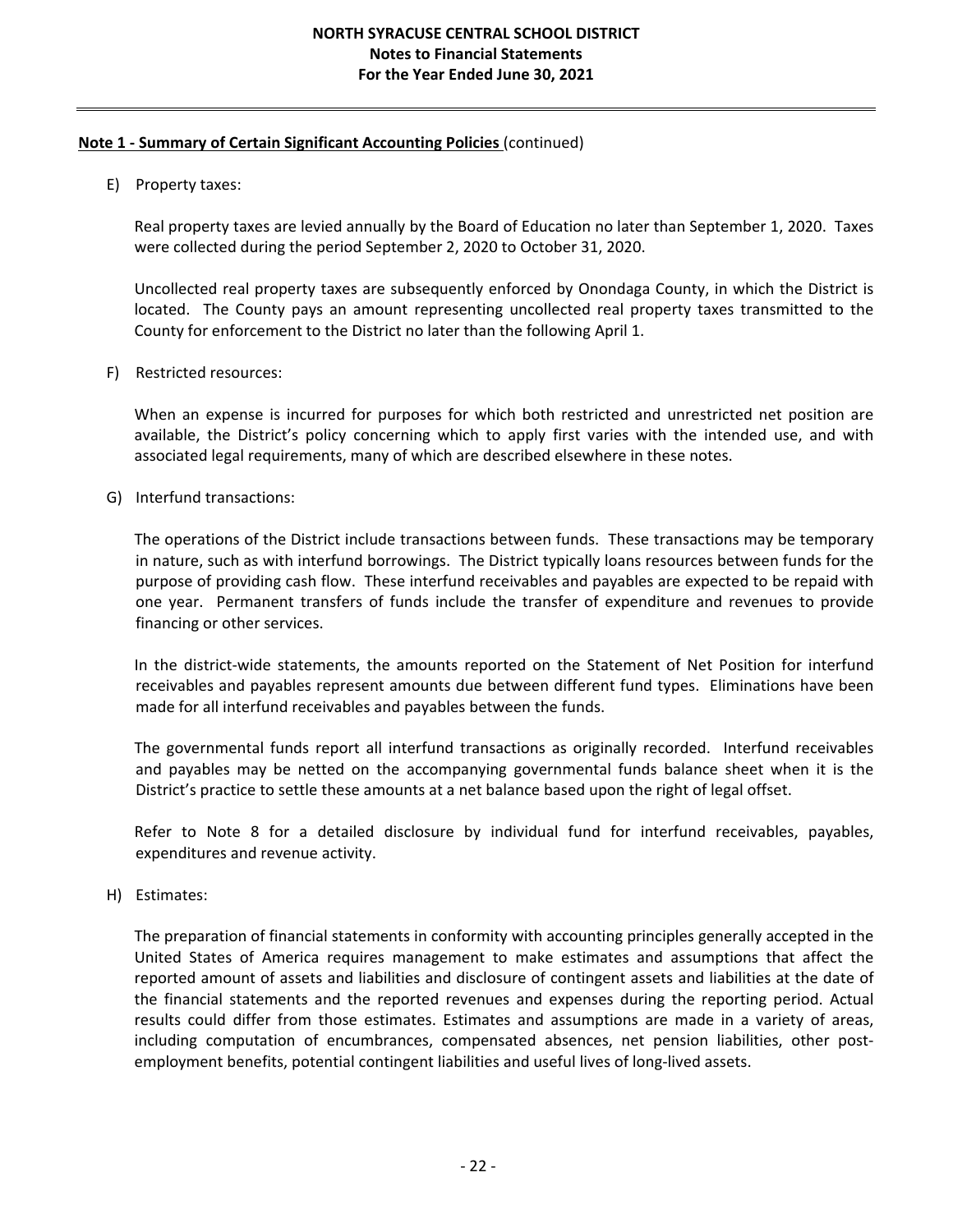#### **Note 1 ‐ Summary of Certain Significant Accounting Policies** (continued)

I) Cash and investments:

The District's cash and cash equivalents consist of cash on hand, demand deposits, and short‐term investments with original maturities of three months or less from date of acquisition.

New York State law governs the District's investment policies. Resources must be deposited in FDIC‐ insured commercial banks or trust companies located within the State. Permissible investments include obligations of the United States Treasury, United States Agencies, repurchase agreements and obligations of New York State or its localities.

Collateral is required for demand and time deposits and certificates of deposit not covered by FDIC insurance. Obligations that may be pledged as collateral are obligations of the United States and its agencies; obligations of the State and its municipalities and Districts and obligations issued by other than New York State rated in one of the three highest rating categories by at least one nationally recognized statistical rating organizations (if permitted by the District's policy). Investments are stated at fair value.

J) Accounts receivable:

Accounts receivable are shown net of an allowance for uncollectible accounts, when applicable. No allowance for uncollectible accounts has been provided since it is believed that such allowance would not be material.

K) Inventories and prepaid items:

Inventories of food in the School Food Service Fund are recorded at cost on a first‐in, first‐out basis, or in the case of surplus food, at stated value that approximates market. Purchases of inventoriable items in other funds are recorded as expenditures at the time of purchase, and are considered immaterial in amount.

Prepaid items represent payments made by the District for which benefits extend beyond year‐end. These payments to vendors reflect costs applicable to future accounting periods and are recorded as prepaid items in both the district-wide and fund financial statements. These items are reported as assets on the statement of net position or balance sheet using the consumption method. A current asset for the prepaid amounts is recorded at the time of purchase and an expense/expenditure is reported in the year the goods or services are consumed.

A reserve for these non‐liquid assets (inventories and prepaid items) has been identified as not available for other subsequent expenditures.

L) Other assets:

Certain proceeds from bond anticipation notes, as well as resources set aside for their repayment are classified as restricted assets in the district‐wide financial statements and their use is limited by applicable bond covenants.

In the district-wide financial statements, bond issuance costs are capitalized and amortized over the life of the debt issue. Bond issuance costs are recognized as an expense in the period incurred.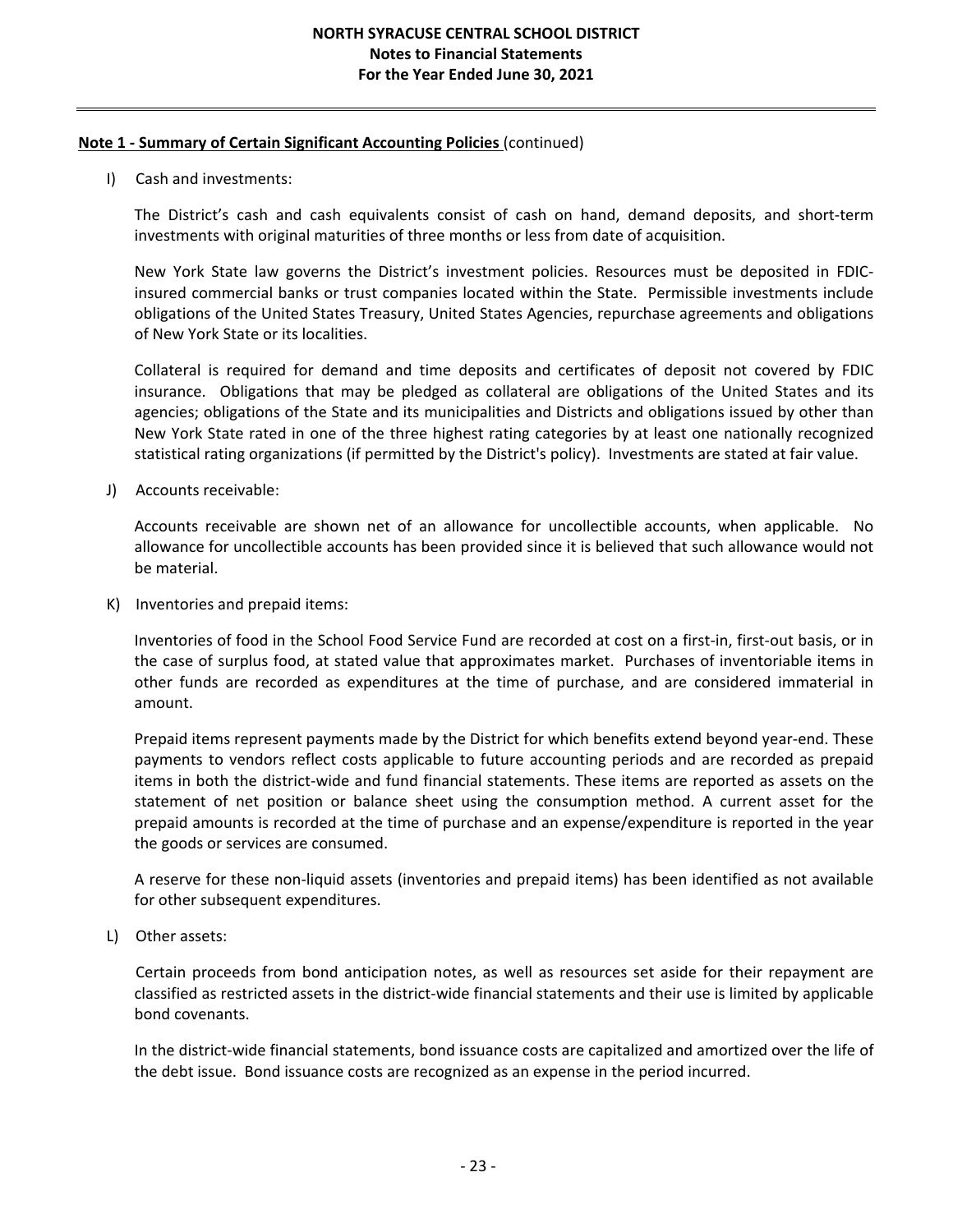#### **Note 1 ‐ Summary of Certain Significant Accounting Policies** (continued)

M) Capital assets:

Capital assets acquisitions are reported at historical costs. Donated assets are reported at estimated fair market value at the time received. Land and construction in progress are not depreciated. Capitalization thresholds (the dollar value above which asset acquisitions are added to the capital asset accounts), depreciation methods, and estimated useful lives of capital assets reported in the District‐wide statements are as follows:

|                              | Capitalization |           | Depreciation         | Estimated   |
|------------------------------|----------------|-----------|----------------------|-------------|
|                              |                | Threshold | Method               | Useful Life |
| <b>Buildings</b>             |                | 50,000    | <b>Straight Line</b> | 50 yrs      |
| <b>Building improvements</b> |                | 25,000    | <b>Straight Line</b> | 25 yrs      |
| Vehicles                     |                | 20,000    | <b>Straight Line</b> | 5 yrs       |
| Furniture and equipment      |                | 5,000     | <b>Straight Line</b> | 5 yrs       |

N) Deferred Outflows and Inflows of Resources

In addition to assets, the Statement of Net Position will sometimes report a separate section for deferred outflows of resources. This separate financial statement element, deferred outflows of resources, represents a consumption of net position that applies to a future period and so will not be recognized as an outflow of resources (expense/expenditure) until then. The government has four items that qualify for reporting in this category. First is the deferred charge on refunding reported in the government‐wide Statement of Net Position. A deferred charge on refunding results from the difference in the carrying value of refunded debt and its reacquisition price. This amount is deferred and amortized over the shorter of the life of the refunded or refunding debt. The second item is related to pensions reported in the district-wide Statement of Net Position. This represents the effect of the net change in the District's proportion of the collective net pension asset or liability and difference during the measurement period between the District's contributions and its proportionate share of total contributions to the pension systems not included in pension expense. The third item is the District contributions to the pension systems (TRS and ERS Systems) subsequent to the measurement date. The fourth item relates to OPEB reporting in the district wide Statement of Net Position. This represents the effect of the net change in the actual and expected experience.

In addition to liabilities, the statement of net position or balance sheet will sometimes report a separate section for deferred inflows of resources. This separate financial statement element, deferred inflows of resources, represents an acquisition of net position or fund balance that applies to a future period(s) and so will not be recognized as an inflow of resources (revenue) until that time. The District has four items that qualify for reporting in this category. First arises only under a modified accrual basis of accounting and is reported as unavailable revenue – property taxes. The second item is related to pensions reported in the district-wide Statement of Net Position. This represents the effect of the net change in the District's proportion of the collective net pension liability (ERS System) and difference during the measurement periods between the District's contributions and its proportionate share of total contributions to the pension systems not included in pension expense. The third item is revenues from grants received that have met all other eligibility requirements except those related to time restrictions. The fourth item is related to OPEB reported in the district-wide Statement of Net Position. This represents the effect of the net changes of assumptions or other inputs.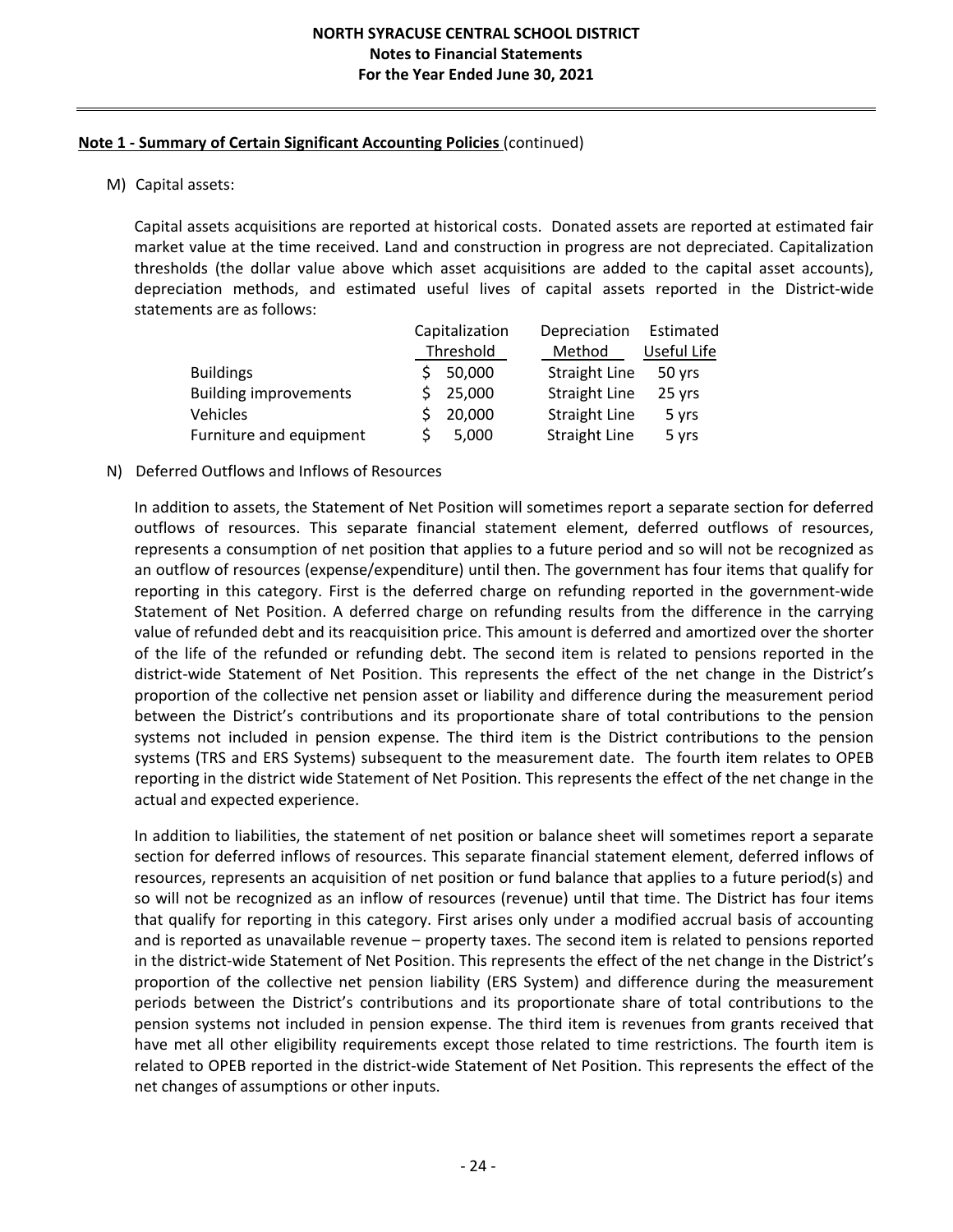#### **Note 1 ‐ Summary of Certain Significant Accounting Policies** (continued)

O) Pension Obligations

### **New York State and Local Employees' Retirement System (ERS) and the New York State Teachers' Retirement System (TRS) (the Systems).**

Teachers' Retirement System (TRS): The District participates in the New York State Teachers' Retirement System (TRS). This is a cost‐sharing multiple‐employer retirement system. The System provides retirement benefits, as well as, death and disability benefits to plan members and beneficiaries as authorized by the Education Law and the Retirement and Social Security Law of the State of New York. The System is governed by a 10‐member Board of Trustees. System benefits are established under New York State Law. Membership is mandatory and automatic for all full-time teachers, teaching assistants, guidance counselors and administrators employed in New York Public Schools and BOCES who elected to participate in TRS. Once a public employer elects to participate in the System, the election is irrevocable. The New York State Constitution provides that pension membership is a contractual relationship and plan benefits cannot be diminished or impaired. Benefits can be changed for future members only by enactment of a Statute. The New York State TRS issues a publicly available financial report that contains financial statements and required supplementary information for the System. The report and additional information may be obtained by writing to the New York State Teachers' Retirement System, 10 Corporate Woods Drive, Albany, NY 12211‐2395 or by referring to the NYSTRS Comprehensive Annual Financial report which can be found on the System's website at www.nystrs.org.

Employees' Retirement System (ERS): The District participates in the New York State and Local Employees' Retirement System (ERS). This is a cost-sharing multiple-employer retirement system. The System provides retirement benefits, as well as, death and disability benefits. The net position of the System is held in the New York State Common Retirement Fund (the Fund), which was established to hold all net assets and record changes in plan net position allocated to the System. The Comptroller of the State of New York serves as the trustee of the Fund and is the administrative head of the System. System benefits are established under the provisions of the New York State Retirement and Social Security Law (NYSRSSL). Once a public employer elects to participate in the System, the election is irrevocable. The New York State Constitution provides that pension membership is a contractual relationship and plan benefits cannot be diminished or impaired. Benefits can be changed for future members only by enactment of a State statute. The District also participates in the Public Employees' Group Life Insurance Plan (GLIP), which provides death benefits in the form of life insurance. The System is included in the State's financial report as a pension trust fund. That report, including information with regard to benefits provided, may be found at www.osc.state.ny.us/retire/publications/index.php or obtained by writing to the New York State and Local Retirement System, 110 State Street, Albany, NY 12244.

The Systems are noncontributory except for employees who joined after July 27, 1976, who contribute 3 percent of their salary for the first ten years of membership, and employees who joined on or after January 1, 2010 who generally contribute 3.0 to 3.5 percent of their salary for their entire length of service. In addition, employee contribution rates under ERS tier VI vary based on a sliding salary scale. For ERS, the Comptroller annually certifies the actuarially determined rates expressly used in computing the employers' contributions based on salaries paid during the Systems' fiscal year ending March 31. For TRS, contribution rates are established annually by the New York State Teachers' Retirement Board pursuant to Article 11 of the Education law.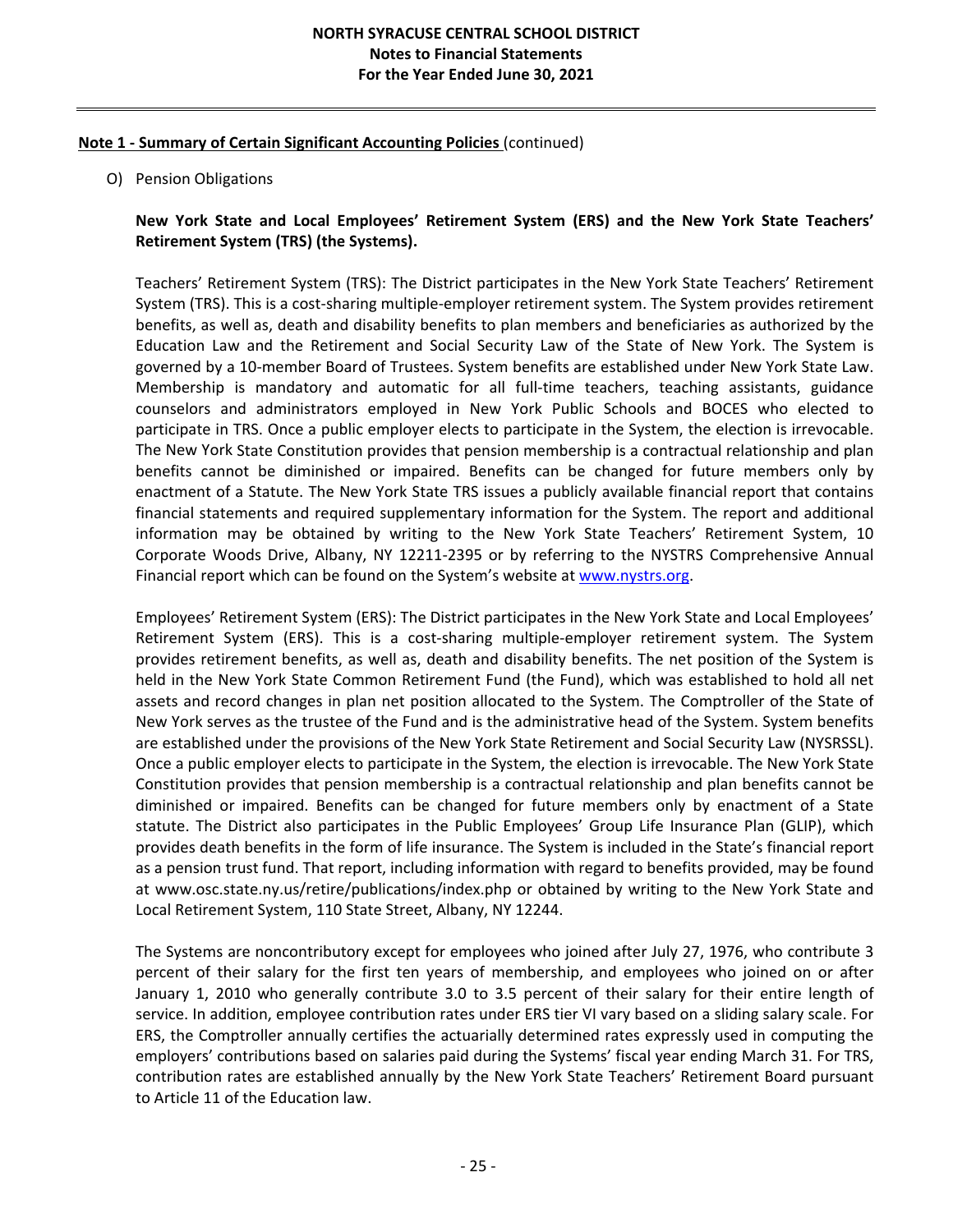#### **Note 1 ‐ Summary of Certain Significant Accounting Policies** (continued)

O) Pension Obligations (continued)

Contributions for the current year and two preceding years were equal to 100 percent of the contributions required, and were as follows:

|           | <b>NYSTRS</b> |     | <b>NYSERS</b> |
|-----------|---------------|-----|---------------|
| 2020-2021 | 6,279,043     | - S | 2,759,283     |
| 2019-2020 | 6,963,724     |     | 2,662,453     |
| 2018-2019 | 6,596,288     |     | 2,669,923     |

At June 30, 2021, the District reported the following asset/(liability) for its proportionate share of the net pension asset /(liability) for each of the Systems. The net pension asset/(liability) was measured as of March 31, 2021 for ERS and June 30, 2020 for TRS. The total pension asset/(liability) used to calculate the net pension asset/(liability) was determined by an actuarial valuation. The District's proportion of the net pension asset/(liability) was based on a projection of the District's long‐term share of contributions to the Systems relative to the projected contributions of all participating members, actuarially determined. This information was provided by the ERS and TRS Systems in reports provided to the District.

|                                        | <b>ERS</b> | TRS              |
|----------------------------------------|------------|------------------|
| Actuarial valuation date               | 4/1/2020   | 6/30/2019        |
| Net pension asset/ (liability)         | (63,400)   | \$(10, 701, 814) |
| District's portion of the Plan's total |            |                  |
| net pension asset/ (liability)         | 0.0636717% | 0.387288%        |

For the year ended June 30, 2021, the District recognized its proportionate share of pension expense of \$1,846,245 for ERS and the actuarial value \$14,294,798 for TRS. At June 30, 2021 the District's reported deferred outflows of resources and deferred inflows of resources related to pensions from the following sources:

|                                                                                                                           |               | Deferred outflow of resources | Deferred inflow of resources |               |  |
|---------------------------------------------------------------------------------------------------------------------------|---------------|-------------------------------|------------------------------|---------------|--|
|                                                                                                                           | <b>ERS</b>    | <b>TRS</b>                    | <b>ERS</b>                   | TRS           |  |
| Differences between expected<br>and actual experience                                                                     | \$<br>774,291 | 9,376,930<br>Ś.               | \$                           | \$<br>548,447 |  |
| Changes of assumption                                                                                                     | 11,657,297    | 13,535,303                    | 219,860                      | 4,824,628     |  |
| Net difference between projected and<br>actual earnings on pension plan investments                                       |               | 6,989,222                     | 18,212,341                   |               |  |
| Changes in proportion and differences between<br>the District's contributions and proportionate<br>share of contributions | 907,513       | 192,570                       | 16,401                       | 1,145,761     |  |
| District's contribution subsequent to the<br>measurement date                                                             |               | 6,279,043                     |                              |               |  |
| Total                                                                                                                     | \$13,339,101  | \$36,373,068                  | \$18,448,602                 | \$6,518,836   |  |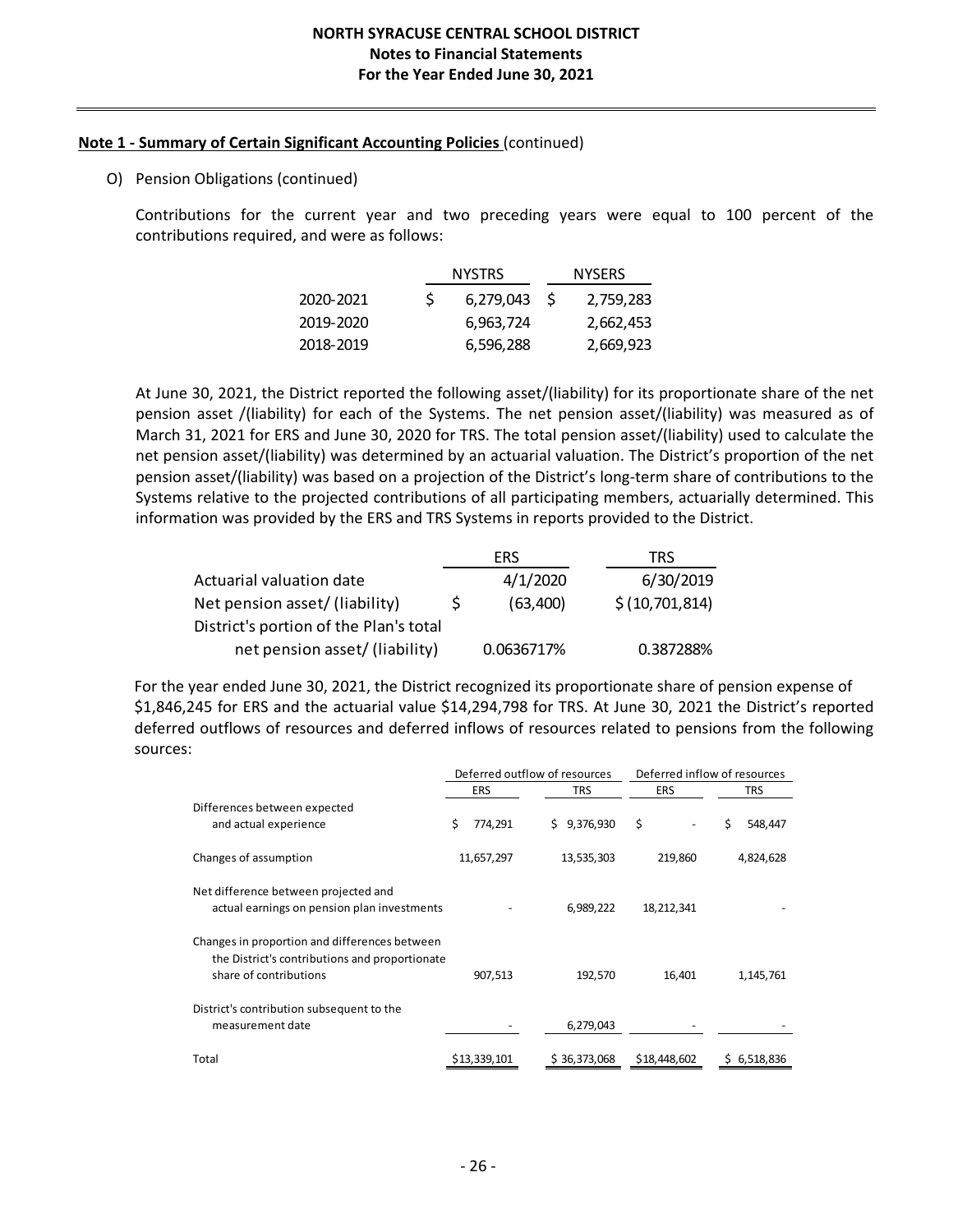#### **Note 1 ‐ Summary of Certain Significant Accounting Policies** (continued)

O) Pension Obligations (continued)

District's contributions subsequent to the measurement date will be recognized as a reduction of the net pension asset/(liability) in the year ended March 31, 2022 for ERS and June 30, 2021 for TRS. Other amounts reported as deferred outflows of resources, and deferred inflows of resources related to pensions will be recognized in pension expense as follows:

| Year ended: | <b>ERS</b> |   | TRS        |
|-------------|------------|---|------------|
| 2021        | \$         | S | 4,055,336  |
| 2022        | 764,402    |   | 8,302,080  |
| 2023        | 132,332    |   | 6,777,118  |
| 2024        | 816,392    |   | 4,088,633  |
| 2025        | 3,396,375  |   | (1,370)    |
| Thereafter  |            |   | 353,391    |
|             | 5,109,501  |   | 23,575,188 |

The total pension asset/(liability) as of the measurement date was determined by using an actuarial valuation as noted in the table below, with update procedures used to roll forward the total pension asset/(liability) to the measurement date. The actuarial valuation used the following actuarial assumptions:

|                          | <b>ERS</b>                                                 | <b>TRS</b>                                               |
|--------------------------|------------------------------------------------------------|----------------------------------------------------------|
| Measurement date         | March 31, 2021                                             | June 30, 2020                                            |
| Actuarial valuation date | April 1, 2020                                              | June 30, 2019                                            |
| Discount rate            | 5.90%                                                      | 7.10%                                                    |
| Salary scale             | $3.00\% - 6.00\%$                                          | 1.90%-4.72%                                              |
| Decrement tables         | April 1, 2015-<br>March 31, 2020<br>System's<br>Experience | July 1, 2009-<br>June 30, 2014<br>System's<br>Experience |
| Inflation rate           | 2.70%                                                      | 2.20%                                                    |

For TRS, annuitant mortality rates are based on July 1, 2009 – June 30, 2014 System's experience with adjustments for mortality improvements based on the Society of Actuaries' Scale AA. For ERS, annuitant mortality rates are based on April 1, 2015 – March 31, 2020 System's experience with adjustments for mortality improvements based on the Society of Actuaries' Scale MP‐2020. For TRS, the actuarial assumptions used in the June 30, 2020 valuation are based on the results of an actuarial experience study for the period July 1, 2009 – June 30, 2015. For ERS, the actuarial assumptions used in the April 1, 2020 valuation are based on the results of an actuarial experience study for the period April 1, 2015 – March 31, 2020.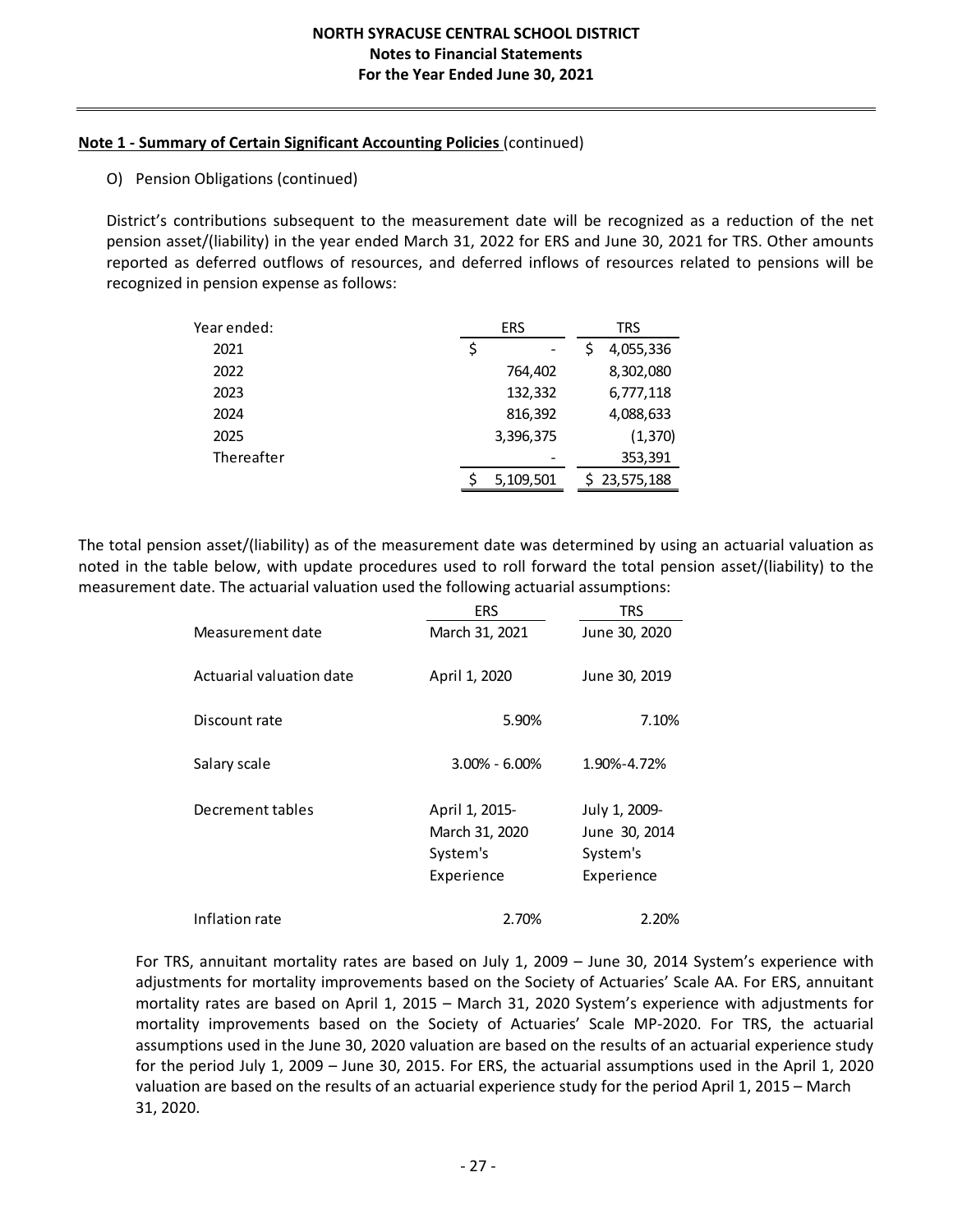#### **Note 1 ‐ Summary of Certain Significant Accounting Policies** (continued)

O) Pension Obligations (continued)

The long term expected rate of return on pension plan investments was determined in accordance with Actuarial Standard of Practice (ASOP) No. 27, Selection of Economic Assumptions for Measuring Pension Obligations. ASOP No. 27 provides guidance on the selection of an appropriate assumed investment rate of return. Consideration was given to expected future real rates of return (expected returns, net of pension plan investment expense and inflation) for each major asset class as well as historical investment data and plan performance. The long term expected rate of return on pension plan investments was determined using a building block method in which best estimate ranges of expected future real rates of return (expected returns net of investment expense and inflation) are developed for each major asset class. These ranges are combined to produce the long‐term expected rate of return by weighting the expected future real rates of return by the target asset allocation percentage and by adding expected inflation. Best estimates of arithmetic real rates of return for each major asset class included in the target asset allocation are summarized below:

|                                    | <b>ERS</b> |                | <b>TRS</b> |                |  |
|------------------------------------|------------|----------------|------------|----------------|--|
|                                    |            |                |            |                |  |
|                                    |            | Long-term      | Target     | Long-term      |  |
|                                    | Target     | expected Real  | Allocatio  | expected Real  |  |
|                                    | Allocation | rate of return | n          | rate of return |  |
|                                    | 2021       | 2021           | 2020       | 2020           |  |
| Domestic equity                    | 32%        | 4.05%          | 33%        | 7.10%          |  |
| International equty                | 15%        | 6.30%          | 16%        | 7.70%          |  |
| Real estate                        | 9%         | 4.95%          | 11%        | 6.80%          |  |
| Private equities                   | 10%        | 6.75%          | 8%         | 10.40%         |  |
| Domestic fixed income securities   | 0%         | $0.00\%$       | 16%        | 1.80%          |  |
| Global fixed income securities     | 0%         | 0.00%          | 2%         | 1.00%          |  |
| Credit                             | 4%         | 3.63%          | 0%         | 0.00%          |  |
| High-yield fixed income securities | 23%        | $0.00\%$       | 1%         | 3.90%          |  |
| Private debt                       | 0%         | 0.00%          | 1%         | 5.20%          |  |
| Real estate debt                   | 0%         | 0.00%          | 7%         | 3.60%          |  |
| Opportunistic portfolio            | 3%         | 4.50%          | 0%         | 0.00%          |  |
| Cash                               | 1%         | 0.00%          | 1%         | 0.70%          |  |
| Global equities                    | 0%         | 0.00%          | 4%         | 7.40%          |  |
| Real assets                        | 3%         | 5.95%          | 0%         | 0.00%          |  |
|                                    | 100%       | 5.90%          | 100%       | 7.10%          |  |

The real rate of return is net of the long-term inflation assumption of 2.7% for ERS and 2.2% for TRS.

\*Excludes equity‐ oriented long‐only funds. For investment management purposes, these funds are included in domestic equity and international equity.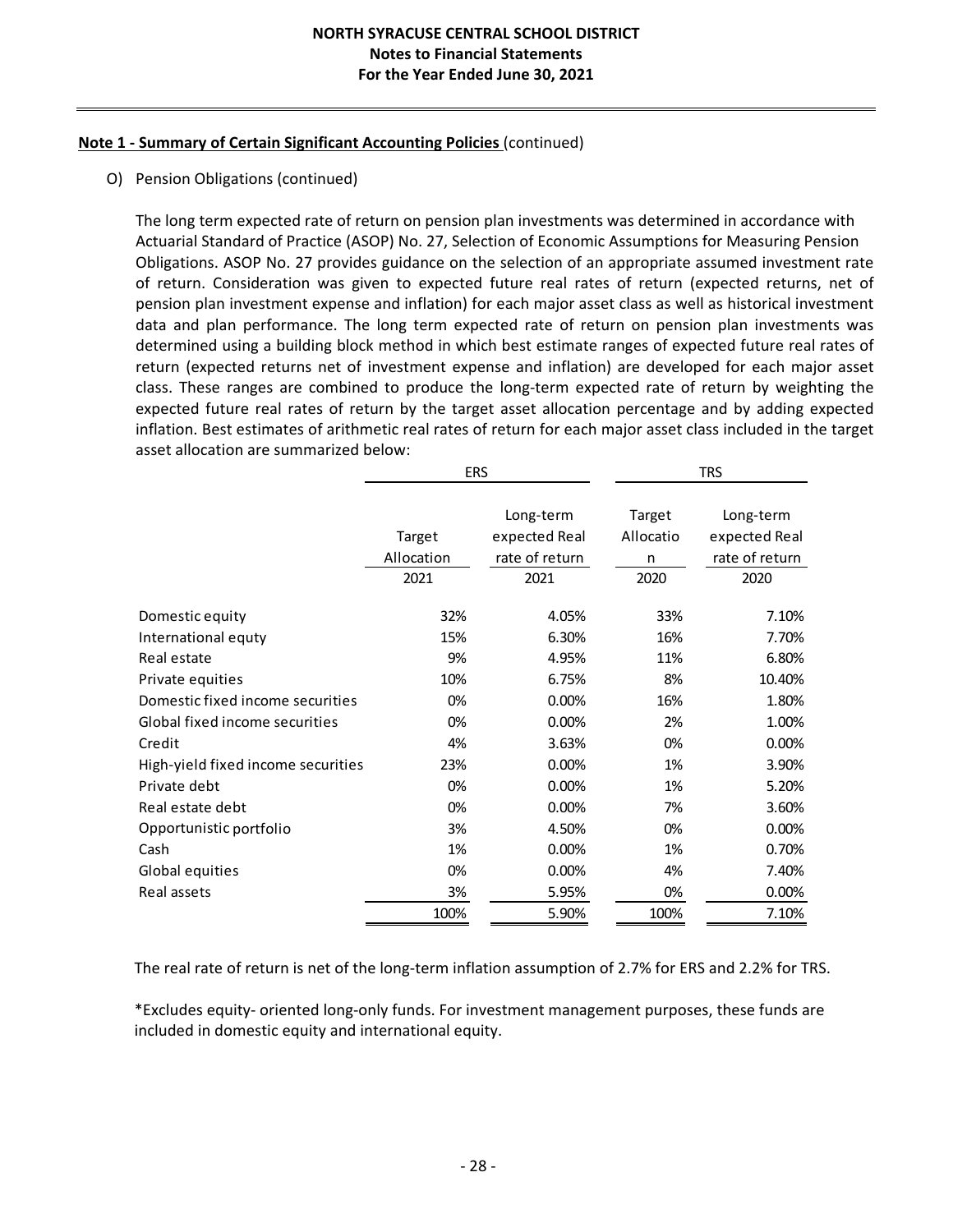#### **Note 1 ‐ Summary of Certain Significant Accounting Policies** (continued)

O) Pension Obligations (continued)

The discount rate used to calculate the total pension asset/(liability) was 5.90% for ERS and 7.10% for TRS. The projection of cash flows used to determine the discount rate assumes that contributions from plan members will be made at the current contribution rates and that contributions from employers will be made at statutorily required rates, actuarially determined. Based upon the assumptions, the System's fiduciary net position was projected to be available to make all projected future benefit payments of current plan members. Therefore, the long term expected rate of return on pension plan investments was applied to all periods of projected benefit payments to determine the total pension asset/(liability).

The following presents the District's proportionate share of the net pension asset/(liability) as of June 30, 2021 calculated using the discount rate of 5.90% for ERS and 7.10% for TRS, as well as what the District's proportionate share of the net pension asset/(liability) would be if it were calculated using a discount rate that is 1‐percentage point lower (4.90% for ERS and 6.10% for TRS) or 1‐percentage point higher (6.90% for ERS and 8.10% for TRS) than the current rate:

| <b>ERS</b>                                                                     |   | 1%<br>Decrease<br>(4.9%)    | Current<br>Assumption<br>(5.9%     | 1%<br>Increase<br>(6.9%) |
|--------------------------------------------------------------------------------|---|-----------------------------|------------------------------------|--------------------------|
| Employer's proportionate share<br>of the net pension asset (liability) $\oint$ |   | (17, 597, 511)              | \$<br>(63, 400)                    | \$16,107,153             |
| <b>TRS</b>                                                                     |   | 1%<br>Decrease<br>$(6.1\%)$ | Current<br>Assumption<br>$(7.1\%)$ | 1%<br>Increase<br>(8.1%) |
| Employer's proportionate share<br>of the net pension asset (liability)         | S | (67,599,669)                | \$(10, 701, 814)                   | \$37.049.906             |

Changes of assumptions about future economic or demographic factors or other inputs are amortized over a closed period equal to the average of the expected service lives of all employees that are provided with pension benefits.

Collective pension expense includes certain current period changes in the collective net pension asset/(liability), projected earnings on pension plan investments, and the amortization of deferred outflows of resources and deferred inflows of resources for the current period. The collective pension expense for the year ended June 30, 2021 is \$2,312,200,000 for ERS and \$3,727,814,187 for TRS.

#### Payables to the Pension Plan

For TRS, employer and employee contributions for the fiscal year ended June 30, 2021 are paid to the System in September, October and November 2021 through a state aid intercept. Accrued retirement contributions as of June 30, 2021 represent employee and employer contributions for the fiscal year ended June 30, 2021 based on paid TRS covered wages multiplied by the employer's contribution rate and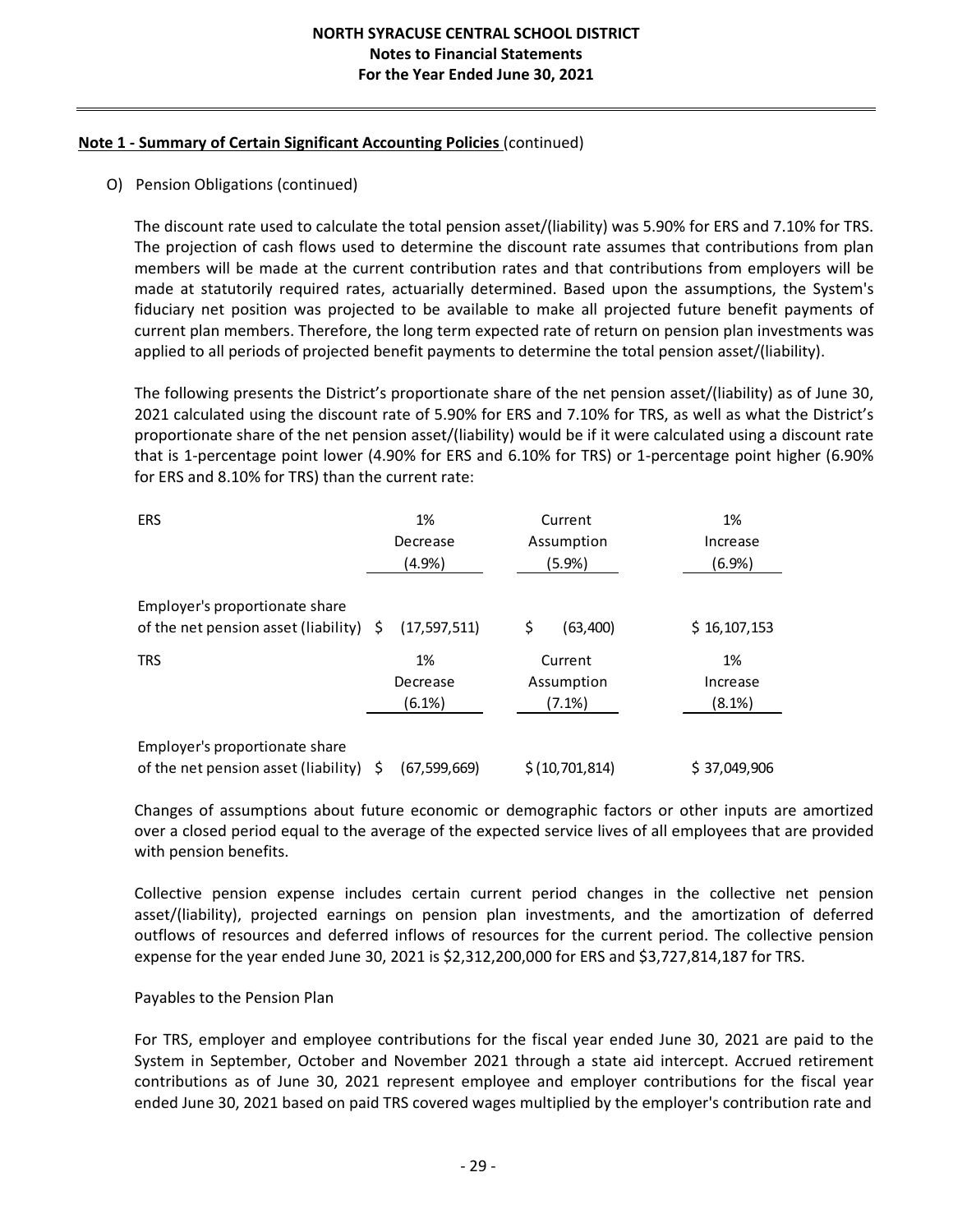#### **Note 1 ‐ Summary of Certain Significant Accounting Policies** (continued)

employee contributions for the fiscal year as reported to the TRS System. Accrued retirement contributions as of June 30, 2021 amounted to \$6,792,883.

For ERS, employer contributions are paid annually based on the System's fiscal year, which ends on March 31st. Accrued retirement contributions as of June 30, 2021 represent the projected employer contributions for the period of April 1, 2021 through June 30, 2021 based on paid ERS covered wages multiplied by the employer's contribution rate, by tier. Accrued retirement contributions as of June 30, 2021 amounted to \$822,428 of employer contributions. Employee contributions are remitted monthly.

#### P) Unearned revenue:

The District reports unearned revenues on its Statement of Net Position and its balance sheet. On the Statement of Net Position, unearned revenue arises when resources are received by the District before it has legal claim to them, as when grant monies are received prior to incurrence of qualifying expenditures. In subsequent periods, when the District has legal claim to resources, the liability for unearned revenue is removed and revenue is recognized.

Q) Vested employee benefits:

Compensated absences consist of unpaid accumulated annual sick leave and vacation time.

Sick leave eligibility and accumulation is specified in negotiated labor contracts, and in individual employment contracts. Upon retirement, resignation or death, employees may contractually receive a payment based on unused accumulated sick leave. District employees are granted vacation in varying amounts, based primarily on length of service and position. Some earned benefits may be forfeited if not taken within varying time periods.

Consistent with GASB Statement 16, *Accounting for Compensated Absences*, the liability has been calculated using the vesting/termination method and an accrual for that liability is included in the district‐ wide financial statements. The compensated absences liability is calculated based on the pay rates in effect at year‐end. In the fund statements only, the amount of matured liabilities is accrued within the General Fund based upon expendable and available financial resources. These amounts are expensed on a pay‐as‐you‐go basis.

R) Other benefits:

District employees participate in the New York State Employees' Retirement System and the New York State Teachers' Retirement System. District employees may choose to participate in the District's elective deferred compensation plans established under Internal Revenue Code Sections 403(b) and 457. In addition to providing pension benefits, the District provides post-employment health insurance coverage and survivor benefits to retired employees and their survivors in accordance with the provision of various employment contracts in effect at the time of retirement. Substantially all of the District's employees may become eligible for these benefits if they reach normal retirement age while working for the District. Health care benefits are provided through plans whose premiums are based on the benefits paid during the year. The cost of providing post‐retirement benefits is shared between the District and the retired employee. The District recognizes the cost of providing health insurance by recording its share of insurance premiums as expenditure.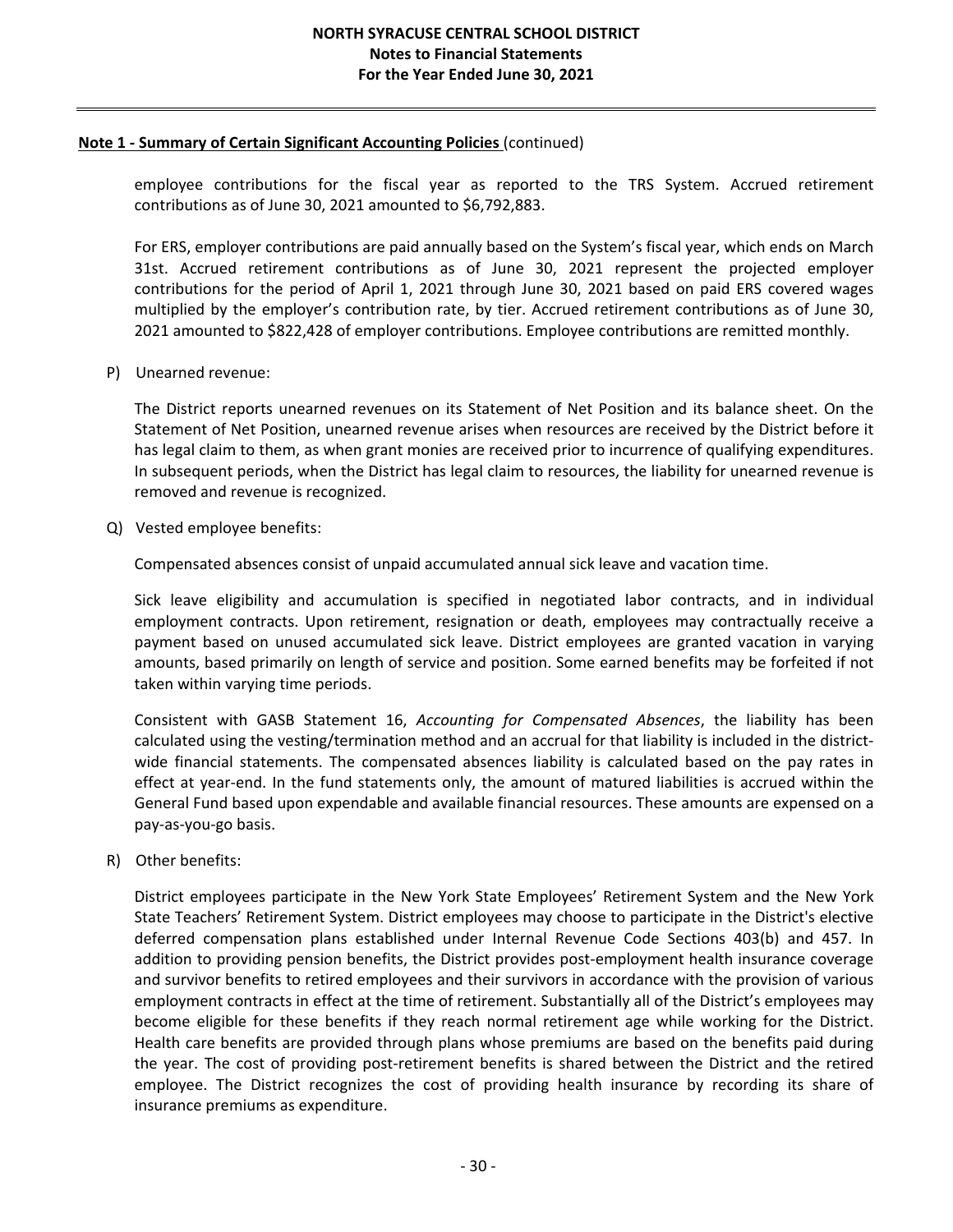#### **Note 1 ‐ Summary of Certain Significant Accounting Policies** (continued)

R) Short‐term debt:

The District may issue Revenue Anticipation Notes (RAN) and Tax Anticipation Notes (TAN), in anticipation of the receipt of revenues. These notes are recorded as a liability of the fund that will actually receive the proceeds from the issuance of the notes. The RANs and TANs represent a liability that will be extinguished by the use of expendable, available resources of the fund.

The District may issue budget notes up to an amount not to exceed 5% of the amount of the annual budget during any fiscal year for expenditures for which there is an insufficient or no provision made in the annual budget. The budget note must be repaid no later than the close of the second fiscal year succeeding the year in which the note was issued.

The District may issue Bond Anticipation Notes (BAN), in anticipation of proceeds from the subsequent sale of bonds. These notes are recorded as current liabilities of the funds that will actually receive the proceeds from the issuance of bonds. Such notes may be classified as part of the General Long‐Term Debt Account Group when (1) the intention is to refinance the debt on a long‐term basis and (2) the intention can be substantiated through a post balance‐sheet issuance of long‐term debt or by an acceptable financing agreement. State law requires that BANs issued for capital purposes be converted to long-term financing within five years after the original issue date.

S) Accrued liabilities and long-term obligations:

Payables, accrued liabilities and long-term obligations are reported in the district-wide financial statements. In the governmental funds, payables and accrued liabilities are paid in a timely manner and in full from current financial resources. Claims and judgments, other postemployment benefits payable, and compensated absences that will be paid from governmental funds, are reported as a liability in the funds financial statements only to the extent that they are due for payment in the current year. Bonds and other long-term obligations that will be paid from governmental funds are recognized as a liability in the fund financial statements when due.

Long-term obligations represent the District's future obligations or future economic outflows. The liabilities are reported as due in one year or due within more than one year in the Statement of Net Position.

T) Equity classifications:

District-wide statements – In the district-wide statements there are three classes of net position:

**Net investment in capital assets** – consists of net capital assets (cost less accumulated depreciation) reduced by outstanding balances of related debt obligations from the acquisition, constructions or improvements of those assets.

**Restricted net position** – reports net position when constraints placed on the assets are either externally imposed by creditors (such as through debt covenants), grantors, contributors, or laws or regulations of other governments, or imposed by law through constitutional provisions or enabling legislation.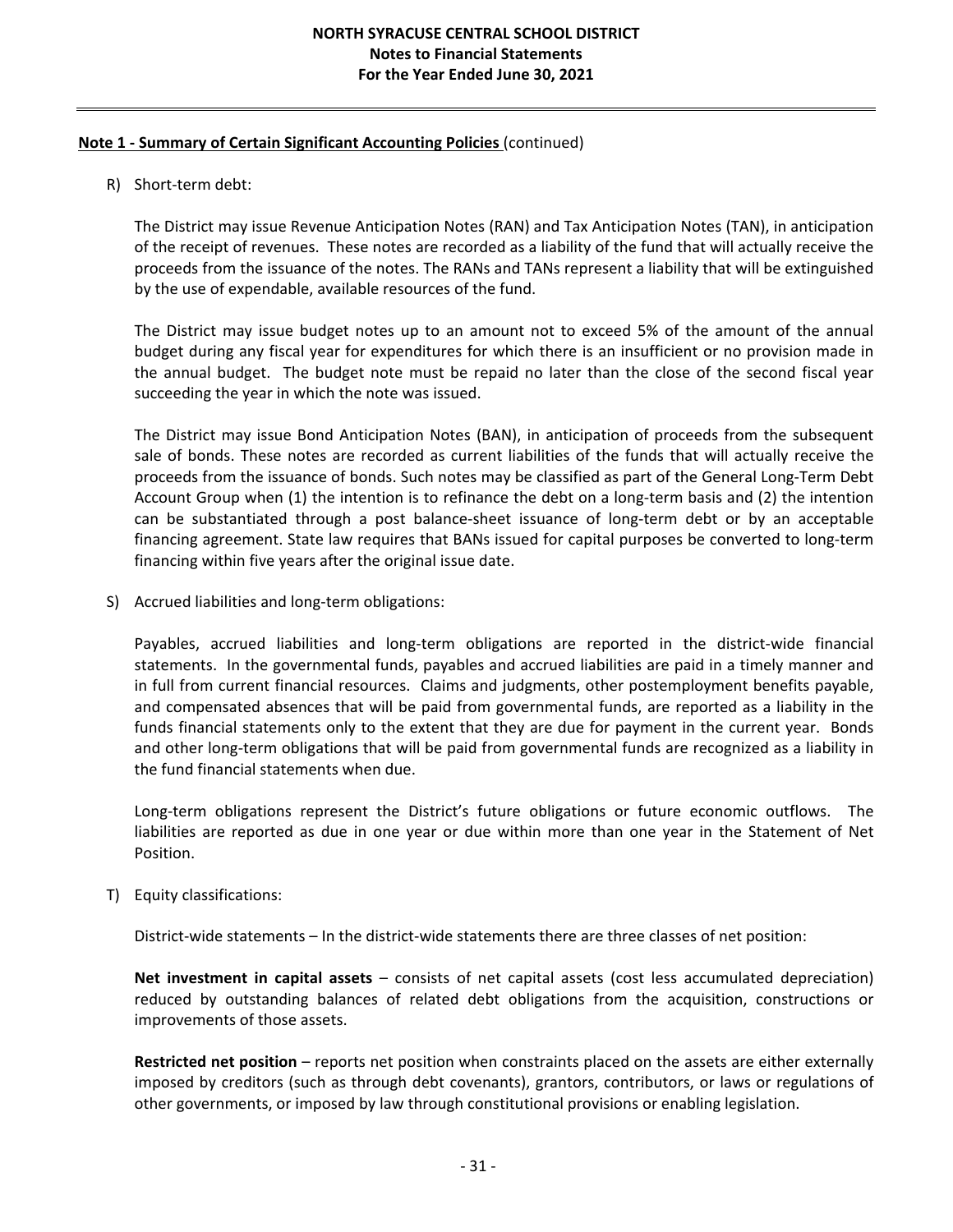#### **Note 1 ‐ Summary of Certain Significant Accounting Policies** (continued)

T) Equity classifications: (continued)

**Unrestricted net position** – reports the balance of net position that does not meet the definition of the above two classifications and is deemed to be available for general use by the District.

Fund statements ‐ In the fund basis statements there are five classifications of fund balance:

**Non‐spendable** fund balance – includes amounts that cannot be spent because they are either not in spendable form or legally or contractually required to be maintained intact. Non-spendable fund balance includes the inventory recorded in the School Lunch Fund of \$120,195.

**Restricted** – includes amounts with constraints placed on the use of resources either externally imposed by creditors, grantors, contributors or laws or regulations of other governments; or imposed by law through constitutional provisions or enabling legislation. All encumbrances of funds other than the General fund are classified as restricted fund balance. The District has established the following restricted fund balances:

#### Liability Claims and Property Loss

According to Education Law §1709(8)(c), funds must be used to pay for liability claims and property loss incurred. Separate funds for liability claims and property loss are required, and these reserves may not in total exceed 3% of the annual budget or \$15,000, whichever is greater. This type reserve fund may be utilized only by school districts, except city school district with a population greater than 125,000.

#### Workers' Compensation

According to General Municipal Law §6‐j, funds must be used to pay for compensation benefits and other expenses authorized by Article 2 of the Workers' Compensation Law, and for payment of expenses of administering this self‐insurance program. The reserve may be established by Board action, and is funded by budgetary appropriations and such other funds as may be legally appropriated. Within sixty days after the end of any fiscal year, excess amounts may either be transferred to another reserve or excess applied to the appropriations of the next succeeding fiscal years' budget. This reserve is accounted for in the General Fund.

#### Tax Certiorari Reserve

According to Education Law §3651.1‐a, funds must be used to establish a reserve fund for tax certiorari and to expend from the fund without voter approval. The monies held in the reserve shall not exceed the amount that might reasonably be deemed necessary to meet anticipated judgments and claims arising out of tax certiorari proceedings. Any resources deposited to the reserve which are not expended for tax certiorari proceedings in the year such monies are deposited must be returned to the General Fund on or before the first day of the fourth fiscal year after deposit of these monies. This reserve is accounted for in the General Fund.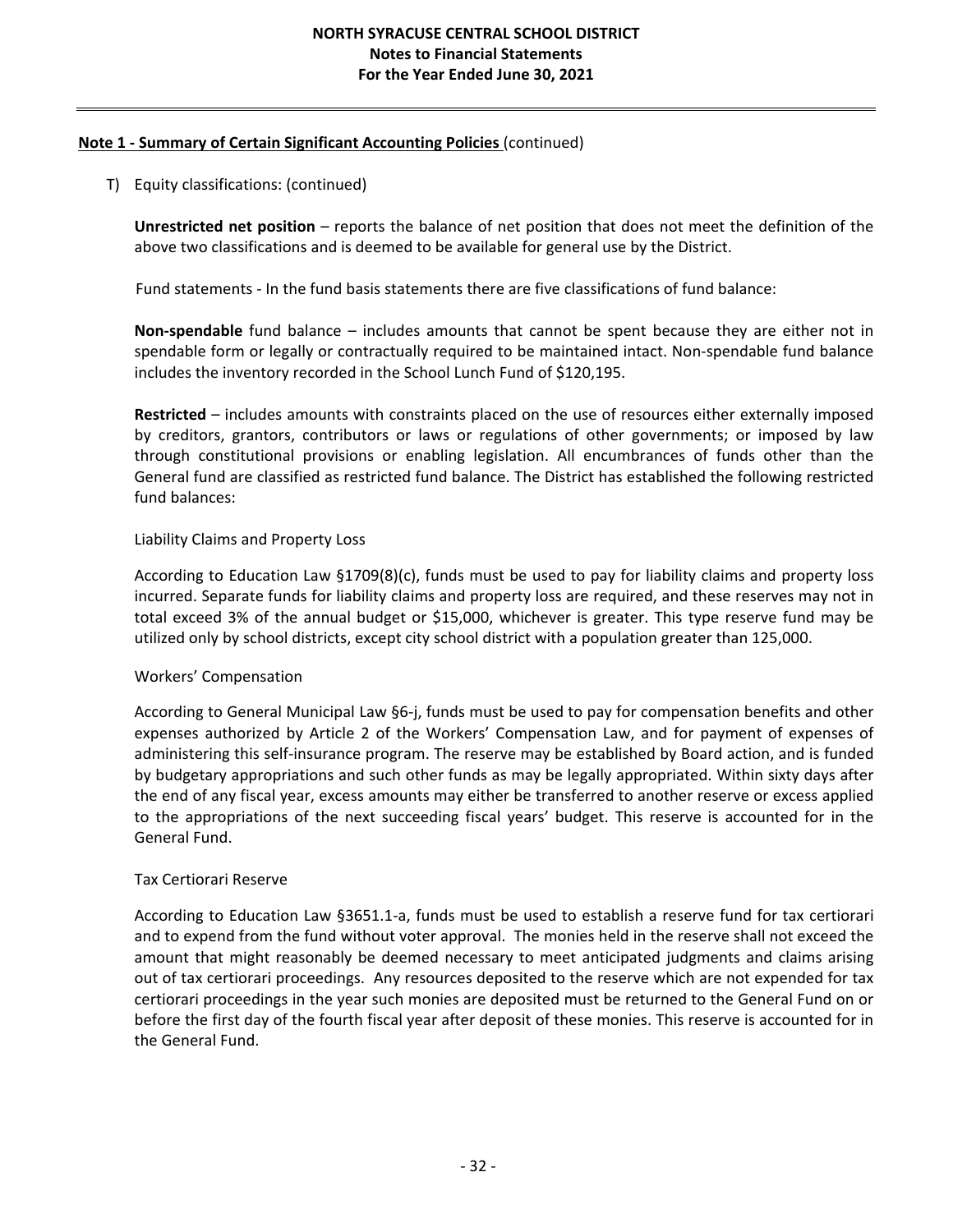#### **Note 1 ‐ Summary of Certain Significant Accounting Policies** (continued)

T) Equity Classifications: (continued)

Restricted (continued):

#### Capital

According to Education Law §3651, fund must be used to pay the cost of any object or purpose for which bonds may be issued. The creation of a capital reserve fund requires authorization by a majority of the voters establishing the purpose of the reserve; the ultimate amount, its probable term and the source of the funds. Expenditure may be made from the reserve only for a specific purpose further authorized by the voters. The form for the required legal notice for the vote on establishing and funding the reserve and the form of the proposition to be placed on the ballot are set forth in §3651 of the Education Law. This reserve is accounted for in the General Fund.

#### Employee Benefit

According to General Municipal Law §6‐p, expenditures made from the employee benefit accrued liability reserve fund must be used for the payment of accrued employee benefit due an employee upon termination of the employee's service. This reserve may be established by a majority vote of the Board and is funded by budgetary appropriations and such other reserves and funds that may be legally appropriated. This reserve is accounted for in the General Fund.

#### Retirement Contributions

According to General Municipal Law §6‐r, all expenditures made from the retirement contributions reserve fund must be used for financing retirement contributions to the New York State and Local Employees' Retirement System. This reserve is established by Board resolution and is funded by budgetary appropriation and such other reserves and funds that may be legally appropriated. The reserve must be accounted for separate and apart from all other funds and a detailed report of the operation and condition of the fund must be provided to the Board. This reserve is accounted for in the General Fund. Effective April 1, 2019, a Board may adopt a resolution establishing a sub‐fund for contributions to the New York State Teachers' Retirement System. During a fiscal year, the Board may authorize payment into the sub-fund of up to 2% of the total covered salaries paid during the preceding fiscal year, with the total amount funded not to exceed 10% of the total covered salaries during the preceding fiscal year. The subfund is separately administered, but must comply with all the existing provisions of General Municipal Law §6‐r.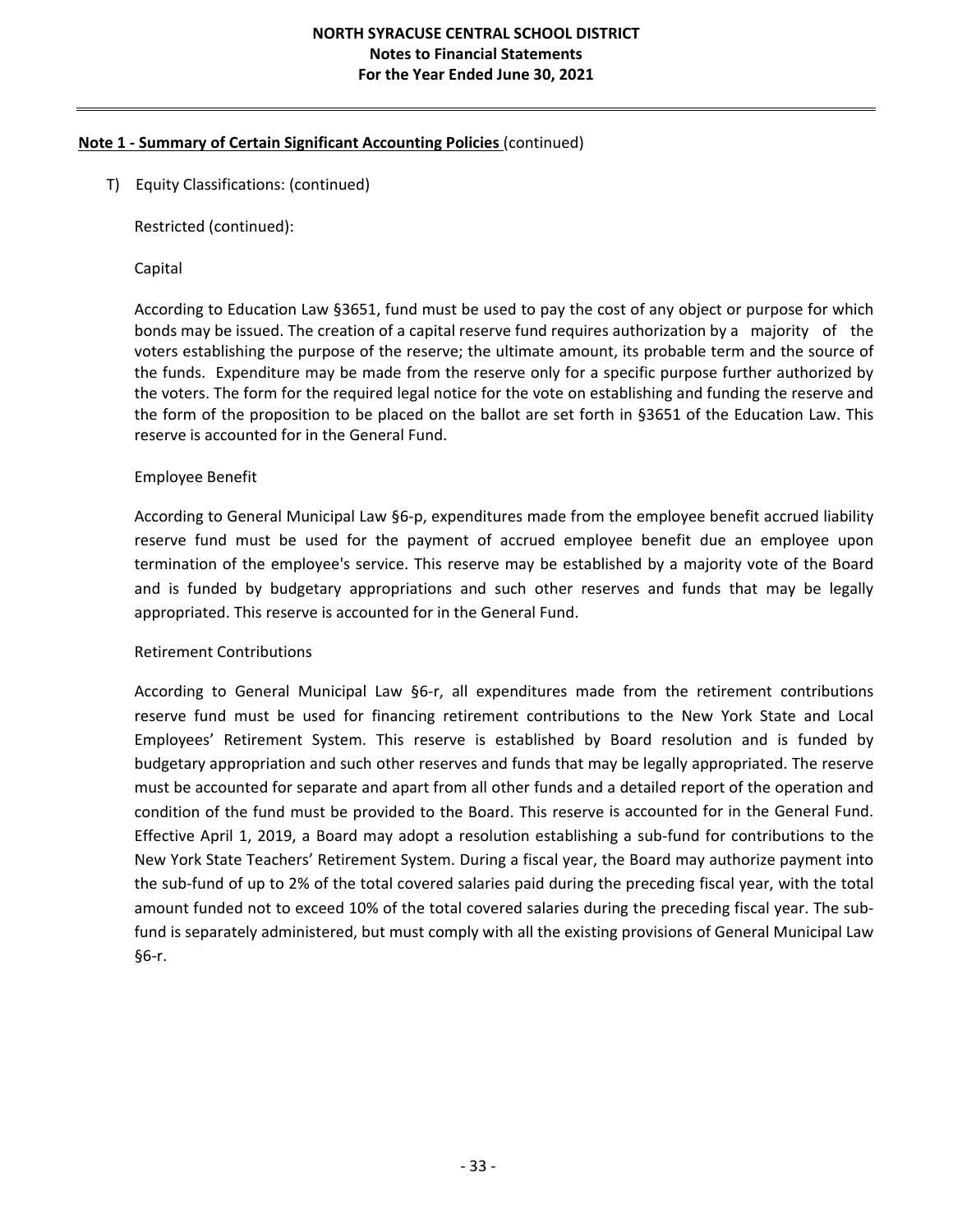#### **Note 1 ‐ Summary of Certain Significant Accounting Policies** (continued)

T) Equity Classifications: (continued)

Restricted (continued):

Restricted fund balance includes the following at June 30, 2021:

| General Fund:                      |    |            |
|------------------------------------|----|------------|
| Liability claims and property loss | \$ | 1,019,975  |
| Tax certiorari                     |    | 2,165,131  |
| Capital reserve                    |    | 519,183    |
| <b>Employee benefits</b>           |    | 3,000,054  |
| Teacher's retirement contributions |    | 2,400,036  |
| Retirement contributions           |    | 3,000,060  |
| Workers compensation               |    | 3,648,938  |
|                                    |    | 15,753,377 |
|                                    |    |            |
| Special aid fund                   | S  | (487.431)  |

**Committed** – includes amounts that can only be used for the specific purposes pursuant to constraints imposed by formal action of the districts highest level of decision making authority, i.e., the Board of Education. The District has committed fund balance of \$335,530 in the Extraclassroom Activities Fund as of June 30, 2021.

**Assigned** – includes amounts that are constrained by the district's intent to be used for specific purposes, but are neither restricted nor committed. The purpose of the constraint must be narrower than the purpose of the general fund, and in funds other than the general fund, assigned fund balance represents the residual amount of fund balance. Assigned fund balance also includes an amount appropriated to partially fund the subsequent year's budget, as well as encumbrances not classified as restricted at the end of the fiscal year. All encumbrances of the General Fund are classified as Assigned fund balance in the General Fund. Encumbrances reported in the General fund amounted to \$1,650,051. Appropriated fund balance in the General Fund amounted to \$6,650,051. Any remaining fund balance in other funds is considered assigned. The school lunch fund also reports assigned fund balance of \$70,063. As of June 30, 2021, the District's General Fund encumbrances were classified as follows:

| General support          | S | 676,036     |
|--------------------------|---|-------------|
| Instruction              |   | 153,251     |
| Pupil transportation     |   | 40,954      |
| <b>Employee benefits</b> |   | 779,810     |
|                          |   | \$1,650,051 |

**Unassigned** – includes all other General Fund net assets that do not meet the definition of the above four classifications and are deemed to be available for general use by the District and could report a surplus or a deficit. In funds other than the general fund, the unassigned classification is used to report a deficit fund balance resulting from overspending for specific purposes for which amounts had been restricted or assigned.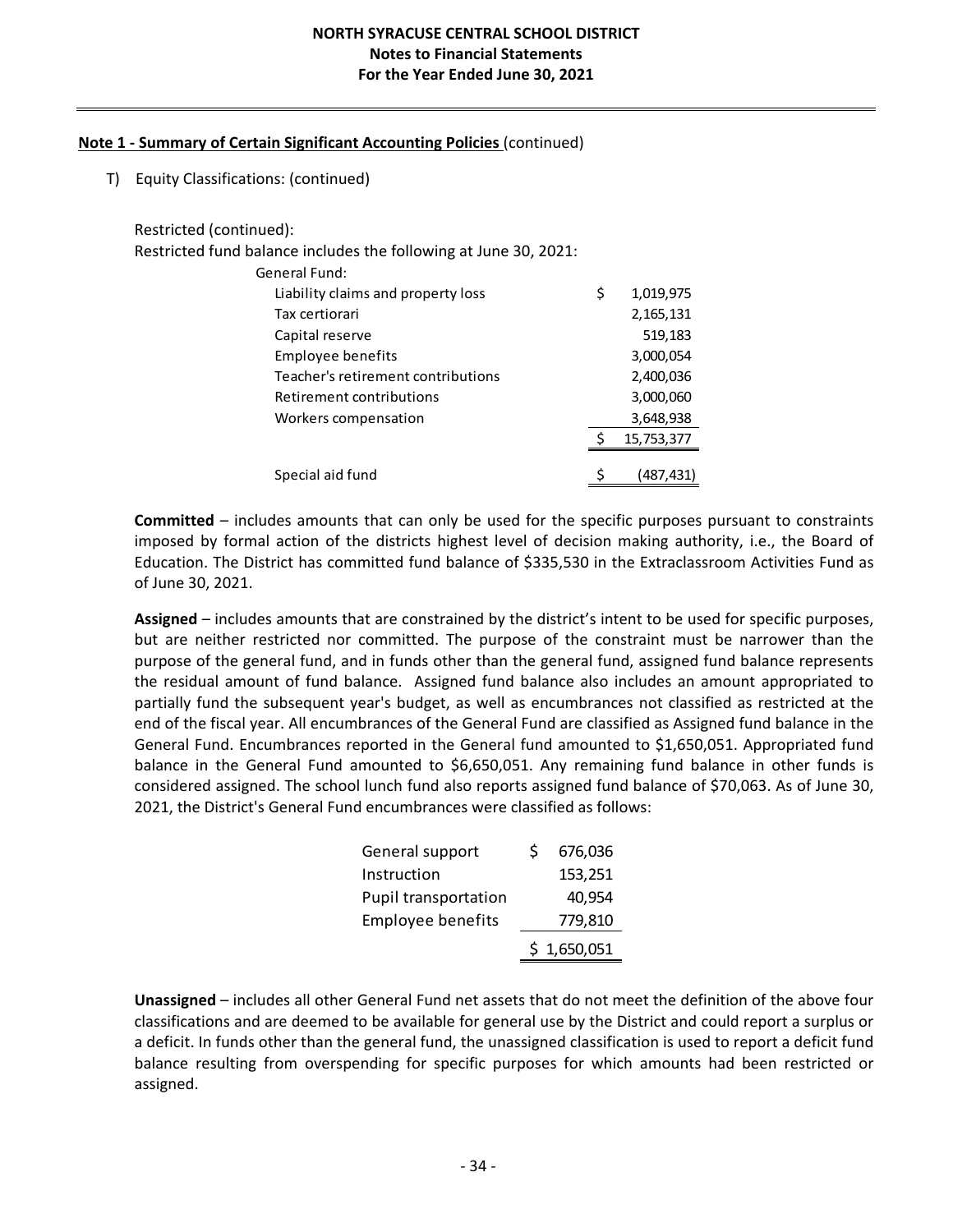#### **Note 1 ‐ Summary of Certain Significant Accounting Policies** (continued)

T) Equity Classifications: (continued)

NYS Real Property Tax Law 1318 limits the amount of unexpended surplus funds a school district can retain to no more than 4% of the School District's budget for the General Fund for the ensuing fiscal year. Non‐spendable and restricted fund balance of the General Fund are also excluded from the 4% limitation. Amounts appropriated for the subsequent year and encumbrances are also excluded from the 4% limitation. For the year ended June 30, 2020, the balance of the District's unassigned fund in the General Fund exceeds the 4% limitation. See Supplemental Schedule #5 for more information.

Sometimes the District will fund outlays for a particular purpose from both restricted (e.g., restricted bond or grant proceeds) and unrestricted sources. In order to calculate the amounts to report as restricted‐ net position and unrestricted‐ net position in the district‐wide financial statements, a flow assumption must be made about the order in which resources are considered to be applied.

Order of Use of Fund Balance:

The District's policy is to apply expenditures against nonspendable fund balance, restricted fund balance, committed fund balance, assigned fund balance and unassigned fund balance at the end of the fiscal year. For all funds, nonspendable fund balances are determined first and then restricted fund balances for specific purposes are determined. Any remaining fund balance amounts for funds other than General Fund are classified as restricted fund balance. In the general fund, committed fund balance is determined next and then assigned. The remaining amounts are reported as unassigned. Assignments of fund balance cannot cause a negative unassigned fund balance.

U) New accounting standards

The District has adopted all current Statements of the Governmental Accounting Standards Board (GASB) that are applicable. At June 30, 2021, the District implemented the following new standards issued by GASB:

GASB Statement No. 90, Accounting and Financial Reporting for Majority Equity Interest, effective for the year ending June 30, 2021.

GASB Statement No. 84‐ Fiduciary Activities Effective for the year ending June 30, 2021. The implementation of this new standard resulted in the establishment of the Extraclassroom Activities special revenue fund and the restatement of beginning fund balance and government wide net position of \$322,105.

V) Future Changes in Accounting Standards

GASB Statement No. 87‐ Leases Effective for the year ending June 30, 2022

GASB Statement No. 89‐ Accounting for Interest Cost Incurred before the End of a Construction Period Effective for the year ending June 30, 2022

GASB Statement No. 91‐ Conduct Debt Obligations Effective for the year ending June 30, 2023.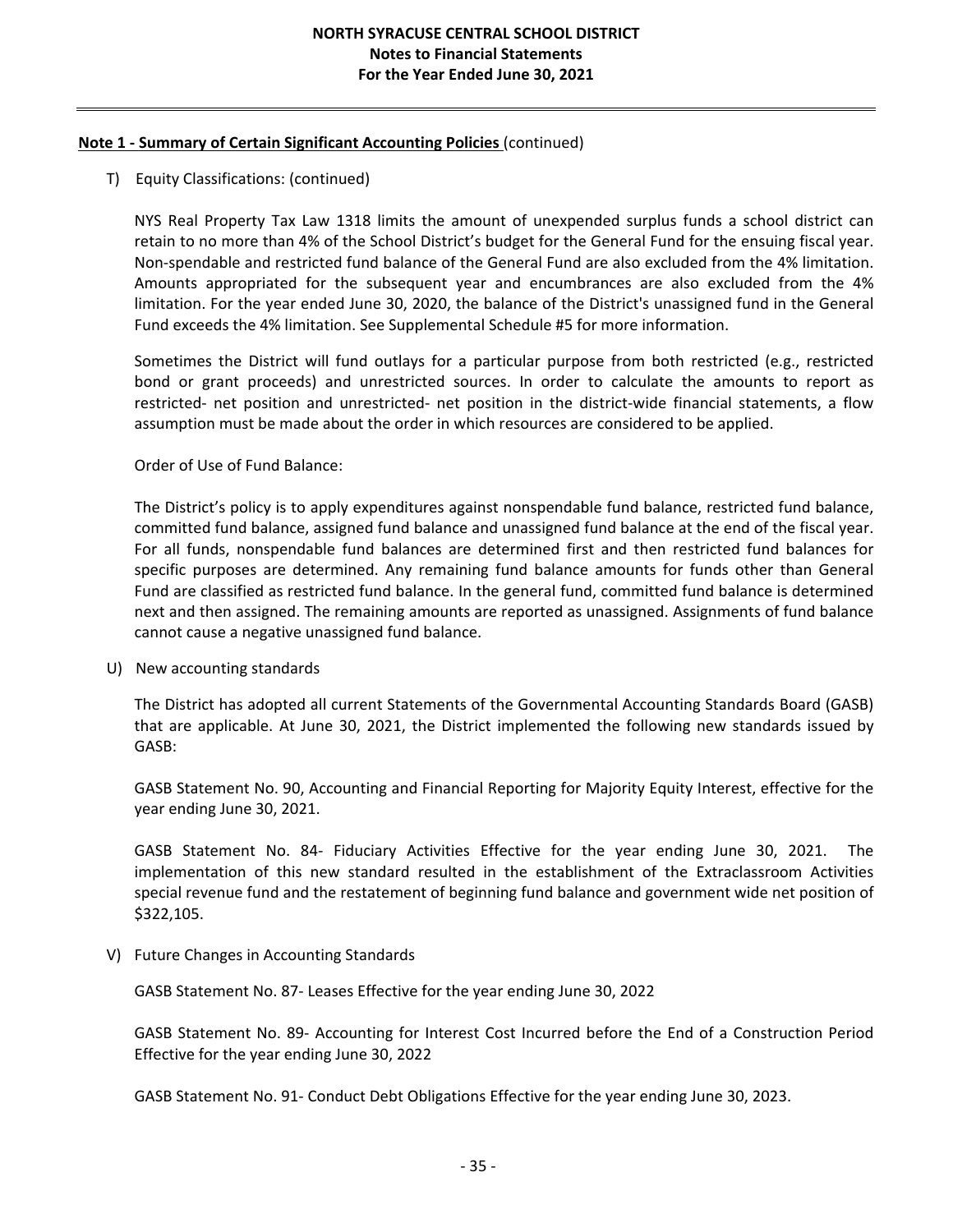#### **Note 1 ‐ Summary of Certain Significant Accounting Policies** (continued)

V) Future Changes in Accounting Standards (continued)

GASB has issued Statement No. 92, Omnibus 2020, effective for the year ending June 30, 2022.

GASB has issued Statement No. 93, Replacement of Interbank Offered Rates, effective for the year ending June 30, 2021 (paragraphs 11b, 13, and 14 are effective for the year ending June 30, 2022).

GASB has issued Statement No. 94, Public-Private and Public-Public Partnerships and Availability Payment Arrangements, effective for the year ending June 30, 2023.

GASB has issued Statement No. 96 ‐ Subscription‐Based Information Technology Arrangements, effective for the year ending June 30, 2023.

GASB has issued Statement No. 97 ‐ Certain Component Unit Criteria, and Accounting and Financial Reporting for Internal Revenue Code Section 457 Deferred Compensation Plans – an amendment of GASB Statements No. 14 and No. 84, and a supersession of GASB Statement No. 32, effective for the year ending June 30, 2022 (the requirements in paragraph 4, as they apply to defined contribution pension plans, defined contribution OPEB plans and other employee benefit plans, and paragraph 5 were effective as of June 2020).

The District will evaluate the impact each of these pronouncements may have on its financial statements and will implement them as applicable when material.

#### **Note 2 ‐ Explanation of Certain Differences between Fund Statements and District‐Wide Statements**

Due to the differences in the measurement focus and basis of accounting used in the funds statements and the District-wide statements, certain financial transactions are treated differently. The basic financial statements contain a full reconciliation of these items. The differences result primarily from the economic focus of the District-wide statements, compared with the current financial resources focus of the governmental funds.

A) Total fund balances of governmental funds vs. net position of governmental activities:

Total fund balance of the District's governmental funds differ from "net position" of governmental activities reported in the Statement of Net Position. This difference primarily results from the long-term economic focus of the Statement of Net Position versus the solely current financial resources focus of the governmental fund Balance Sheets, as applied to the reporting of capital assets and long-term liabilities, including pensions.

B) Statement of Revenues, Expenditures and Changes in Fund Balance vs. Statement of Activities:

Differences between the funds Statement of Revenues, Expenditures and Changes in Fund Balance and the Statement of Activities fall into one of four broad categories. The amounts shown below represent: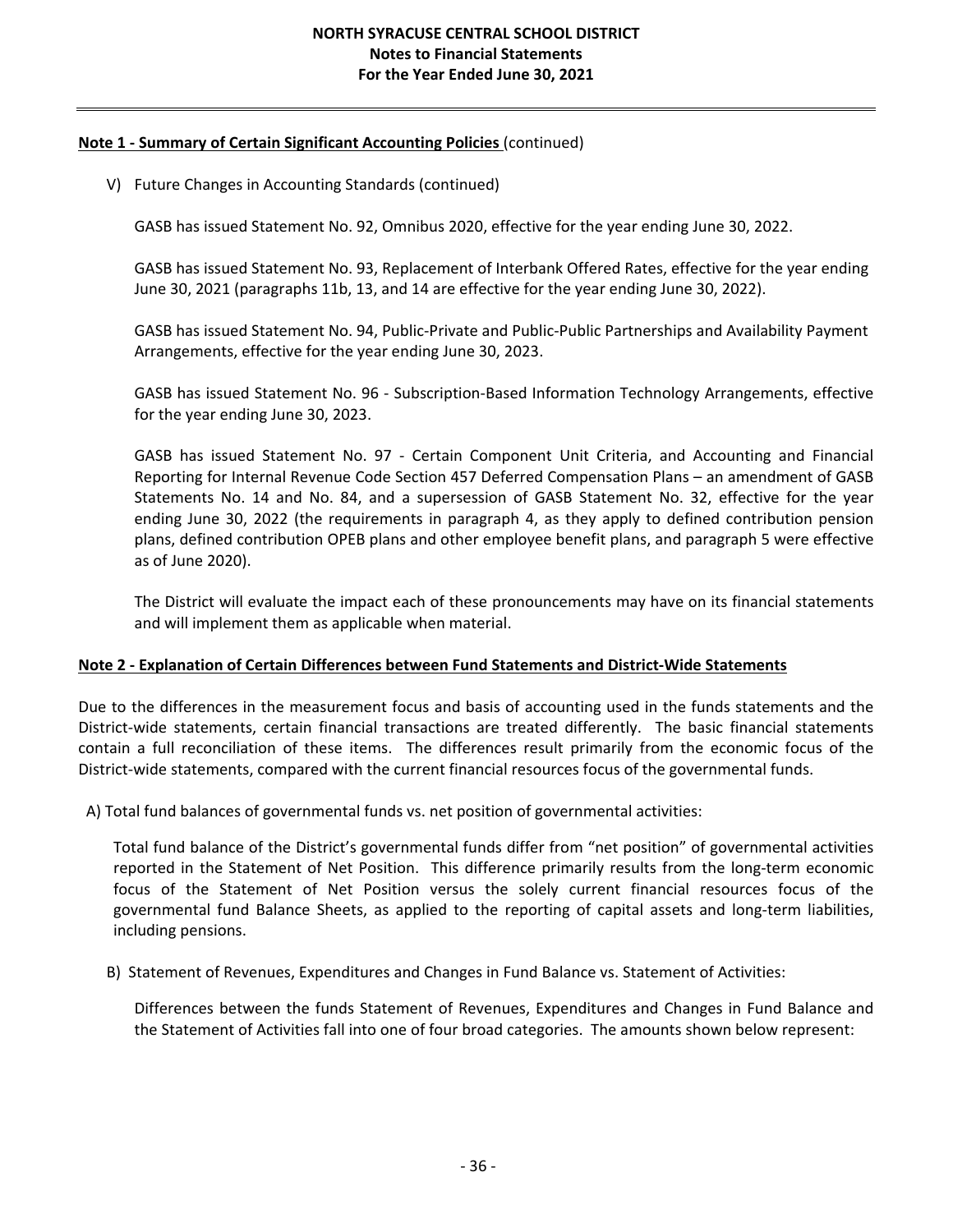#### **Note 2 ‐ Explanation of Certain Differences between Fund Statements and District‐Wide Statements** (continued)

i) Long-term revenue differences:

Long-term revenue differences arise because governmental funds report revenues only when they are considered "available", whereas the Statement of Activities reports revenues when earned. Differences in long-term expenses arise because governmental funds report on a modified accrual basis, whereas the accrual basis of accounting is used on the Statement of Activities.

ii) Capital related differences:

Capital related differences include the difference between proceeds for the sale of capital assets reported on fund statements and the gain or loss on the sale of assets as reported on the Statement of Activities, and the difference between recording an expenditure for the purchase of capital items in the fund statements and depreciation expense on those items as recorded in the Statement of Activities.

iii) Long-term debt transaction differences:

Long-term debt transaction differences occur because both interest and principal payments are recorded as expenditures in the fund statements, whereas interest payments are recorded in the Statement of Activities as incurred, and principal payments are recorded as a reduction of liabilities in the Statement of Net Position.

iv) Pension differences:

Pension differences occur as a result of changes in the District's proportion of the collective net pension asset/liability and differences between the District's contributions and its proportionate share of the total contributions to the pension systems.

v) OPEB differences:

OPEB differences occur as a result of changes in the District's total OPEB liability and differences between the District's contributions and OPEB expense.

#### **Note 3 – Stewardship, Compliance and Accountability**

Budgets – The District administration prepares a proposed budget for approval by the Board of Education for the following governmental funds for which legal (appropriated) budgets are adopted: The voters of the District approved the proposed appropriation budget for the General Fund.

Appropriations are adopted at the program line item level. Appropriations established by the adoption of the budget constitute a limitation on expenditures (and encumbrances) that may be incurred. Appropriations lapse at the end of the fiscal year unless expended or encumbered. Encumbrances will lapse if not expended in the subsequent year. Appropriations authorized for the current year are increased by the planned use of specific reserves, and budget amendments approved by the Board of Education as a result of selected new revenue sources not included in the original budget (when permitted by law). These supplemental appropriations may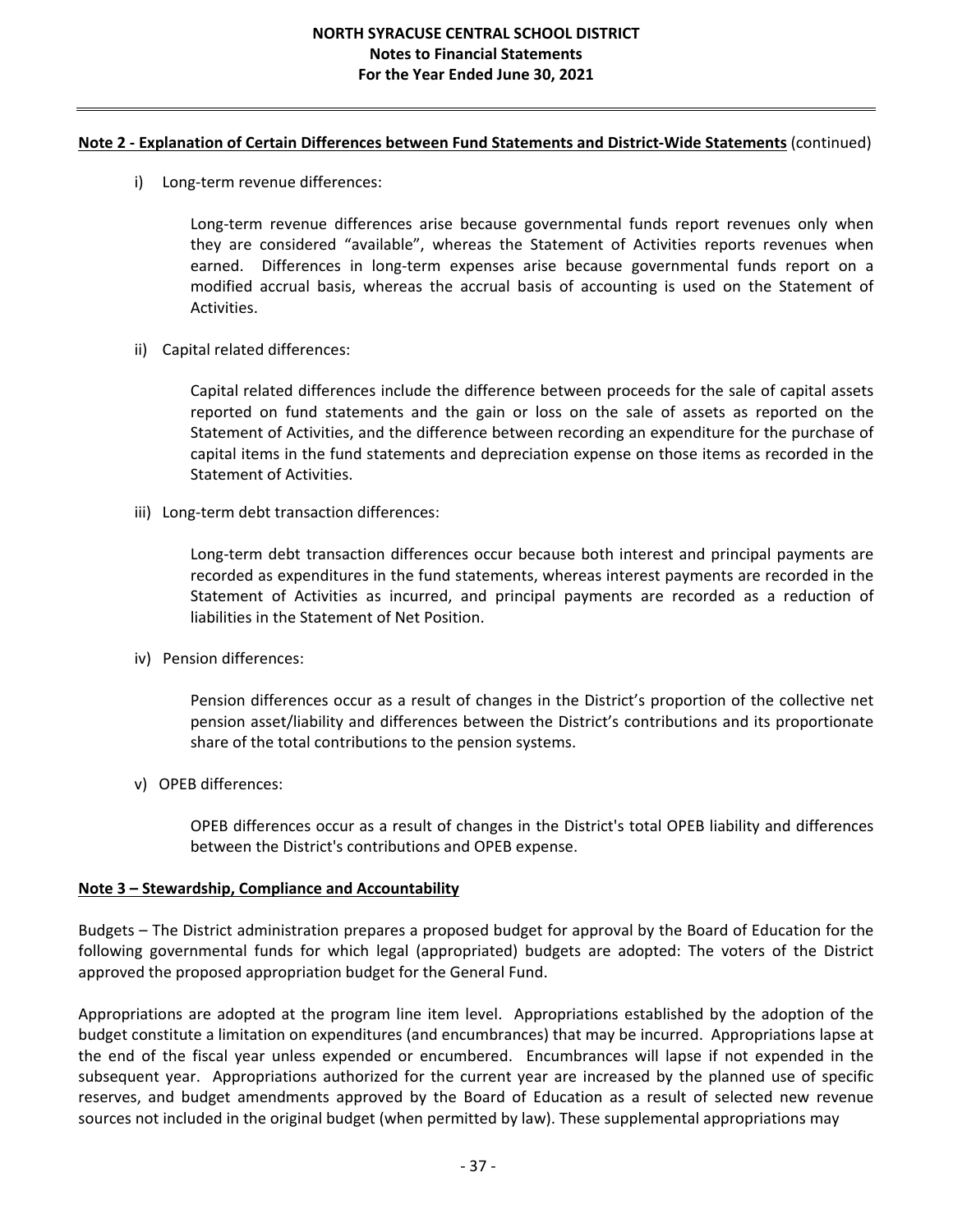#### **Note 3 – Stewardship, Compliance and Accountability** (continued)

occur subject to legal restrictions, if the Board approves them because of a need that exists which was not determined at the time the budget was adopted. No supplemental appropriations occurred during the year. Budgets are adopted annually on a basis consistent with generally accepted accounting principles (GAAP). Appropriations authorized for the year are increased by the amount of encumbrances carried forward from the prior year.

Budgets are established and used for individual capital project funds expenditures as approved by a special referendum of the District's voters. The maximum project amount authorized is based primarily upon the cost of the project, plus any requirements for external borrowings, not annual appropriations. These budgets do not lapse and are carried over to subsequent fiscal years until the completion of the projects.

Encumbrances ‐ Encumbrance accounting is used for budget control and monitoring purposes and is reported as a part of the governmental funds. Under this method, purchase orders, contracts and other commitments for the expenditure of monies are recorded to reserve applicable appropriations. Outstanding encumbrances as of yearend are presented as reservations of fund balance and do not represent expenditures or liabilities. These commitments will be honored in the subsequent period. Related expenditures are recognized at that time, as the liability is incurred or the commitment is paid.

The Capital Projects fund had a deficit fund balance of \$19,810,182. The District currently has Bond Anticipation Notes in the amount of \$26,192,933 which is expected to be converted to a long‐term financing obligation in the near future. When converted to long-term financing, the District will recognize the appropriate amount of revenue for this financing which will fund the current deficit balance.

The Special Aid Fund had a deficit fund balance of \$487,431. The District is awaiting formal approval of an American Rescue Plan federal grant of approximately \$7.2 million, which is expected in the upcoming fiscal year. When received, the District will recognize the appropriate amount of revenue for this grant, which will fund the current deficit balance.

#### **Note 4 – Cash and Cash Equivalents**

Total financial institution bank balances at year-end, per the bank, were approximately \$67,956,700. These deposits are insured or collateralized with securities held by the financial institution in the School District's name.

Restricted cash represents cash and cash equivalents where use is limited by legal requirements. These assets represent amounts required by statute to be reserved for various purposes. Restricted cash as of year-end includes \$28,891,020 within the governmental funds.

Deposits are valued at cost or cost plus interest and are categorized as either (1) insured, or for which the securities are held by the District's agent in the District's name, (2) collateralized, and for which the securities are held by the pledging financial institution's trust department or agent in the District's name, or (3) uncollateralized. At June 30, 2021 all deposits were fully insured and collateralized by the District's agent in the District's name.

The District follows an investment and deposit policy, the overall objective of which is to adequately safeguard the principal amount of funds invested or deposited; conformance with Federal, State and other legal requirements; and provide sufficient liquidity of invested funds in order to meet obligations as they become due. Oversight of investment activity is the responsibility of the Business Administrator of the District.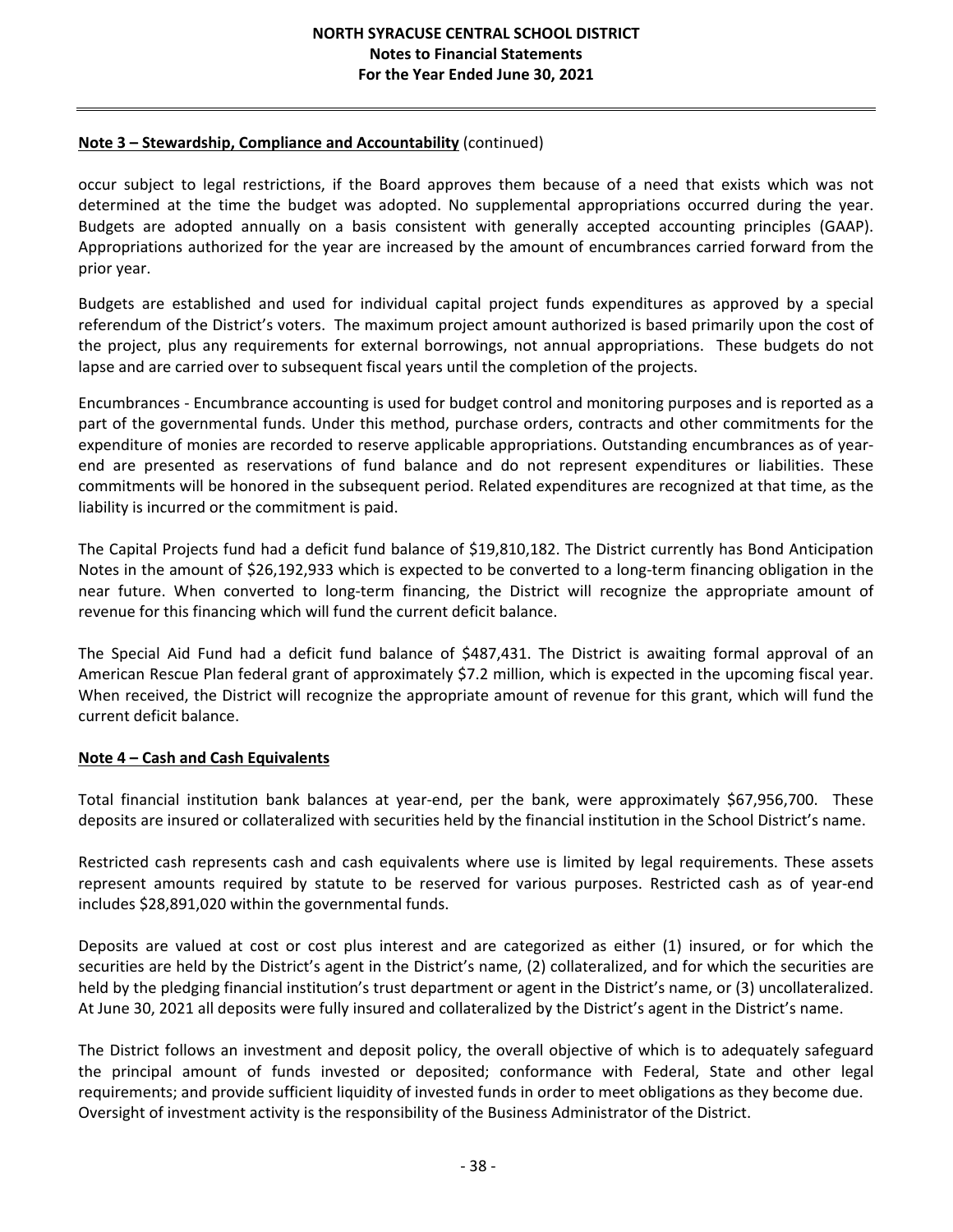#### **Note 4 – Cash and Cash Equivalents** (continued)

Interest rate risk is the risk that the fair value of investments will be affected by changing interest rates. The District's investment policy does not limit investment maturities as a means of managing its exposure to fair value losses arising from increasing interest rates. The District's policy is to minimize the risk of loss due to failure of an issuer or other counterparty to an investment to fulfill its obligations. The District's investment and deposit policy authorizes the reporting entity to purchase the following types of investments:

- Interest bearing demand accounts.
- Certificates of deposit.
- Obligations of the United States Treasury and United States agencies.
- Obligations of New York State and its localities.

Custodial credit risk is the risk that in the event of a failure of a depository financial institution, the reporting entity may not recover its deposits. In accordance with the District's investment and deposit policy, all deposits of the District including interest bearing demand accounts and certificates of deposit, in excess of the amount insured under the provisions of the Federal Deposit Insurance Act (FDIC) shall be secured by a pledge of securities with an aggregate value equal to 100% of the aggregate amount of deposits. The District restricts the securities to the following eligible items:

- Obligations issued, fully insured or guaranteed as to the payment of principal and interest, by the United States Treasury and United States agencies.
- Obligations issued or fully insured or guaranteed by New York State and its localities.
- Obligations issued by other than New York State rated in one of the three highest rating categories by at least one nationally recognized statistical rating organizations.

#### **Note 5 ‐ Capital Assets**

Capital asset balances and activity were as follows:

|                                          |    | Beginning     |    |              |    |            |    |                   |    | Ending          |
|------------------------------------------|----|---------------|----|--------------|----|------------|----|-------------------|----|-----------------|
| Governmental activities:                 |    | Balance       |    | Additions    |    | Deletions  |    | Reclassifications |    | Balance         |
| Capital assets that are not depreciated: |    |               |    |              |    |            |    |                   |    |                 |
| Land                                     | Ś. | 2,129,541     | Ś. |              | Ś  |            | \$ |                   | Ś. | 2,129,541       |
| Construction in progress                 |    | 8,121,802     |    | 16,622,803   |    |            |    | (5,531,288)       |    | 19,213,317      |
| Total nondepreciable                     |    | 10,251,343    |    | 16,622,803   |    |            |    | (5,531,288)       |    | 21,342,858      |
| Capital assets that are depreciated:     |    |               |    |              |    |            |    |                   |    |                 |
| <b>Buildings</b>                         |    | 216,943,799   |    | 5,531,789    |    |            |    |                   |    | 222,475,588     |
| Furniture and equipment                  |    | 29,527,770    |    | 2,711,107    |    | (710, 261) |    |                   |    | 31,528,616      |
| Total depreciable assets                 |    | 246,471,569   |    | 8,242,896    |    | (710,261)  |    |                   |    | 254,004,204     |
| Less accumulated depreciation:           |    |               |    |              |    |            |    |                   |    |                 |
| <b>Buildings</b>                         |    | (88,904,112)  |    | (3,993,845)  |    |            |    |                   |    | (92, 897, 957)  |
| Furniture and equipment                  |    | (19,041,318)  |    | (2,408,094)  |    | 710,261    |    |                   |    | (20,739,151)    |
| Total accumulated depreciation           |    | (107,945,430) |    | (6,401,939)  |    | 710,261    |    |                   |    | (113, 637, 108) |
| Total depreciated assets, net            |    | \$148,777,482 |    | \$18,463,760 | \$ |            | S. | (5,531,288)       |    | \$161,709,954   |
| Depreciation expense was charged to      |    |               |    |              |    |            |    |                   |    |                 |
| governmental functions as follows:       |    |               |    |              |    |            |    |                   |    |                 |
| General support                          |    |               | Ś  | 192,058      |    |            |    |                   |    |                 |
| Instruction                              |    |               |    | 4,801,454    |    |            |    |                   |    |                 |
| Pupil transportation                     |    |               |    | 1,408,427    |    |            |    |                   |    |                 |
|                                          |    |               |    | \$6,401,939  |    |            |    |                   |    |                 |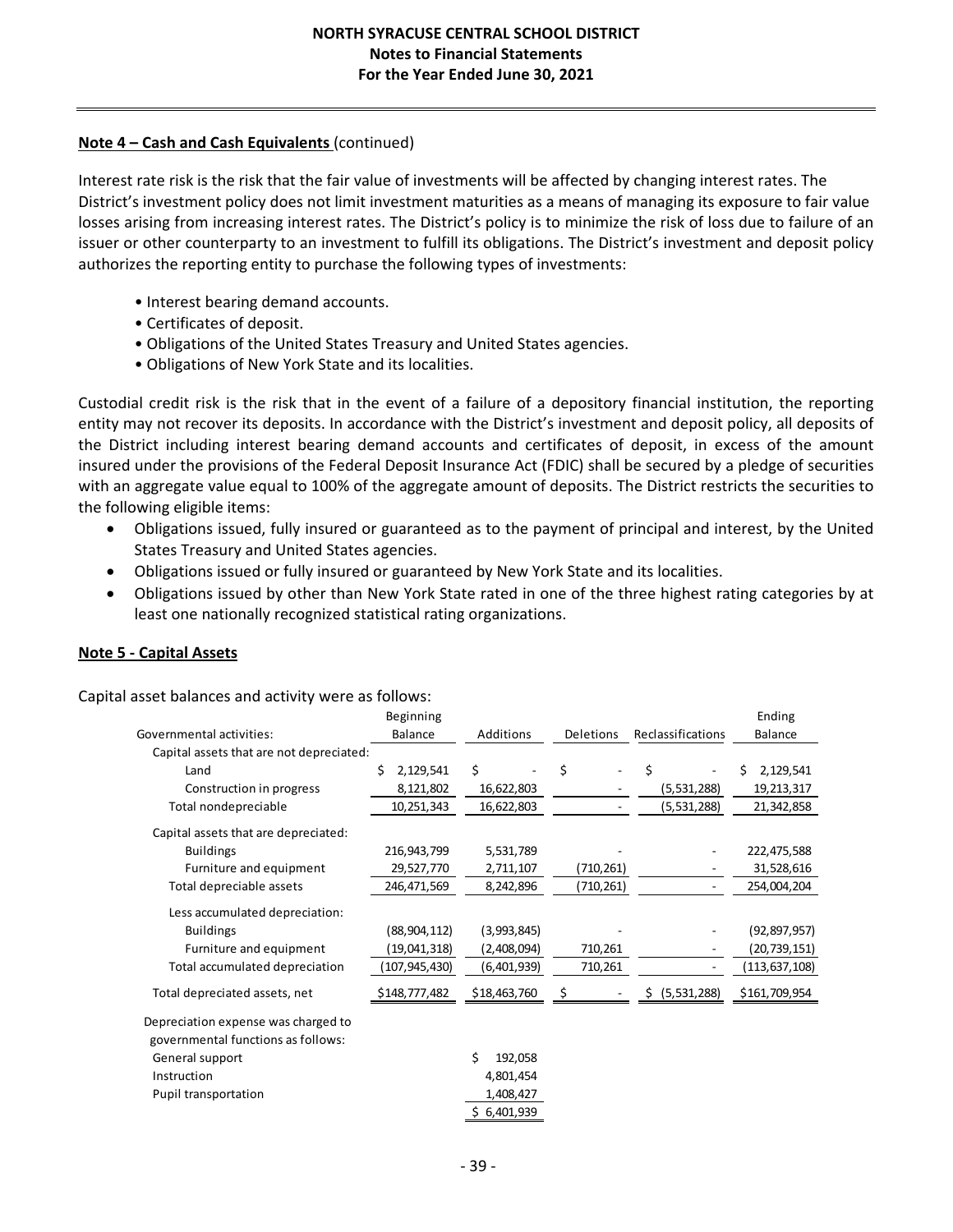#### **Note 6 ‐ Short‐Term Obligations**

Transactions in short‐term obligations for the year are summarized below:

|                              | <b>Beginning</b> |               |             | Ending         |
|------------------------------|------------------|---------------|-------------|----------------|
|                              | <b>Balance</b>   | <b>Issued</b> | Redeemed    | <b>Balance</b> |
|                              |                  |               |             |                |
| BAN maturing 8/6/21 at 1.50% | \$9,371,970      | \$12,094,705  | 411,675     | \$21,055,000   |
| BAN maturing 8/6/21 at 1.50% | 4,525,785        | 2,113,295     | 1,501,147   | 5,137,933      |
|                              | \$13,897,755     | \$14,208,000  | \$1,912,822 | \$26, 192, 933 |

The BANs are general obligations of the District. The purpose of the BANs were to provide financing for buses and several ongoing voter approved capital projects (fueling station, bear road, junior high roof and gym, roof reconstruction project).

Interest incurred on short‐term debt for the year is summarized below:

| Interest paid                              | \$324,872 |
|--------------------------------------------|-----------|
| Less: interest accrued in the prior year   |           |
| Plus: interest accrued in the current year | 359,153   |
|                                            |           |
| Total interest on short-term debt          | 684,025   |

#### **Note 7‐ Long‐Term Obligations**

In the fund financial statements, governmental funds recognize bond premiums and discounts during the current period. The face amount of debt issued is reported as other financing sources. Premiums received on debt issuances are reported as other financing sources while discounts on debt issuances are reported as other financing uses. Further, the unmatured principal of general long-term debt does not require current appropriation and expenditure of governmental fund financial resources.

The School District borrows money in order to acquire land or equipment, construct buildings, or make improvements. This enables the cost of these capital assets to be borne by the present and future taxpayers receiving the benefit of the capital assets. These long‐term liabilities are full faith and credit debt of the local government. The provisions will be in the General Fund's future budgets for capital indebtedness.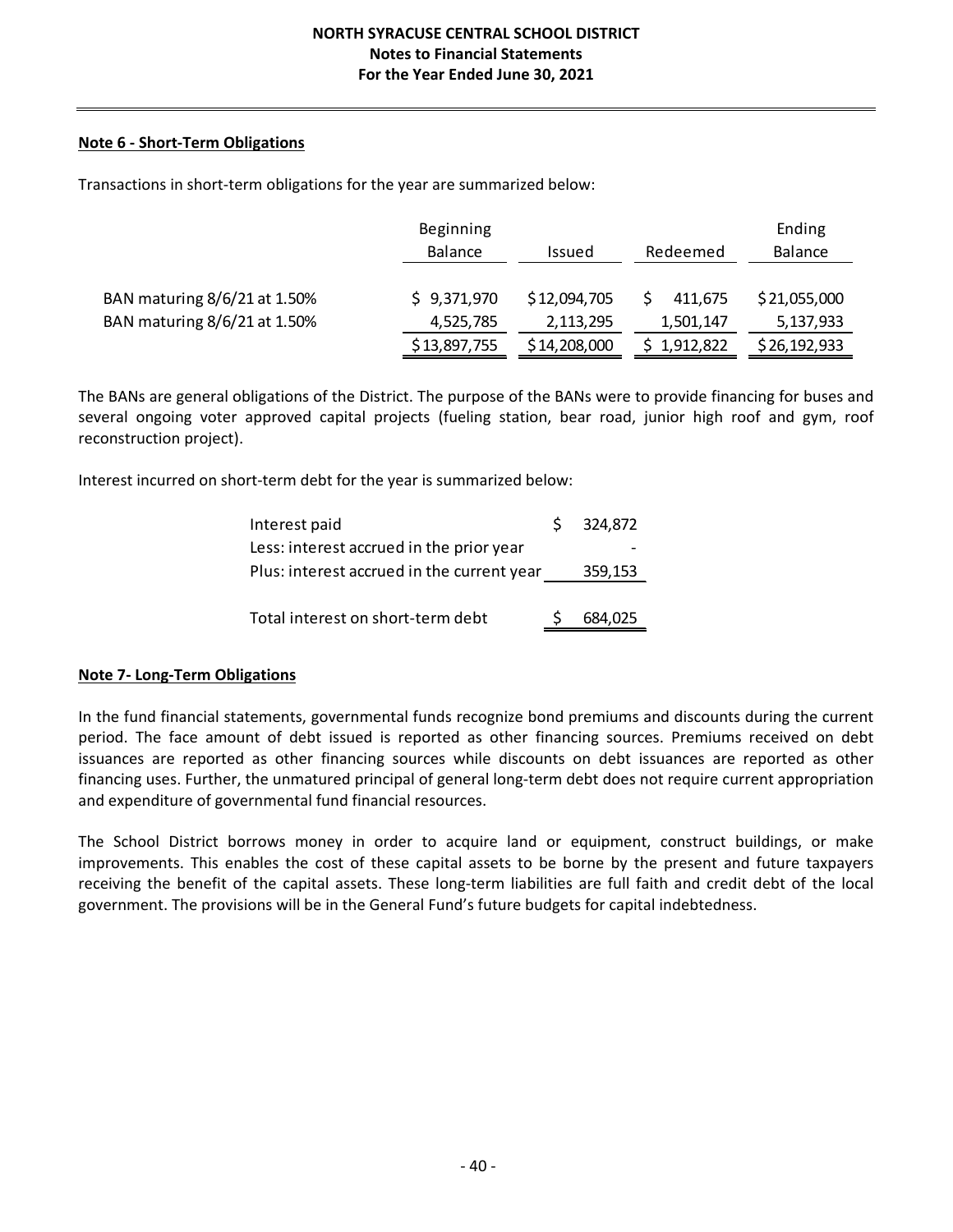#### **Note 7‐ Long‐Term Obligations** (continued)

Long-term obligation balances and activity for the year are summarized below:

|                                               | Beginning      |    |             |                  | Ending        |              |
|-----------------------------------------------|----------------|----|-------------|------------------|---------------|--------------|
|                                               | <b>Balance</b> |    | Additions   | <b>Deletions</b> | Balance       | One Year     |
| <b>Government Activities</b><br>Bonds Payable | \$22,164,843   | \$ | 6,220,865   | 10,337,730<br>Ś. | \$18,047,978  | \$3,557,902  |
| <b>Other Obligations</b>                      |                |    |             |                  |               |              |
| Net pension liability                         | 16,216,507     |    |             | 5,451,293        | 10,765,214    | 10,765,214   |
| Other postemployment<br>benefits payable      | 344,796,888    |    | 94,639,509  | 9,773,364        | 429,663,033   | 27,832,898   |
| Compensated absences                          | 2,725,326      |    | 1,041,230   |                  | 3,766,556     | 149,132      |
| <b>Total Long-term Obligations</b>            | \$385,903,564  | S  | 101.901.604 | 25,562,387<br>S. | \$462,242,781 | \$42,305,146 |

The General Fund has typically been used to liquidate long‐term liabilities such as compensated absences. Interest on long-term obligations for the year was comprised of:

| Interest paid                              | S. | 885,351  |
|--------------------------------------------|----|----------|
| Less: interest accrued in the prior year   |    | (40,098) |
| Plus: interest accrued in the current year |    | 30,589   |
| Interest expense                           |    | 875,842  |

The following is a schedule of bonds outstanding at June 30, 2021:

|                                                   | Date of   |            | Date of   |             |                   |
|---------------------------------------------------|-----------|------------|-----------|-------------|-------------------|
|                                                   | Original  | Original   | Final     | Interest    | Outstanding       |
| Payable from/Description                          | Issue     | Amount     | Maturity  | Rate (%)    | Amount            |
|                                                   |           |            |           |             |                   |
| Refunding of 2007 Bonds                           | 2/13/2007 | 12,930,000 | 6/15/2024 | 4.00-5.00%  | Ś.<br>4,590,000   |
| Refunding of 2010D Bonds<br>Premium on 2010D Bond | 11/9/2017 | 2,810,000  | 6/15/2037 | 2.00%-5.00% | 2,575,000         |
| Refunding                                         | 11/9/2017 | 307,215    | 6/15/2037 | NA.         | 245,772           |
| Serial Bonds                                      | 8/11/2017 | 2,665,000  | 6/15/2030 | 3.00%-5.00% | 2,100,000         |
| Premium on 2017 Serial                            |           |            |           |             |                   |
| Bond                                              | 8/11/2017 | 459,185    | 6/15/2030 | NA.         | 317,897           |
| Revenue Bond (2020A)                              | 6/17/2020 | 815,000    | 6/15/2032 | 5.00%       | 810,000           |
| Revenue Bond (2020A)                              | 6/17/2020 | 875,000    | 6/15/2034 | 5.00%       | 870,000           |
| Premium on 2020A Bond                             | 6/17/2020 | 168,944    | 6/15/2032 | NA.         | 154,865           |
| Premium on 2020A Bond                             | 6/17/2020 | 181,547    | 6/15/2034 | <b>NA</b>   | 168,579           |
| Refunding of 2013 Bonds                           | 3/19/2021 | 5,595,000  | 6/15/2026 |             | 5,590,000         |
| Premium on 2013 Bond                              |           |            |           |             |                   |
| Refunding                                         | 3/19/2021 | 625,865    | 6/15/2026 | <b>NA</b>   | 625,865           |
|                                                   |           |            |           |             | 18,047,978<br>\$. |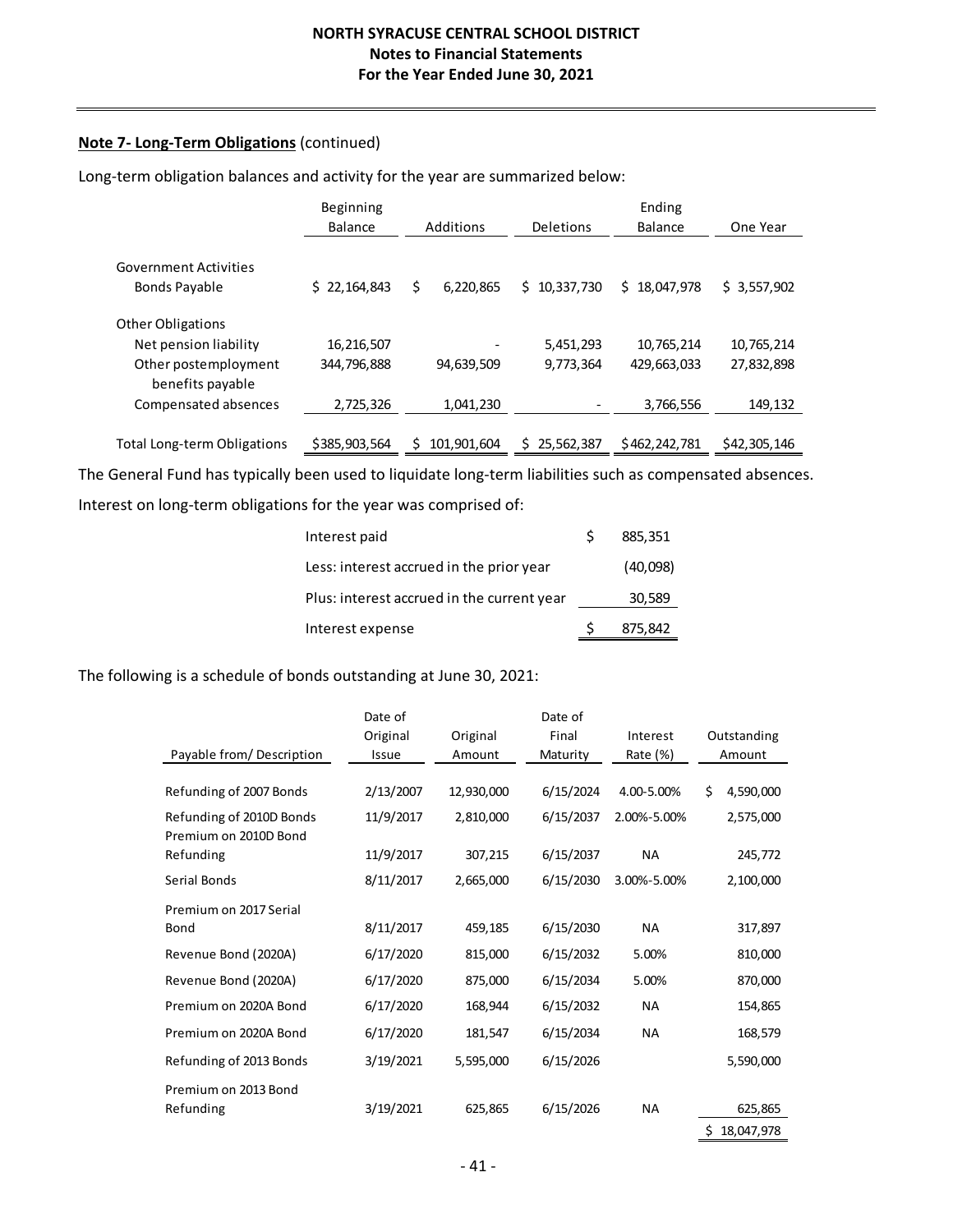#### **Note 7‐ Long‐Term Obligations** (continued)

|                            | Principal       |     | Premium     |    | Interest  |    | Total      |
|----------------------------|-----------------|-----|-------------|----|-----------|----|------------|
| Fiscal year ended June 30, |                 |     |             |    |           |    |            |
| 2022                       | \$<br>3,355,000 | \$. | 202,902     | \$ | 734,144   | \$ | 4,292,046  |
| 2023                       | 3,505,000       |     | 202,902     |    | 589,394   |    | 4,297,296  |
| 2024                       | 2,630,000       |     | 202,902     |    | 429,344   |    | 3,262,246  |
| 2025                       | 1,760,000       |     | 202,902     |    | 311,444   |    | 2,274,346  |
| 2026                       | 1,680,000       |     | 202,902     |    | 235,044   |    | 2,117,946  |
| 2027-2031                  | 2,340,000       |     | 353,323     |    | 557,469   |    | 3,250,792  |
| 2032-2036                  | 1,100,000       |     | 129,785     |    | 129,950   |    | 1,359,735  |
| 2037-2041                  | 165,000         |     | 15,360      |    | 5,363     |    | 185,723    |
| <b>Totals</b>              | 16,535,000      |     | \$1,512,978 | Ś  | 2,992,152 | Ś. | 21,040,130 |

The following is a summary of the maturity of long-term indebtedness; including amortization of premiums:

In 2021, \$5,595,000 in general obligation bonds were issued to advance refund \$6,025,000 of Smith Road Elementary Renovation outstanding bonds. The net proceeds were used to purchase U.S. Government Securities. Those securities were deposited in an irrevocable trust with an escrow agent to provide all future debt service payments on those bonds. As a result, the bonds are considered to be defeased and the liability for those bonds has been removed from the financial statements. This refunding created a defeasance of refunded debt of \$195,865. This defeasance has been recorded as a deferred outflow of resources and will be amortized over a period of 5 years, the life of the bond. This amortization results in annual reduction of interest expense of \$32,644.

In 2018, \$2,810,000 in general obligation bonds were issued to advance refund \$2,800,000 of 2010 outstanding bonds. The net proceeds were used to purchase U.S. Government Securities. Those securities were deposited in an irrevocable trust with an escrow agent to provide all future debt service payments on those bonds. As a result, the bonds are considered to be defeased and the liability for those bonds has been removed from the financial statements. This refunding created a defeasance of refunded debt of \$212,365. This defeasance of has been recorded as a deferred outflow of resources and will be amortized over a period of 18 years, the life of the bond. This amortization results in annual reduction of interest expense of \$11,798. There are approximately \$340,200 of unrefunded bond payments remaining as of June 30, 2021.

#### **Note 8 – Interfund Balances and Activity**

|                                          |             | Interfund       | Interfund    |              |  |
|------------------------------------------|-------------|-----------------|--------------|--------------|--|
|                                          | Receivable  | Payable         | Revenues     | Expenditures |  |
| <b>General Fund</b>                      | \$5,748,544 | 176,028         | 129,080<br>S | 706,167<br>S |  |
| Special Aid Fund                         | 72,653      | 5,097,244       | 72,639       | 129,080      |  |
| School Lunch Fund                        | 6,471       | 649,369         | 536,624      |              |  |
| Debt Service Fund                        | 5,192       |                 |              |              |  |
| Capital Projects Fund                    | 96,904      | 7,123           | 96,904       |              |  |
| Total government activities \$ 5,929,764 |             | 5,929,764<br>S. | 835,247      | 835,247      |  |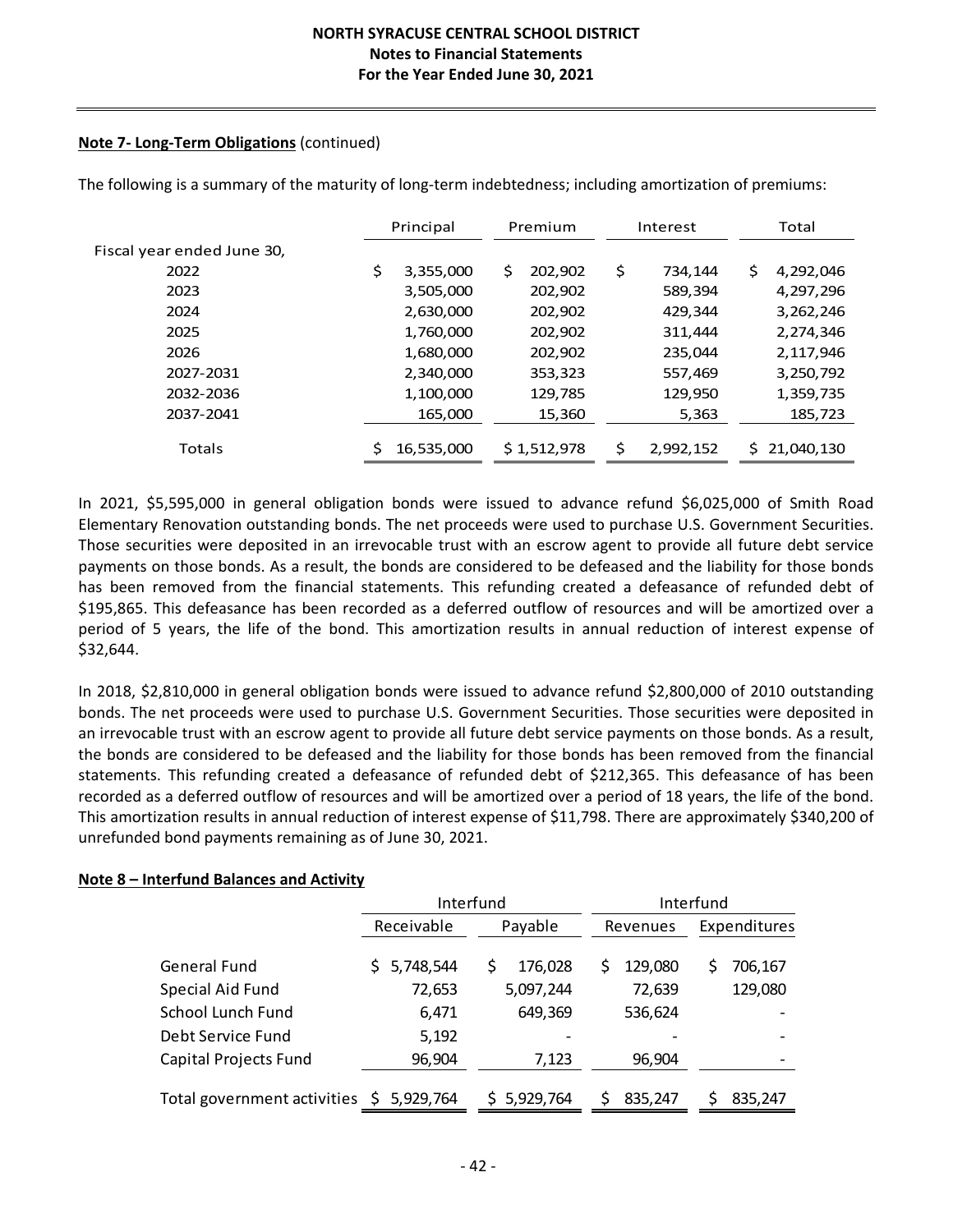#### **Note 8 – Interfund Balances and Activity** (continued)

The District typically transfers from the General Fund to the Capital Fund to fund capital renovations and additions. The district also transfers from the General Fund to the Special Aid fund the local portion of the Special Education Summer School Program. The District typically loans resources between funds for the purpose of mitigating the effects of transient cash flow issues. All interfund payables are expected to be repaid within one year.

#### **Note 9 – Pension Plans**

#### General Information

The District participates in the New York State Teachers' Retirement System (TRS) and the New York State and Local Employees' Retirement System (ERS). These are cost-sharing multiple employer public employee retirement systems. The Systems offer a wide range of plans and benefits, which are related to years of service and final average salary, vesting of retirement benefits, death, and disability. See footnote 1 for further plan details.

#### **Note 10 – Post‐employment benefit obligation payable:**

A. General information about the plan and benefits.

*Plan Description*‐ The District administers a defined benefit OPEB plan that provides OPEB for all permanent full-time general employees of the District. The plan is a single-employer defined benefit OPEB plan (the Plan) administered by Article 11 of the State Compiled Statutes which grants the authority to establish and amend benefit terms and financing requirements to the District Board, subject to applicable collective bargaining and employee agreements, and Board of Education policy. The Plan does not issue a separate financial report since there are no assets legally segregated for the sole purpose of paying benefits under the Plan. No assets are accumulated in a trust that meets the criteria in paragraph 4 of Statement 75.

*Funding Policy‐*  The obligations of the Plan members and employers are established by action of the District pursuant to applicable collective bargaining and other employment agreements. Employees contribute varying percentages of the premiums, depending on when retired and their applicable agreement. Employees are required to reach age 55 and have 3 to 15 years of service to qualify for other post-employment benefits. The District currently funds the Plan to satisfy current obligations on a pay-asyou‐go basis. During the year ended June 30, 2021 approximately \$11,418,000 was paid on behalf of 863 retirees.

*Benefits Provided*‐ The District provides for continuation of medical and/or Medicare Part B benefits for certain retirees and their spouses. The benefit terms are dependent on which contract each employee falls under, retirees and their spouses receive benefits for the lifetime of the retired employee. The specifics of each contract are on file at the District offices and are available upon request.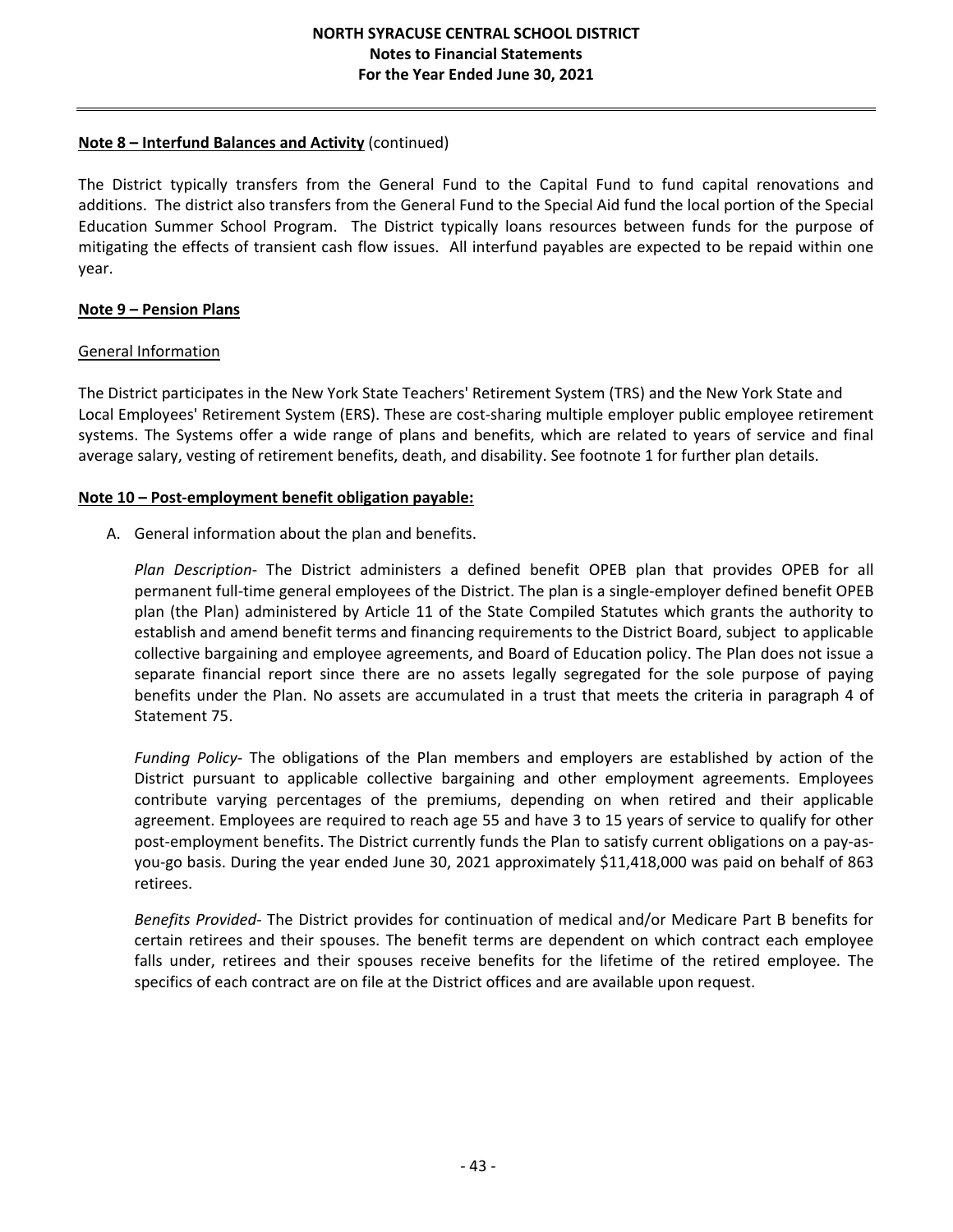#### **Note 10 – Post‐employment benefit obligation payable:** (continued)

*Employees Covered by Benefit Terms* – At June 30, 2021 the following employees were covered by the benefit terms:

| Retirees         | 1,314 |
|------------------|-------|
| Active employees | 1,067 |
|                  | 2,381 |
|                  |       |

The District's total OPEB liability was measured as of June 30, 2021; the total OPEB liability used to calculate the net OPEB liability was determined by an actuarial valuation as of July 1, 2020.

*Actuarial Assumptions and Other Inputs‐* The total OPEB liability in the June 30, 2021 financial reporting valuation was determined using the following actuarial assumptions and other inputs, applied to all periods included in the measurement, unless otherwise specified:

| Inflation                          | 2.6% (Based on CPI)                                |
|------------------------------------|----------------------------------------------------|
| Salary Increases                   | Varied by years of service and retirement system   |
| Discount Rate                      | 2.16% (Bond Buyer GO 20-Bond Municipal Bond Index) |
| <b>Healthcare Cost Trend Rates</b> | 5.3% to 4.1% over 55 years                         |

The Discount rate was based on the Bond Buyer Weekly 20‐Bond GO Index

Mortality rates were based on RPH‐2014 Mortality Table, as appropriate, with adjustments for mortality improvements based on Scale AA.

Retirement participation rate assumed that 85% of eligible Teachers and Instructional Administrators and 75%of participants other than Teachers and Instructional Administrators will elect medical coverage at retirement age, and 48% of active member's spouses will elect medical coverage. Additionally, a tiered approach based on age and years of service was used to determine retirement rate assumption.

Termination rates are based on tables used by the New York State Teachers' Retirement System and the New York State and Local Retirement System for female employees. Rates are tiered based on the percentage of employees who will terminate employment at any given age each year, for reasons other than death or retirement.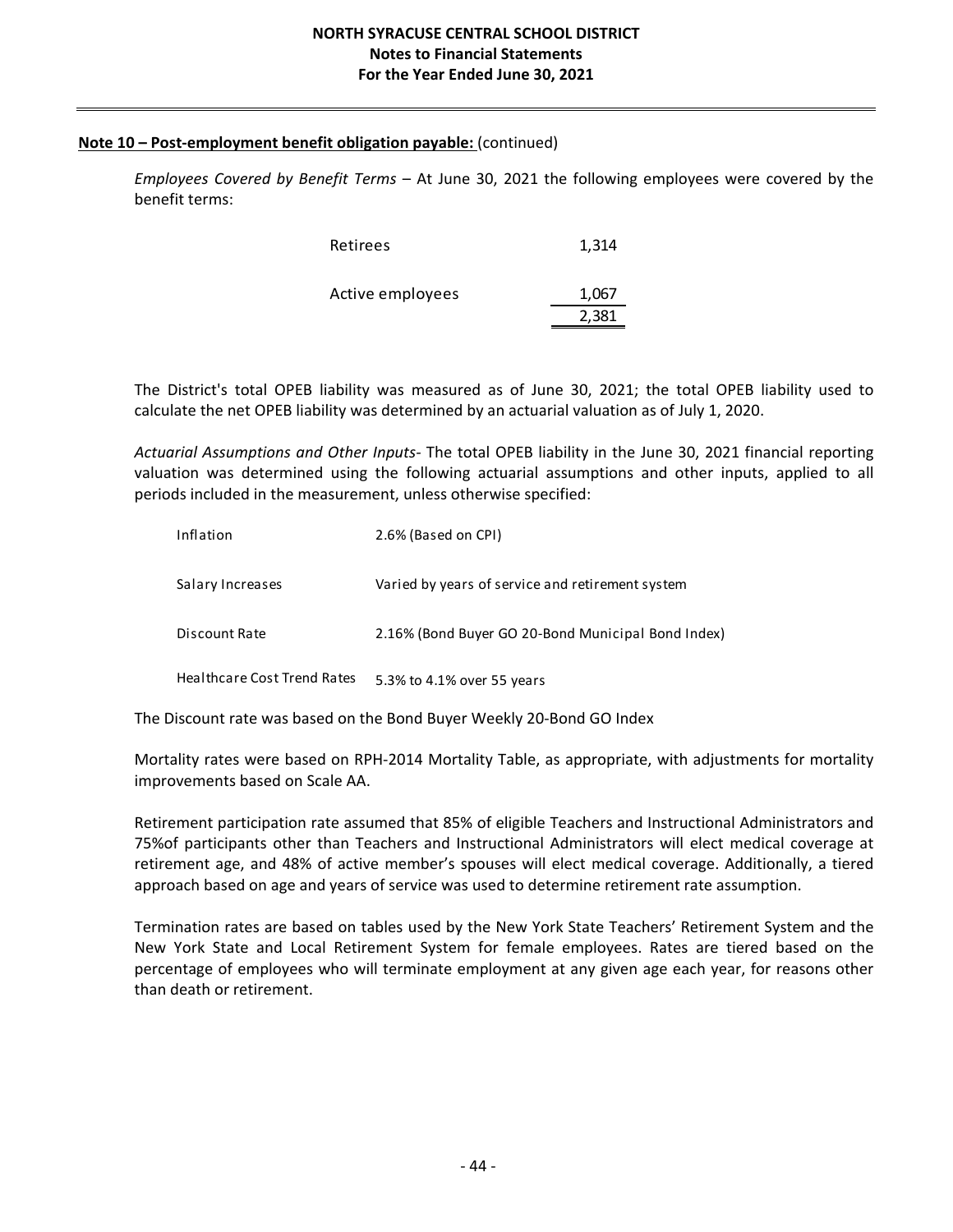#### **Note 10 – Post‐employment benefit obligation payable:** (continued)

Changes in the Total OPEB Liability

| Balance at June 30, 2020               | \$344,796,888 |
|----------------------------------------|---------------|
|                                        |               |
| Changes for the Year                   |               |
| Service cost                           | 12,837,332    |
| Interest                               | 7,796,311     |
| Effect of plan changes                 |               |
|                                        |               |
| Effect of demographic gains or losses  | 4,165,575     |
| Changes in assumptions or other inputs | 69,840,291    |
| Benefit payments                       | (9, 773, 364) |
| <b>Net Changes</b>                     | 84,866,145    |
|                                        |               |
| Balance at June 30, 2021               | \$429.663.033 |

Changes in assumptions and other inputs reflect a change in the discount rate from 2.21% in 2020 to 2.16% in 2021.

*Sensitivity of the Total OPEB Liability to Changes in the Discount Rate*‐ The following presents the total OPEB liability of the District, as well as what the District's total OPEB liability would be if it were calculated using a discount rate that is 1 percentage point lower (1.16%) or 1 percentage point higher (3.16%) than the current discount rate.

|                      |               | Current       |               |
|----------------------|---------------|---------------|---------------|
|                      | 1% Decrease   | Discount Rate | 1% Increase   |
|                      |               |               |               |
| Total OPEB Liability | \$514,375,425 | \$429,663,033 | \$363,199,352 |

*Sensitivity of the Total OPEB Liability to Changes in the Healthcare Cost Trend Rate*‐ The following presents the total OPEB liability of the District, as well as what the District's total OPEB liability would be if it were calculated using healthcare cost trend rates that are 1 percentage point lower or 1 percentage point higher than the current healthcare cost trend rate:

|                      |               | <b>Current Trend</b> |               |
|----------------------|---------------|----------------------|---------------|
|                      | 1% Decrease   | Rates                | 1% Increase   |
|                      |               |                      |               |
| Total OPEB Liability | \$352,102,944 | \$429,663,033        | \$532,702,307 |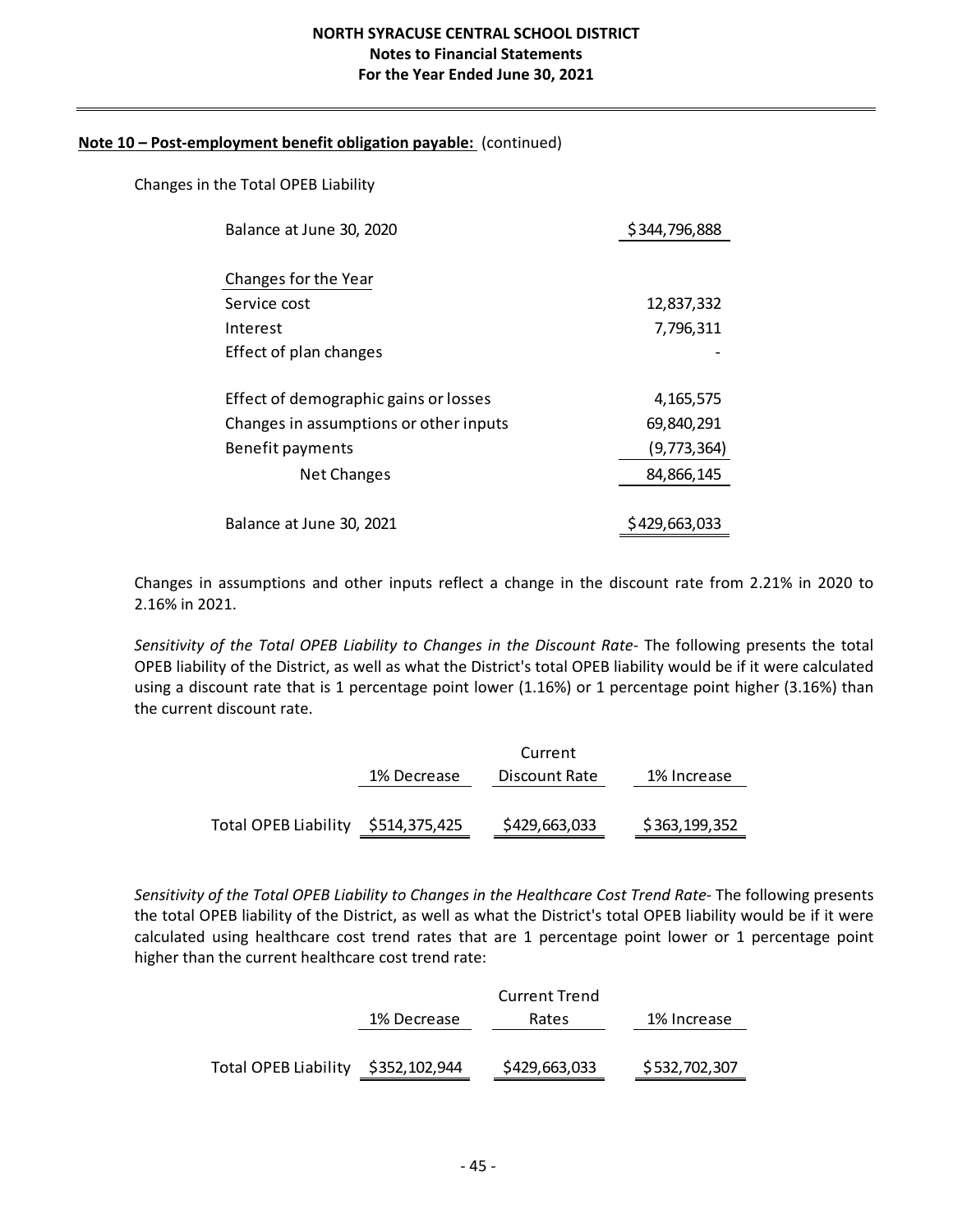#### **Note 10 – Post‐employment benefit obligation payable:** (continued)

OPEB Expense and Deferred Outflows of Resources and Deferred Inflows of Resources Related to OPEB

For the year ended June 30, 2021, the District recognized OPEB expense of \$27,832,898. At June 30, 2021, the District reported deferred outflows of resources and deferred inflows of resources related to OPEB from the following sources:

|                                                    |    | Deferred      | Deferred          |
|----------------------------------------------------|----|---------------|-------------------|
|                                                    |    | Outflows of   | Inflows of        |
|                                                    |    | Resources     | Resources         |
|                                                    |    |               |                   |
| Differences between expected and actual experience | S. | 5,011,619     | \$ (11, 265, 630) |
| Changes of assumptions or other inputs             |    | 101,351,623   | (47,810,685)      |
|                                                    |    | \$106,363,242 | \$ (59,076,315)   |

Amounts reported as deferred outflows of resources and deferred inflows of resources related to OPEB will be recognized in OPEB expense as follows:

| Year Ended June 30, |   | Amount     |
|---------------------|---|------------|
|                     |   |            |
| 2022                | Ś | 7,199,255  |
| 2023                |   | 7,199,255  |
| 2024                |   | 7,199,255  |
| 2025                |   | 7,080,243  |
| 2026                |   | 9,264,074  |
| <b>Thereafter</b>   |   | 9,344,845  |
|                     |   | 47,286,927 |

#### **Note 11– Unrestricted Net Position**

Unrestricted net position in the General Fund consists of the following at June 30, 2021:

| Designated for subsequent year's expenditure \$ 5,000,000 |              |
|-----------------------------------------------------------|--------------|
| Reserve for encumbrances                                  | 1.650.051    |
| Unreserved                                                | 14,251,228   |
| Total unrestricted net position                           | \$20,901,279 |

#### **Note 12 – Risk Management**

The District is exposed to various risks of loss related to, but not limited to, torts; theft of, damage to, and destruction of assets; injuries to employees; errors and omissions; natural disasters. These risks are covered by commercial insurance purchased from independent third parties. Settled claims from these risks have not exceeded commercial insurance coverage for the past three years.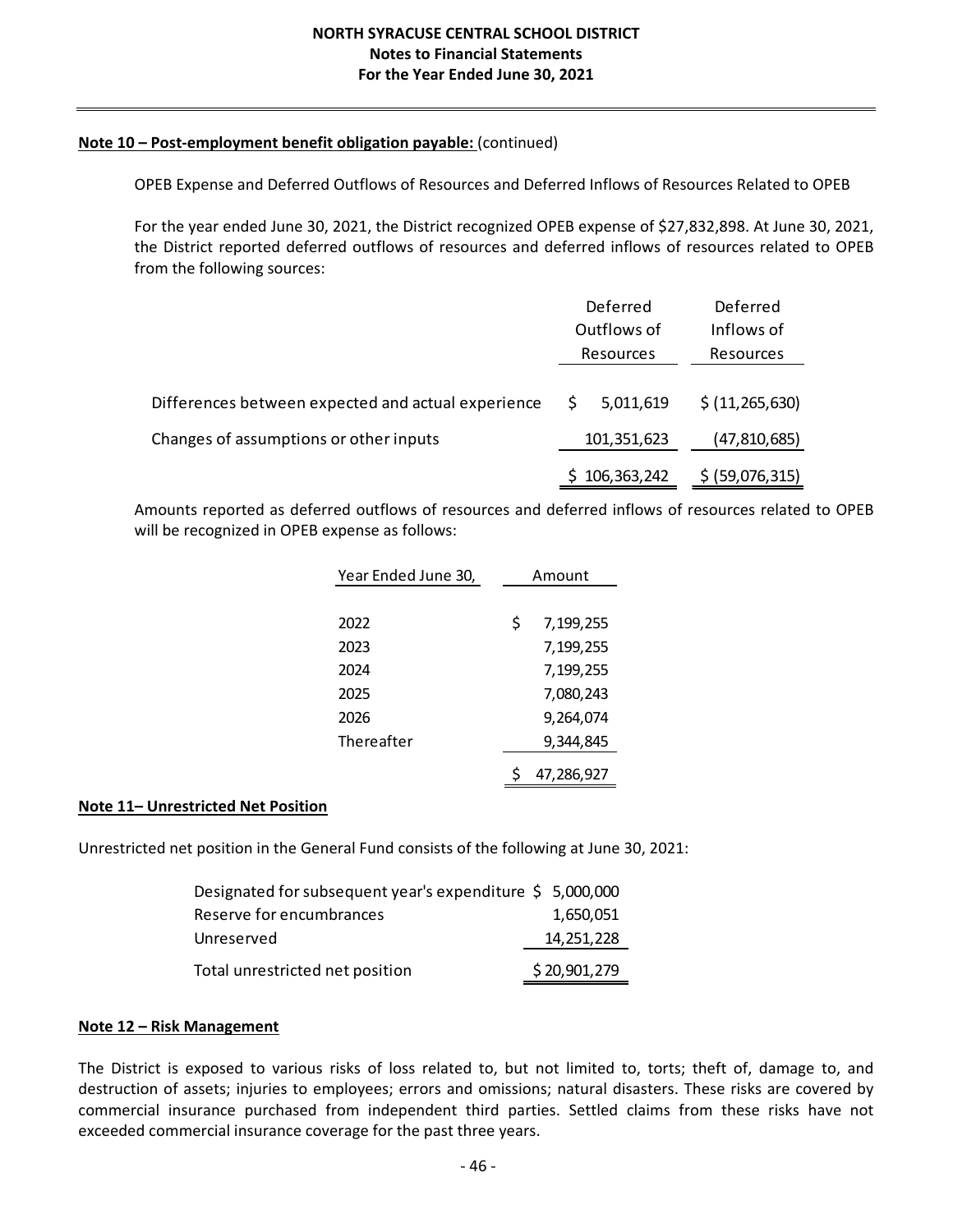#### **Note 12 – Risk Management** (continued)

#### Self‐ Insured Plans

The District has chosen to establish a self-funded dental benefit program for some of its employees. The benefit programs administrator, Delta Dental of New York, is responsible for the approval, processing and payment of claims, after which they bill the District for reimbursement. The District is also responsible for a monthly administrative fee. The benefit program reports on a fiscal year ending June 30. The program is accounted for in the General Fund of the District. At year-end, the District has a liability of \$99,500, which represents reported and unreported claims which were incurred on or before year-end, but which were not paid by the District as of that date.

Dental claims activity is summarized below for the past two fiscal years:

|                                                         | 2020-21    |   | 2019-20    |
|---------------------------------------------------------|------------|---|------------|
| Claims and administration fees                          | 431.145    | S | 550,191    |
| Claim payments                                          | (431, 145) |   | (550, 191) |
| Estimated incurred but not reported as of June 30, 2021 | 99,500     |   | 99,500     |
| Balance at end of year                                  | 99,500     |   | 99,500     |

The District has also chosen to establish a self-funded health insurance program for some of its employees. Medical claims paid during the year ended June 30, 2021 amount to approximately \$26,898,000. Payments of claims and claim adjustment expenses are pooled for the group and each member's premiums are adjusted accordingly.

### **Note 13 – Lease Obligations (Operating Leases)**

The District leases certain equipment, including copiers, technical equipment and fiber optics, under the terms of various non‐cancelable leases through BOCES. Rental expense for the year was \$858,507.

### **Note 14 – Donor‐Restricted Endowments**

The District administers endowment funds, which are restricted by the donor for the purposes of student scholarships. Donor‐restricted endowments are reported at fair value. The District authorizes expenditures from donor-restricted endowments in compliance with the wishes expressed by the donor, which varies among the unique endowments administered by the District. These funds are held in the general fund.

### **Note 15 – Commitments and Contingencies**

The District has received grants, which are subject to audit by agencies of the State and Federal governments. Such audits may result in disallowances and a request for a return of funds. Based on prior years' experience, the District's administration believes disallowances, if any, will be immaterial.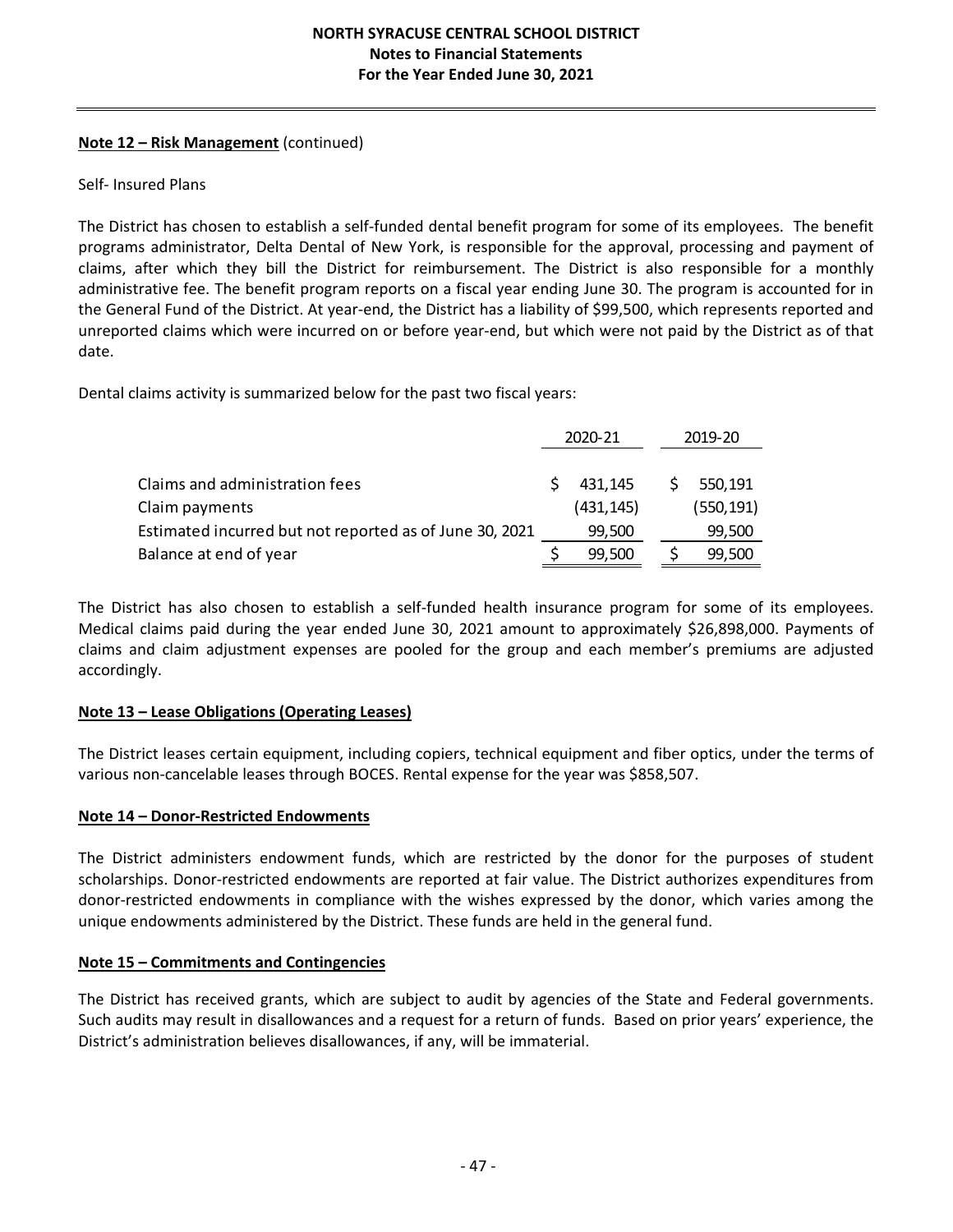#### **Note 15 – Commitments and Contingencies** (continued)

New York State Education Law requires that most capital projects require approval by the New York Office of Facilities Planning. New York State provides building aid for certain type of capital projects undertaken by school districts. Building aid is subject to numerous reporting requirements. The failure to adhere to these reporting requirements could lead to the refund of building aid already received and the loss of future aid on these particular capital projects. Building aid represents a significant source of financing for the Districts' financing of such projects and any loss or refund of building aid could have a significant impact on these financial statements.

Several tax certiorari actions are pending against the District for reductions in the assessment value of various properties. Management believes that the likelihood of a reduction is probable. The District plans on funding any settlements from the Tax Certiorari Reserve.

#### **Note 16 – Tax Abatements**

The Onondaga County Industrial Development Agency enters into various property tax abatement programs for the purpose of economic development. The District's property tax revenue was reduced \$640,466. The District received payment in Lieu of Tax (PILOT) revenue of approximately \$432,800.

#### **Note 17 – Subsequent Events**

Management has evaluated subsequent events through September 27, 2021, which is the date the financial statements were available to be issued. On August 6, 2021, the District issued \$40,300,000 in bond anticipation notes at 1.25% maturing on August 5, 2022. The BAN is a general obligation of the District. The purpose of the BAN was to provide financing for buses, the Bear Road capital project and roof reconstruction projects. The proceeds of the BAN renewed \$23,870,150 of the BAN outstanding as of June 30, 2021 and provided \$16,429,850 of new monies for the projects.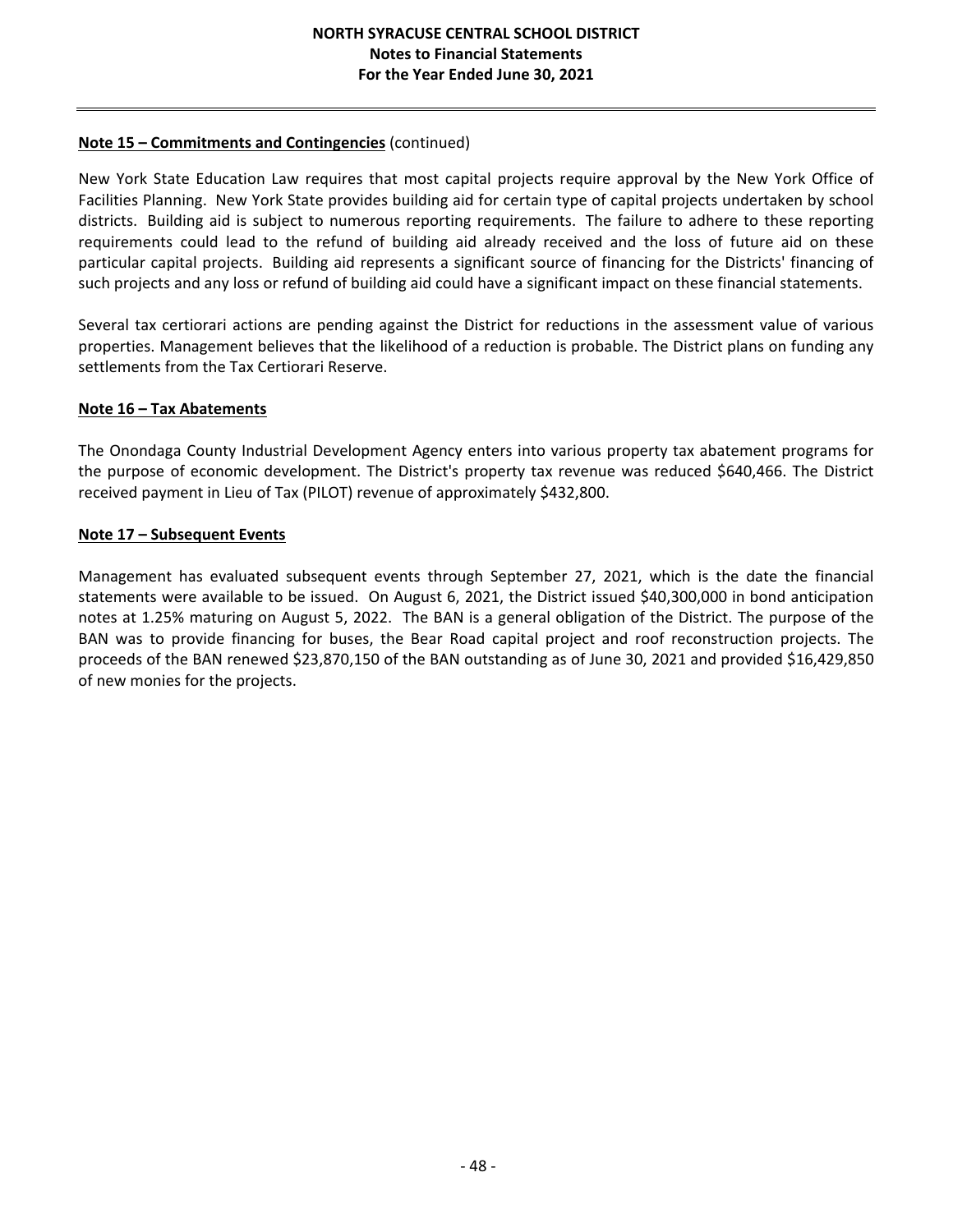#### **NORTH SYRACUSE CENTRAL SCHOOL DISTRICT For the Year Ended June 30, 2021 Schedule of Changes in the District's Total OPEB Liability and Related Ratios Required Supplementary Information**

|                                                         | 2021 |               | 2020 |               | 2019 |                |     | 2018           |
|---------------------------------------------------------|------|---------------|------|---------------|------|----------------|-----|----------------|
| <b>Measurement Date</b>                                 |      | June 30, 2021 |      | June 30, 2020 |      | June 30, 2019  |     | June 30, 2018  |
| <b>Total OPEB Liability</b>                             | S    | 429,663,033   | \$   | 344,796,888   | \$   | 274,149,344    | \$  | 354,384,840    |
| Service Cost                                            |      | 12,837,332    |      | 9,760,711     |      | 12,660,625     |     | 11,176,303     |
| Interest                                                |      | 7,796,311     |      | 9,815,529     |      | 10,910,104     |     | 10,408,641     |
| Changes in benefit terms                                |      |               |      |               |      | (1,006,310)    |     |                |
| Effect of demographic gains or losses                   |      | 4,165,575     |      |               |      | (18, 306, 648) |     | 3,054,556      |
| Changes in assumptions or other inputs                  |      | 69,840,291    |      | 58,064,202    |      | (77,692,365)   |     |                |
| Benefit payments                                        |      | (9,773,364)   |      | (6,992,898)   |      | (6,800,902)    |     | (11, 977, 589) |
| Net change in total OPEB liability                      |      | 84,866,145    |      | 70,647,544    |      | (80, 235, 496) |     | 12,661,911     |
| Total OPEB liability- beginning                         |      | 344,796,888   |      | 274,149,344   |      | 354,384,840    |     | 341,722,929    |
| Total OPEB liability- ending                            | -S   | 429,663,033   | \$   | 344,796,888   | S    | 274,149,344    | -\$ | 354,384,840    |
| Covered payroll                                         | \$   | 70,565,543    | \$   | 67,917,013    | \$   | 67,917,013     | \$  | 75,345,468     |
| Total OPEB liability as a percentage of covered payroll |      | 608.89%       |      | 507.67%       |      | 403.65%        |     | 470.35%        |

The District does not have assets accumulated in a trust that meets the criteria in paragraph 4 of GASB Statement No. 75,*Accounting and Financial Reporting for Postemployment Benefits Other than Pensions* to pay OPEB benefits. The District currently contributes enough money to the plan to satisfy current obligations on a pay‐as‐you‐go basis.

> See paragraph on supplementary schedules included in the auditor's report. ‐ 49‐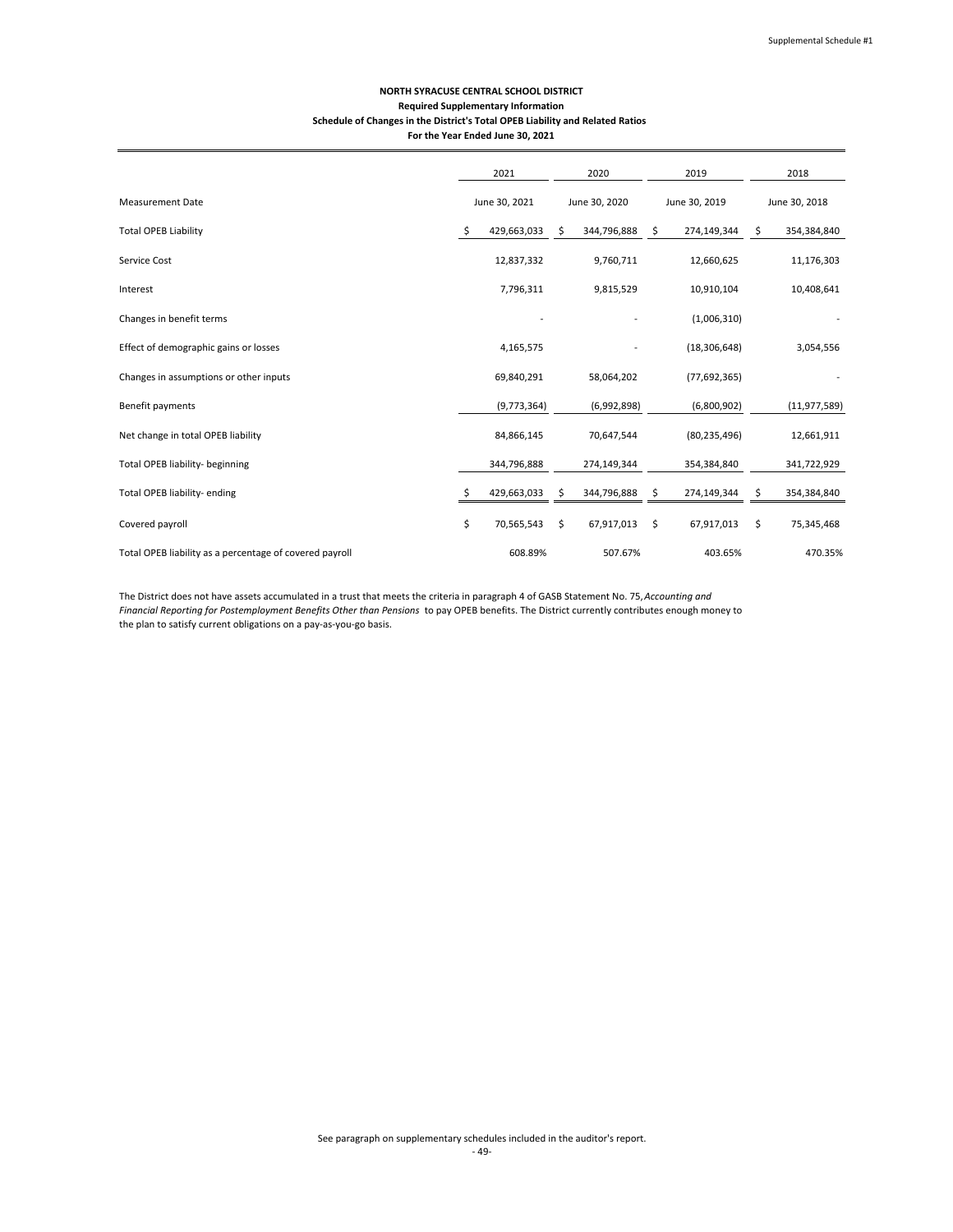#### **NORTH SYRACUSE CENTRAL SCHOOL DISTRICT Required Supplementary Information ‐ Schedule of Revenues, Expenditures and Changes in Fund Balance ‐ Budget (Non‐GAAP Basis) and Actual ‐ General Fund For the year ended June 30, 2021**

|                                             |    | Original<br><b>Budget</b> | Final<br><b>Budget</b> | Actual<br>(Budgetary Basis) | Year-End<br>Encumbrances |     | <b>Final Budget</b><br>Variance with<br><b>Budgetary Actual</b> |
|---------------------------------------------|----|---------------------------|------------------------|-----------------------------|--------------------------|-----|-----------------------------------------------------------------|
| <b>REVENUES</b>                             |    |                           |                        |                             |                          |     |                                                                 |
| Local sources                               |    |                           |                        |                             |                          |     |                                                                 |
| Real property taxes                         | \$ | 79,744,955                | \$<br>79,744,955       | \$<br>80,508,507            |                          | \$  | 763,552                                                         |
| Other tax items                             |    | 13,224,408                | 13,224,408             | 12,456,288                  |                          |     | (768, 120)                                                      |
| Nonproperty taxes                           |    | 350,000                   | 350,000                | 355,265                     |                          |     | 5,265                                                           |
| Charges for services                        |    | 475,500                   | 475,500                | 400,490                     |                          |     | (75,010)                                                        |
| Use of money and property                   |    | 855,000                   | 855,000                | 379,451                     |                          |     | (475, 549)                                                      |
| Sale of property and compensation           |    |                           |                        |                             |                          |     |                                                                 |
| for loss                                    |    | 22,000                    | 22,000                 | 36,316                      |                          |     | 14,316                                                          |
| Miscellaneous                               |    | 1,100,000                 | 1,100,000              | 2,764,442                   |                          |     | 1,664,442                                                       |
| <b>Total local sources</b>                  |    | 95,771,863                | 95,771,863             | 96,900,759                  |                          |     | 1,128,896                                                       |
| State sources                               |    | 71,145,881                | 71,145,881             | 72,015,709                  |                          |     | 869,828                                                         |
| Federal sources                             |    |                           |                        | 1,406,658                   |                          |     | 1,406,658                                                       |
| Medicaid                                    |    | 550,000                   | 550,000                | 727,607                     |                          |     | 177,607                                                         |
| Total revenues                              |    | 167,467,744               | 167,467,744            | 171,050,733                 |                          |     | 3,582,989                                                       |
| OTHER FINANCING SOURCES                     |    |                           |                        |                             |                          |     |                                                                 |
| Appropriated reserves                       |    | 5,000,000                 | 5,000,000              |                             |                          |     | (5,000,000)                                                     |
| Transfer from other funds                   |    | 100,000                   | 100,000                | 129,080                     |                          |     | 29,080                                                          |
| Total revenues and other sources            | Ś. | 172,567,744               | \$<br>172,567,744      | \$<br>171,179,813           |                          | \$  | (1, 387, 931)                                                   |
|                                             |    |                           |                        |                             |                          |     |                                                                 |
| <b>EXPENDITURES</b>                         |    |                           |                        |                             |                          |     |                                                                 |
| General support                             |    |                           |                        |                             |                          |     |                                                                 |
| Board of education                          |    | 188,191                   | 205,245                | 186,862                     |                          |     | 18,383                                                          |
| Central administration                      |    | 284,121                   | 296,593                | 293,732                     |                          |     | 2,861                                                           |
| Finance                                     |    | 1,170,113                 | 1,333,929              | 1,265,718                   |                          |     | 68,211                                                          |
| Staff                                       |    | 883,795                   | 1,013,723              | 864,121                     |                          |     | 149,602                                                         |
| Central services                            |    | 11,914,271                | 12,936,164             | 11,272,583                  | 16,736                   |     | 1,646,845                                                       |
| Special items                               |    | 1,421,976                 | 1,456,976              | 1,422,206                   | 659,300                  |     | (624, 530)                                                      |
| Total general support                       |    | 15,862,467                | 17,242,630             | 15,305,222                  | 676,036                  |     | 1,261,372                                                       |
| Instruction                                 |    |                           |                        |                             |                          |     |                                                                 |
| Instruction, administration and improvement |    | 5,809,780                 | 5,639,876              | 5,532,770                   | 31,150                   |     | 75,956                                                          |
| Teaching - regular school                   |    | 44,880,159                | 46,761,860             | 45,403,011                  | 33,014                   |     | 1,325,835                                                       |
| Programs for students with disabilities     |    | 21,671,599                | 21,397,519             | 20,793,599                  | 75,535                   |     | 528,385                                                         |
| Occupational education                      |    | 2,034,401                 | 2,404,152              | 2,354,464                   | 48                       |     | 49,640                                                          |
| Teaching - special schools                  |    | 195,454                   | 213,285                | 213,085                     |                          |     | 200                                                             |
| Instructional media                         |    | 4,549,011                 | 4,512,588              | 4,454,264                   | 11,542                   |     | 46,782                                                          |
| Pupil services                              |    | 7,191,194                 | 7,271,585              | 7,124,429                   | 1,962                    |     | 145,194                                                         |
| <b>Total instruction</b>                    |    | 86,331,598                | 88,200,865             | 85,875,622                  | 153,251                  |     | 2,171,992                                                       |
| Pupil transportation                        |    | 9,043,175                 | 8,290,608              | 7,595,652                   | 40,954                   |     | 654,002                                                         |
| <b>Employee benefits</b>                    |    | 53,593,785                | 51,757,385             | 42,598,496                  | 779,810                  |     | 8,379,079                                                       |
| Debt service                                |    | 7,286,719                 | 7,358,048              | 7,717,197                   |                          |     | (359, 149)                                                      |
| <b>Total expenditures</b>                   |    | 172,117,744               | 172,849,536            | 159,092,189                 | 1,650,051                |     | 12,107,296                                                      |
| <b>OTHER FINANCING USES</b>                 |    |                           |                        |                             |                          |     |                                                                 |
| Transfer to other funds                     |    | 450,000                   | 450,000                | 706,167                     |                          |     | (256, 167)                                                      |
| Total expenditures and other uses           |    | 172,567,744               | \$<br>173,299,536      | 159,798,356                 | \$<br>1,650,051          | \$. | 11,851,129                                                      |
| Net change in fund balance                  |    |                           |                        | 11,381,457                  |                          |     |                                                                 |
| Fund balance - beginning, as restated       |    |                           |                        | 25,273,199                  |                          |     |                                                                 |
| Fund balance - ending                       |    |                           |                        | \$<br>36,654,656            |                          |     |                                                                 |

#### **Note To Required Supplementary Information**

Budget Basis of Accounting

Budgets are adopted on the modified accrual basis of accounting consistent with accounting principles generally accepted in the United States of America.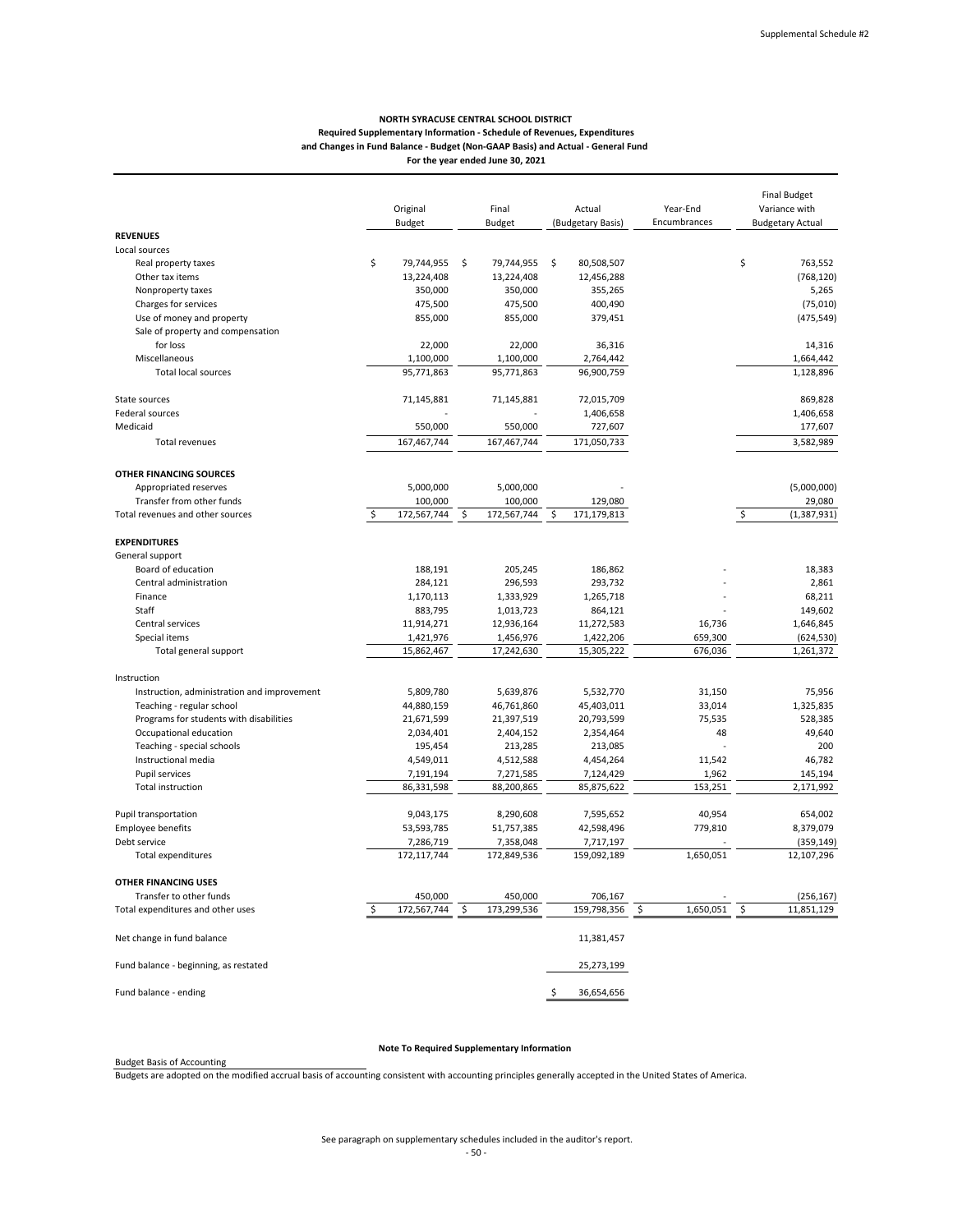#### **NORTH SYRACUSE CENTRAL SCHOOL DISTRICT Schedule of District Contributions For the year ended June 30, 2021**

|                                                                         |    |            |      |            |      | <b>Teachers' Retirement System</b>  |      |            |      |                          |    |            |    |            |
|-------------------------------------------------------------------------|----|------------|------|------------|------|-------------------------------------|------|------------|------|--------------------------|----|------------|----|------------|
|                                                                         |    | 2021       | 2020 |            | 2019 |                                     | 2018 |            | 2017 |                          |    | 2016       |    | 2015       |
| Contractually required contribution                                     | \$ | 6,279,043  | Ś    | 6,963,724  |      | 6,596,288                           | Ś    | 6,126,579  | Ŝ    | 7,015,285                | \$ | 7,740,044  | Ŝ. | 9,927,592  |
| Contributions in relation to the contractually<br>required contribution |    | 6,279,043  |      | 6,963,724  |      | 6,596,288                           |      | 6,126,579  |      | 7,015,285                |    | 7,740,044  |    | 9,927,592  |
| Contribution deficiency (excess)                                        |    |            |      |            |      | $\overline{a}$                      |      |            |      | $\overline{\phantom{a}}$ |    |            |    |            |
| District's covered payroll                                              | Ś  | 65,887,125 | Ś    | 78,597,336 | ς    | 62,111,940                          | Ś    | 62,516,112 | \$   | 59,857,381               | \$ | 58,371,373 | .s | 56,632,014 |
| Contributions as a percentage of covered payroll                        |    | 10%        |      | 9%         |      | 11%                                 |      | 10%        |      | 12%                      |    | 13%        |    | 18%        |
|                                                                         |    |            |      |            |      | <b>Employees' Retirement System</b> |      |            |      |                          |    |            |    |            |
|                                                                         |    | 2021       |      | 2020       |      | 2019                                |      | 2018       |      | 2017                     |    | 2016       |    | 2015       |
| Contractually required contribution                                     | S  | 2,759,283  | \$   | 2,662,453  | Ś    | 2,669,923                           | S    | 2,624,818  | Ŝ    | 2,450,071                | Ŝ  | 2,726,650  | .s | 2,859,636  |
| Contributions in relation to the contractually<br>required contribution |    | 2,759,283  |      | 2,662,453  |      | 2,669,923                           |      | 2,624,818  |      | 2,450,071                |    | 2,726,650  |    | 2,859,636  |
| Contribution deficiency (excess)                                        |    |            |      |            |      |                                     |      |            |      |                          |    |            |    |            |
| District's covered payroll                                              | Ś  | 20,775,483 | Ś    | 19,607,255 | Ś    | 5,805,073                           | Ś    | 12,829,356 | \$.  | 11,717,793               | \$ | 12,247,151 | Ŝ. | 13,986,510 |
| Contributions as a percentage of covered payroll                        |    | 13%        |      | 14%        |      | 46%                                 |      | 20%        |      | 21%                      |    | 22%        |    | 20%        |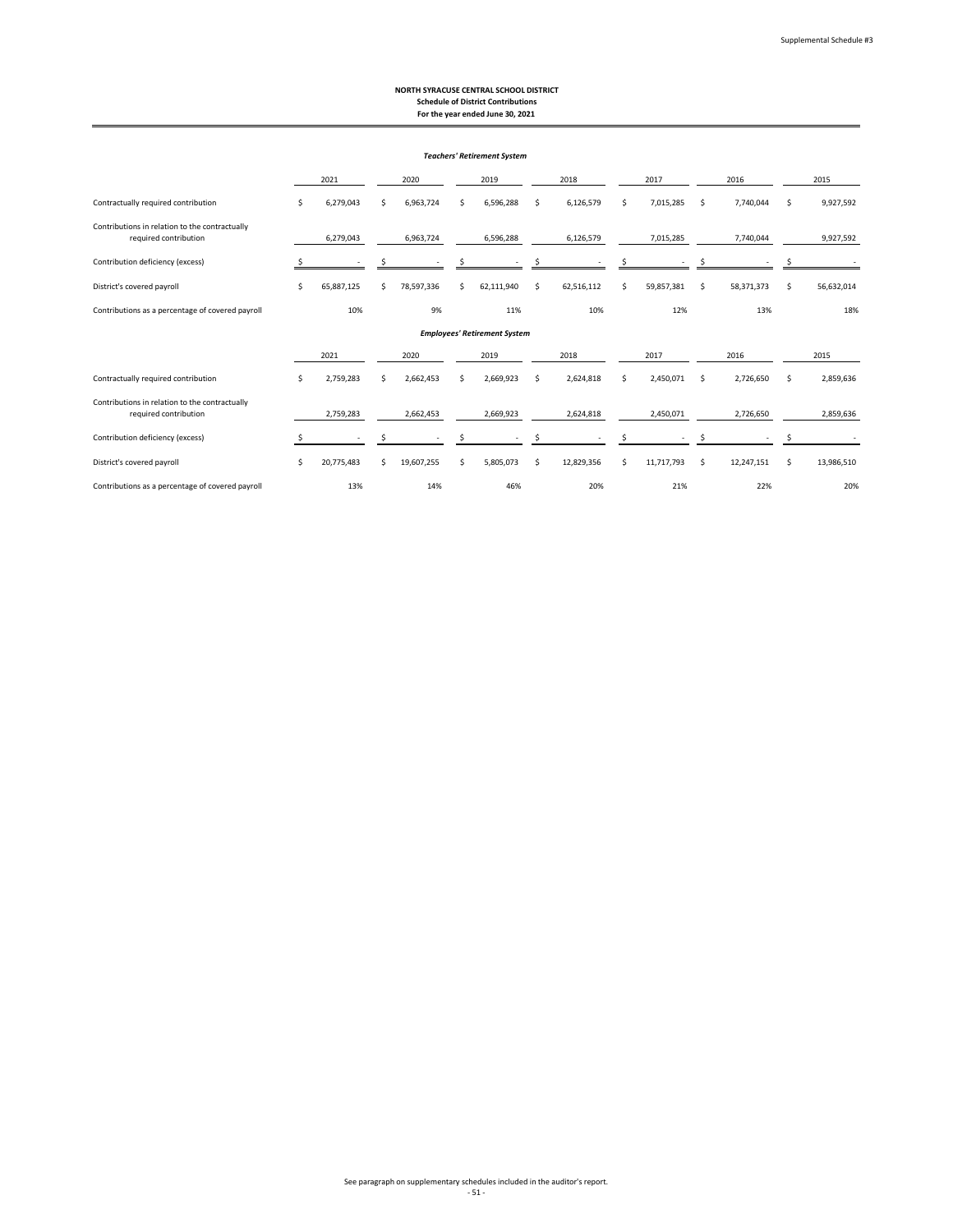# NORTH SYRACUSE CENTRAL SCHOOL DISTRICT<br>Schedule of District's Proportionate Share of the Net Pension Asset (Liability)<br>For the year ended June 30, 2021

| <b>Teachers' Retirement System</b>                                                                            |        |                |         |                                     |         |             |         |             |        |             |         |             |         |               |
|---------------------------------------------------------------------------------------------------------------|--------|----------------|---------|-------------------------------------|---------|-------------|---------|-------------|--------|-------------|---------|-------------|---------|---------------|
|                                                                                                               |        | 2021           |         | 2020                                |         | 2019        |         | 2018        |        | 2017        |         | 2016        |         | 2015          |
| District's proportion of the net pension asset (liability)                                                    |        | 0.387288%      |         | 0.372114%                           |         | 0.365994%   |         | 0.364309%   |        | 0.366509%   |         | 0.367501%   |         | 0.375712%     |
| District's proportionate share of the net pension asset (liability)                                           | Ŝ      | (10, 701, 814) | Ŝ.      | 9,667,557                           | Ś.      | 6,618,132   | Ŝ.      | 2.769.112   | Ś      | (3,925,462) | Ŝ       | 45.671.000  | Ś       | 51,529,199    |
| District's covered payroll                                                                                    | Ŝ      | 65,887,125     | Ŝ       | 78,597,336                          | Š.      | 62,111,940  | \$      | 62,516,112  |        | 59,857,381  | Ŝ.      | 58,371,373  | \$      | 56,632,014    |
| District's proportionate share of the net pension asset (liability)<br>as a percentage of its covered payroll |        | $-16%$         |         | 12%                                 |         | 11%         |         | 4%          |        | $-7%$       |         | 78%         |         | 91%           |
| Plan fiduciary net position as a percentage of the total<br>pension asset (liability)                         | 97.80% |                | 102.20% |                                     | 101.53% |             | 100.66% |             | 99.01% |             | 110.46% |             | 111.48% |               |
|                                                                                                               |        |                |         | <b>Employees' Retirement System</b> |         |             |         |             |        |             |         |             |         |               |
|                                                                                                               |        | 2021           |         | 2020                                |         | 2019        |         | 2018        |        | 2017        |         | 2016        |         | 2015          |
| District's proportion of the net pension asset (liability)                                                    |        | 0.0636717%     |         | 0.0612392%                          |         | 0.0616513%  |         | 0.0612517%  |        | 0.0613486%  |         | 0.0619478%  |         | 0.0628019%    |
| District's proportionate share of the net pension asset (liability)                                           | Ŝ      | (63, 400)      | Ŝ       | (16, 216, 507)                      | Š.      | (4,368,179) | Ŝ.      | (1,976,865) | Ŝ      | (5,764,450) | -S      | (9,942,788) | Ŝ       | (2, 121, 601) |
| District's covered payroll                                                                                    | Š.     | 20,775,483     | Š.      | 19.607.255                          | Ś       | 5.805.073   | Ś       | 12.829.356  | ς.     | 11,717,793  | Ŝ.      | 12.247.151  | Ś       | 13,986,510    |
| District's proportionate share of the net pension asset (liability)<br>as a percentage of its covered payroll |        | 0%             |         | 83%                                 |         | 75%         |         | 15%         |        | 49%         |         | 81%         |         | 15%           |
| Plan fiduciary net position as a percentage of the total<br>pension asset (liability)                         |        | 99.95%         |         | 86.39%                              |         | 96.27%      |         | 98.24%      |        | 94.70%      |         | 90.70%      |         | 97.90%        |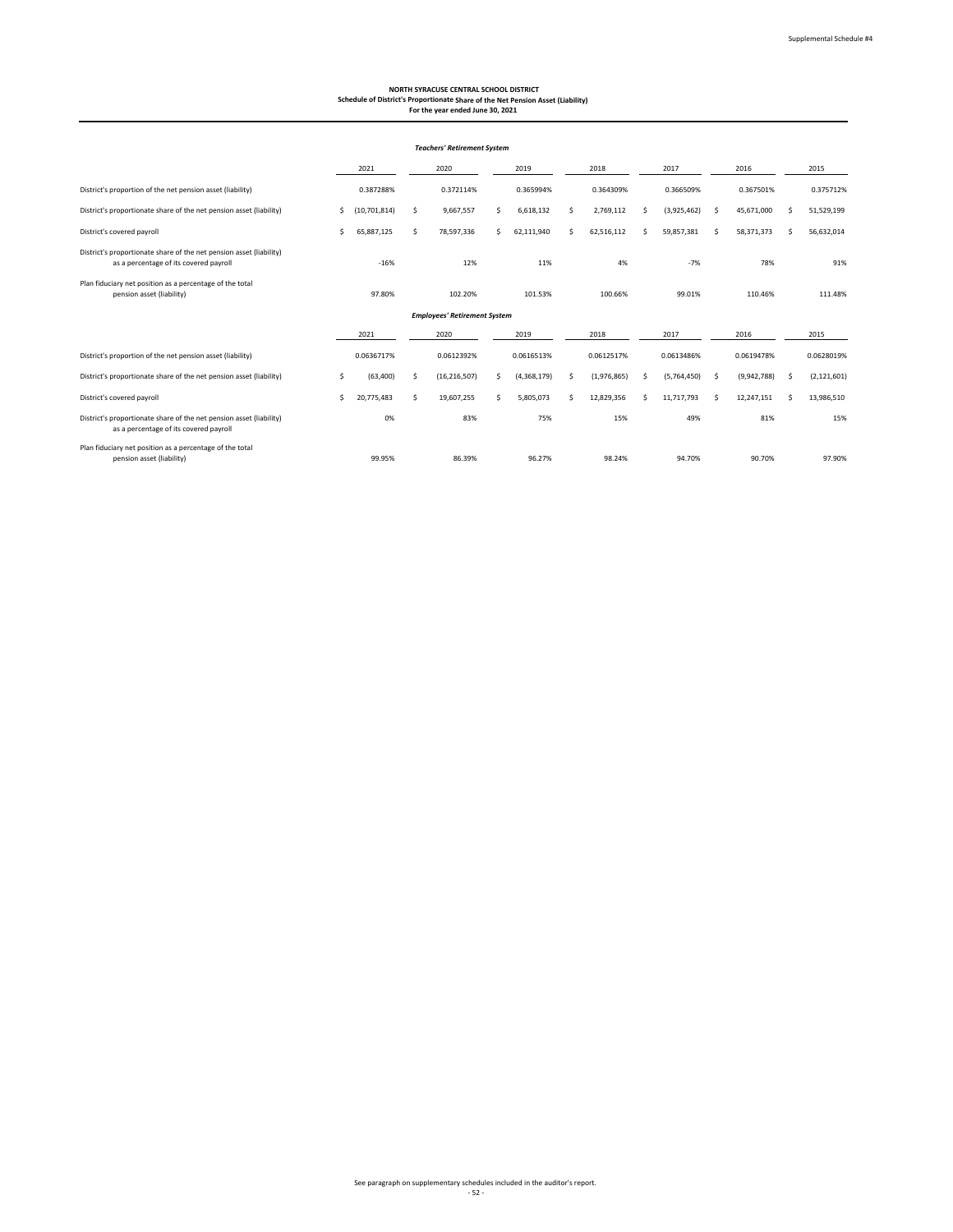#### **NORTH SYRACUSE CENTRAL SCHOOL DISTRICT Schedules of Change from Adopted Budget to Final Budget and the Real Property Tax Limit‐ General Fund For the year ended June 30, 2021**

#### **CHANGE FROM ADOPTED TO REVISED BUDGET**

| Adopted budget                                                               |            | Ś. | 172,567,744 |
|------------------------------------------------------------------------------|------------|----|-------------|
| Add prior year's encumbrances                                                |            |    | 731,792     |
| Original budget                                                              |            |    | 173,299,536 |
| <b>Budget revision:</b>                                                      |            |    |             |
| Revised budget                                                               |            | S  | 173,299,536 |
|                                                                              |            |    |             |
| SECTION 1318 OF REAL PROPERTY TAX LAW LIMIT CALCULATION                      |            |    |             |
| 2021-22 voter-approved expenditure budget                                    |            |    |             |
| maximum allowed (4% of 2021-22 budget)                                       |            | \$ | 180,258,175 |
| General fund fund balance subject to Section 1318 of Real Property Tax Law*: |            |    |             |
| Unrestricted fund balance:                                                   |            |    |             |
| Assigned fund balance                                                        | 6,650,051  |    |             |
| Unassigned fund balance                                                      | 14,251,228 |    |             |
| Total unrestricted fund balance                                              | 20,901,279 |    |             |
| Less:                                                                        |            |    |             |
| Appropriated fund balance                                                    | 5,000,000  |    |             |
| Encumbrances included in committed and assigned fund balance                 | 1,650,051  |    |             |
| Total adjustments                                                            | 6,650,051  |    |             |
| General fund fund balance subject to Section 1318 of Real Property Tax Law   |            | \$ | 14,251,228  |
| Actual percentage                                                            |            |    | 7.91%       |

\*Per Office of the State Comptroller's "Fund Balance Reporting and Governmental Fund Type Definitions", Updated April 2011 (Originally Issued November 2010), the portion of [General Fund] fund balance subject to Section 1318 of the Real Property Tax Law is: unrestricted fund balance (i.e., the total of the committed, assigned, and unassigned classifications), minus appropriated fund balance, amounts reserved for insurance recovery, amounts reserved for tax reduction, and encumbrances included in committed and assigned fund balance.

See paragraph on supplementary schedules included in auditor's report.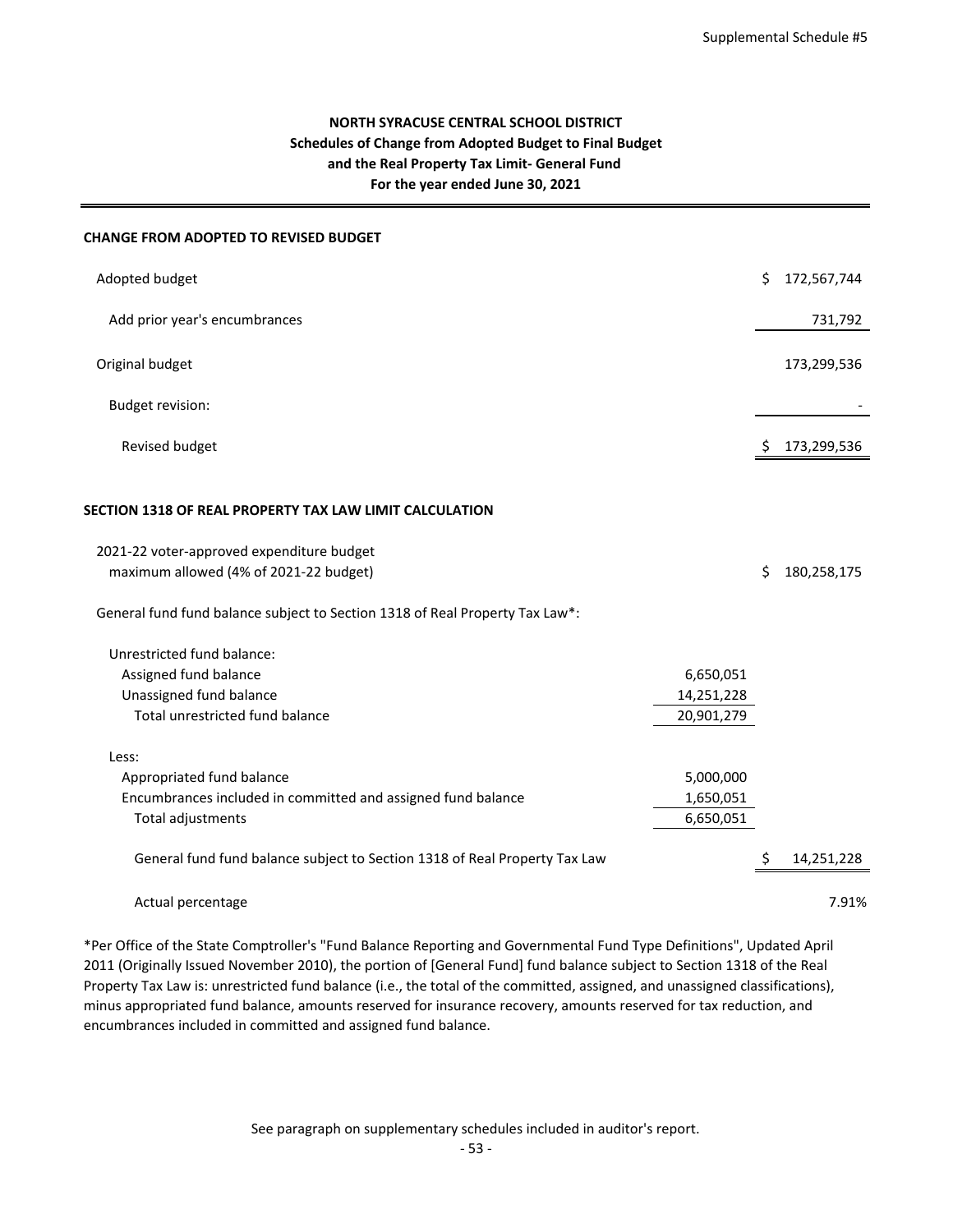#### **NORTH SYRACUSE CENTRAL SCHOOL DISTRICT Schedule of Project Expenditures ‐ Capital Projects Fund For the year ended June 30, 2021**

|                                |                      |               |               |                  | Expenditures  |            |            | <b>Methods of Financing</b> |                          |                          |                          |                |  |  |  |
|--------------------------------|----------------------|---------------|---------------|------------------|---------------|------------|------------|-----------------------------|--------------------------|--------------------------|--------------------------|----------------|--|--|--|
|                                | Building/<br>Project | Original      | Revised       | Prior            | Current       |            | Unexpended | Proceeds of                 | State                    | Local                    |                          | Balance        |  |  |  |
|                                | Number               | <b>Budget</b> | <b>Budget</b> | Years            | Year          | Total      | Balance    | Obligations                 | Sources                  | Sources                  | Total                    | 06/30/2021     |  |  |  |
| <b>PROJECT TITLE</b>           |                      |               |               |                  |               |            |            |                             |                          |                          |                          |                |  |  |  |
| 2013-2014 Buses                |                      | 1,298,137     | 1,297,789     | 1,297,789<br>S   | \$.<br>$\sim$ | 1,297,789  | - Ś        | S.<br>$\sim$                | S<br>٠                   | 1,298,135                | 1,298,135                | 346<br>.S      |  |  |  |
| 2015-2016 Buses                |                      | 1,403,038     | 1,394,910     | 1,394,910        | $\sim$        | 1,394,910  |            |                             |                          | 1,403,040                | 1,403,040                | 8,130          |  |  |  |
| 2016-2017 Buses                |                      | 1,566,829     | 1,559,960     | 1,559,960        |               | 1,559,960  |            |                             | ٠                        | 1,253,461                | 1,253,461                | (306, 499)     |  |  |  |
| 2017-2018 Buses                |                      | 1,557,327     | 1,557,327     | 1,557,327        |               | 1,557,327  |            |                             |                          | 934,397                  | 934,397                  | (622, 930)     |  |  |  |
| 2018-2019 Buses                |                      | 1,506,092     | 1,472,390     | 1,472,390        |               | 1,472,390  |            |                             |                          | 588,976                  | 588,976                  | (883, 414)     |  |  |  |
| 2019-2020 Buses                |                      | 1,506,092     | 1,505,917     | 1,505,917        |               | 1,505,917  |            |                             |                          | 301,219                  | 301,219                  | (1, 204, 698)  |  |  |  |
| 2020-2021 Buses                |                      | 2,113,295     | 2,092,654     |                  | 2,092,654     | 2,092,654  |            |                             |                          | $\overline{\phantom{a}}$ | $\sim$                   | (2,092,654)    |  |  |  |
| Gillette MS Add./Renov.        | $0 - 012 - 018$      | 19,000,000    | 19,000,000    | 18,324,125       |               | 18,324,125 | 675,875    | 16,934,059                  | 75,000                   | 1,270,287                | 18,279,346               | (44, 779)      |  |  |  |
| CNS Land Purchase/Renov.       |                      | 580,000       | 580,000       | 604,631          | $\sim$        | 604,631    | (24, 631)  |                             |                          | 455,000                  | 455,000                  | (149, 631)     |  |  |  |
| <b>Bear Road Renovation</b>    | $0 - 002 - 014$      | 20,900,000    | 21,968,000    | 2,991,393        | 14,568,648    | 17,560,041 | 4,407,959  |                             | $\sim$                   | 7,528,442                | 7,528,442                | (10,031,599)   |  |  |  |
| Junior High Roof & Renovations | 0-011-024            | 1,000,000     | 1,000,000     | 885,099          | $\sim$        | 885,099    | 114,901    | 735,099                     | 150,000                  | 60,000                   | 945,099                  | 60,000         |  |  |  |
| <b>Fuel Station</b>            | 7-052-001            | 1,600,000     | 1,600,000     | 1,080,030        |               | 1,080,030  | 519,970    | 875,000                     | 349,701                  | 65,030                   | 1,289,731                | 209,701        |  |  |  |
| Allen Road Roof                | 0-001-019            | 980,400       | 980,400       | 840,172          | 7,365         | 847,537    | 132,863    |                             |                          | $\overline{\phantom{a}}$ |                          | (847, 537)     |  |  |  |
| Bear Road Roof                 | 0-002-015            | 2,622,000     | 2,622,000     | 258,663          | 1,027,721     | 1,286,384  | 1,335,616  |                             |                          | 560,000                  | 560,000                  | (726, 384)     |  |  |  |
| Junior High Roof               | 0-011-025            | 4,250,000     | 4,250,000     | 2,527,098        | 705,533       | 3,232,631  | 1,017,369  |                             | $\overline{\phantom{a}}$ | 1,775,000                | 1,775,000                | (1,457,631)    |  |  |  |
| Gillette Roof                  | 0-012-020            | 2,097,000     | 2,097,000     | 1,261,923        | 92,293        | 1,354,216  | 742,784    |                             |                          | $\overline{\phantom{a}}$ | $\overline{\phantom{a}}$ | (1,354,216)    |  |  |  |
| <b>Gillette Batting Cage</b>   |                      |               |               | 678              |               | 678        | (678)      |                             |                          |                          |                          | (678)          |  |  |  |
| <b>CNS Pool</b>                |                      |               | ٠             | 39,500           | 5,000         | 44,500     | (44, 500)  |                             |                          |                          | $\sim$                   | (44,500)       |  |  |  |
| Non-Aidable purchases          |                      |               | $\sim$        | 200,163          |               | 200,163    | (200, 163) |                             |                          |                          | $\overline{\phantom{a}}$ | (200, 163)     |  |  |  |
| Allen Road Entrance            |                      | 100,000       | 100,000       | 2,211            | 94,693        | 96,904     | 3,096      |                             |                          | 96,904                   | 96,904                   |                |  |  |  |
| <b>CNS Entrance</b>            | 0-016-028            | 100,000       | 100,000       | 99,496           |               | 99,496     | 504        |                             | 100,000                  |                          | 100,000                  | 504            |  |  |  |
| CNS High School Roof- Phase 2  | 0-016-031            | 1,280,500     | 1,280,500     |                  | 56,510        | 56,510     | 1,223,990  |                             |                          |                          |                          | (56, 510)      |  |  |  |
| Allen Road Roof- Phase 2       | 0-001-021            | 1,280,500     | 1,280,500     |                  | 53,192        | 53,192     | 1,227,308  |                             |                          |                          |                          | (53, 192)      |  |  |  |
| <b>CNS Capital Outlay</b>      | 0-016-032            | 100,000       | 100,000       |                  | 11,848        | 11,848     | 88,152     |                             |                          |                          |                          | (11, 848)      |  |  |  |
| Total projects                 |                      | 66,841,210    | 67,839,347    | 37,903,475<br>Ś. | 18,715,457    | 56,618,932 | 11,220,415 | \$18,544,158                | 674,701                  | \$17,589,891             | \$ 36,808,750            | (19, 810, 182) |  |  |  |